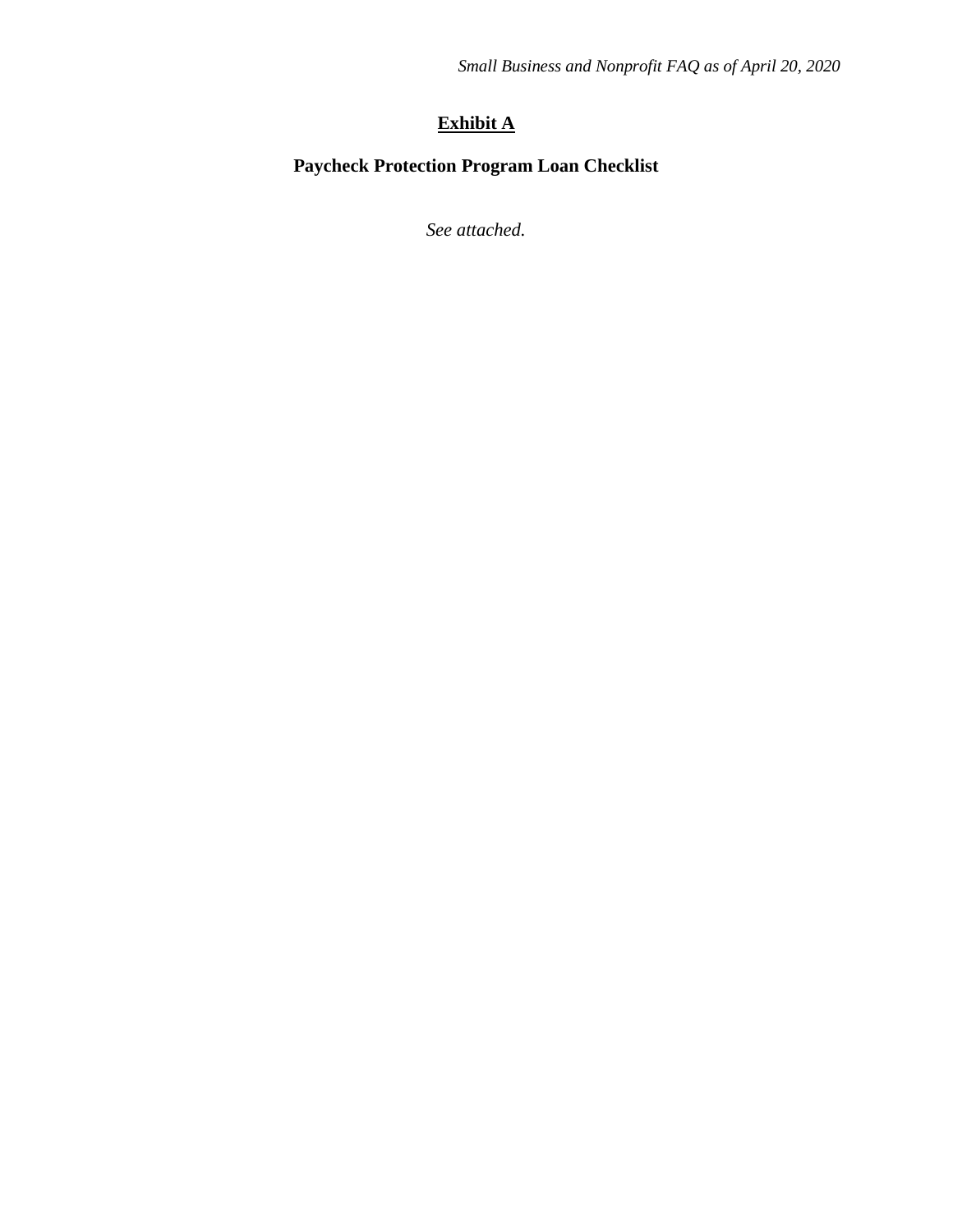## **Checklist for Participating in the SBA's Paycheck Protection Loan Program**

| <b>Requirement</b>                                                                 | <b>Notes</b>                                                                         |
|------------------------------------------------------------------------------------|--------------------------------------------------------------------------------------|
| 1. Determine Your Concern's Eligibility for a Covered Loan                         |                                                                                      |
| Business concerns, nonprofit organizations, veterans organizations and Tribal      | "Business concern" is a for profit partnership, LLC, corporation, joint venture with |
| business are potentially eligible for a covered loan.                              | under 50% participation by non-U.S. business entities, association, trust or         |
|                                                                                    | cooperative, with a U.S. place of business that operates primarily in the U.S. or    |
| For purposes of this checklist, we refer to each of these entities as a "concern." | contributes to U.S. economy by paying taxes or using U.S. products, material or      |
| Any reference to "you" is a reference to a loan applicant.                         | labor.                                                                               |
| Sole proprietorships, independent contractors and self-employed individuals are    | See "Sole Proprietorships, Independent Contractors and Self-Employed                 |
| potentially eligible for a covered loan.                                           | Individuals" below.                                                                  |
| You are eligible for a covered loan if you and your affiliates, collectively:      | Size standards available here.                                                       |
| (1) Meet the SBA revenue-based size standard corresponding to your industry,       |                                                                                      |
| and otherwise satisfy existing statutory and regulatory definition of a small      |                                                                                      |
| business concern (as defined in section 3 of the Small Business Act, 15 U.S.C.     |                                                                                      |
| $632$ ).                                                                           |                                                                                      |
| $(2)$ Meet the SBA's "alternative size standard" as of March 27, 2020: (I)         |                                                                                      |
| maximum tangible net worth of the business is not more than \$15 million; and (II) |                                                                                      |
| the average net income after Federal income taxes (excluding any carry-over        |                                                                                      |
| losses) of the business for the two full fiscal years before the date of the       |                                                                                      |
| application is not more than \$5 million.                                          |                                                                                      |
| (3) Meet the SBA employee-based size standard for your industry, or have           |                                                                                      |
| 500 or fewer employees whose principal place of residence is in the United         |                                                                                      |
| States.                                                                            |                                                                                      |
|                                                                                    |                                                                                      |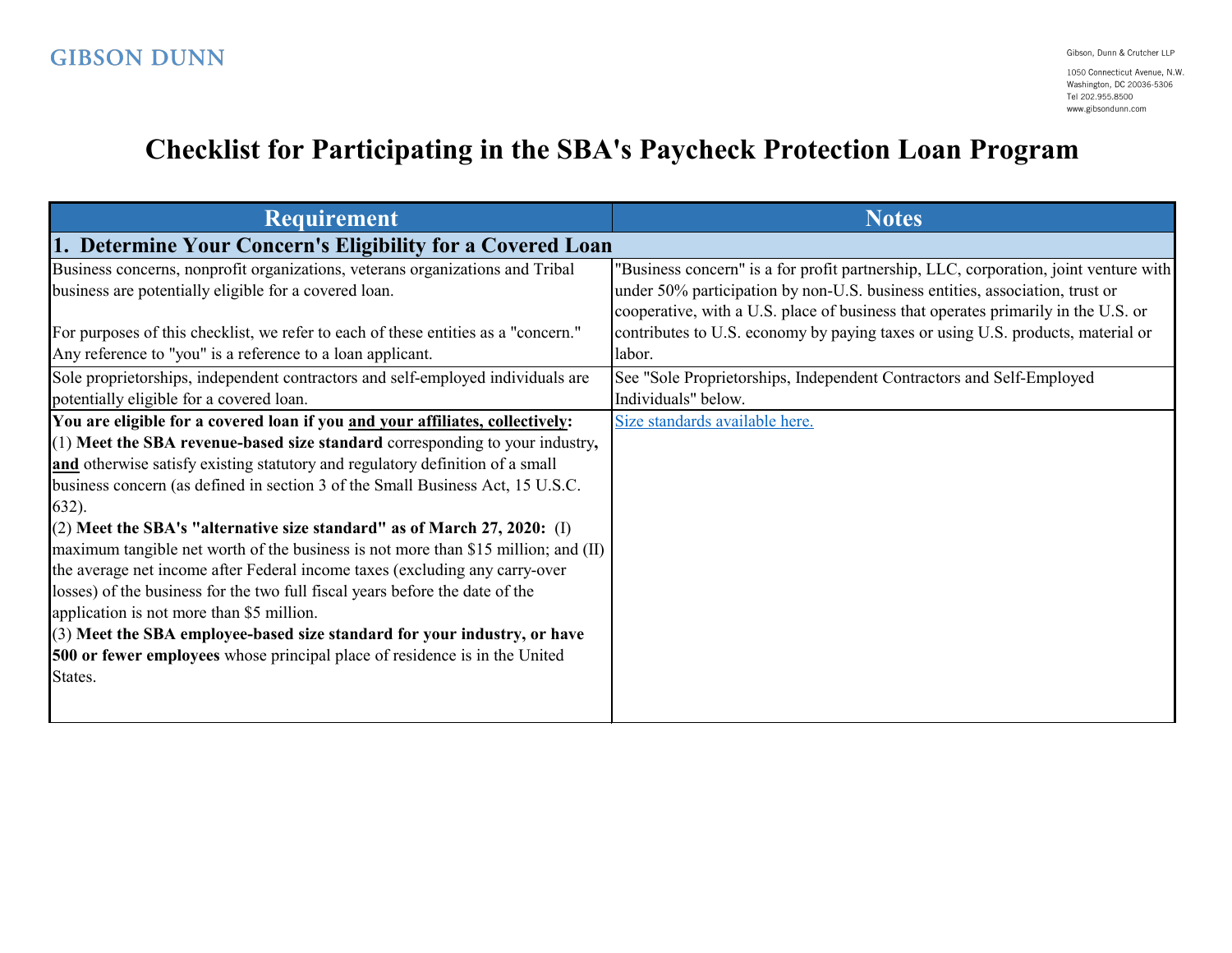| How do I apply the employee-based size standard?                                                                                                                                                                                                                                                                                                                                                                                                                       |                                                                                                                                                                                                                                                                                                                                                                                                                                                                                                                                                                                                                 |
|------------------------------------------------------------------------------------------------------------------------------------------------------------------------------------------------------------------------------------------------------------------------------------------------------------------------------------------------------------------------------------------------------------------------------------------------------------------------|-----------------------------------------------------------------------------------------------------------------------------------------------------------------------------------------------------------------------------------------------------------------------------------------------------------------------------------------------------------------------------------------------------------------------------------------------------------------------------------------------------------------------------------------------------------------------------------------------------------------|
| To determine if you are eligible for a covered loan under the employee-based<br>size standards: Calculate (1) your concern's number of employees and (2) your<br>concern's and your affiliates' (see definition below) collective number of<br>employees.                                                                                                                                                                                                              | To determine the number of employees, borrowers (other than seasonal and "new"<br>borrowers) may use the average number of employees over the previous 12<br>months or from calendar year 2019. Alternatively, borrowers (other than seasonal<br>and "new" borrowers) may elect to use SBA's usual calculation: the average<br>number of employees per pay period in the 12 completed calendar months prior to<br>the date of the loan application (or the average number of employees for each of<br>the pay periods that the business has been operational, if it has not been<br>operational for 12 months). |
| Do you and your affiliates, collectively employ either more than (I) 500<br>employees whose principal place of residence is in the United States or (II) if<br>applicable, the size standard for number of employees established by the SBA for<br>your industry? If no, you are eligible for a covered loan. If yes, you are not<br>eligible for a covered loan unless you fit one of the three exceptions below for<br>which the affiliation rules have been waived. | It is our understanding that businesses identified in 13 CFR § 120.110 as ineligible<br>to receive SBA loans are ineligible to receive Paycheck Protection loans.                                                                                                                                                                                                                                                                                                                                                                                                                                               |
| (1) You are eligible if you have a North American Industry Classification<br>System ("NAICS") code beginning with "72" and employ not more than 500<br>employees per physical location, regardless of how many employees your<br>affiliates employ.                                                                                                                                                                                                                    | Details on 72 NAICS Code are available here.                                                                                                                                                                                                                                                                                                                                                                                                                                                                                                                                                                    |
| (2) You are eligible if you operate as a franchise that is assigned a franchise<br>identifier code by the SBA and you employ no more than 500 employees,<br>regardless of how many employees your affiliates employ.                                                                                                                                                                                                                                                   | SBA Franchise Directory is available here.                                                                                                                                                                                                                                                                                                                                                                                                                                                                                                                                                                      |
| (3) You are eligible if you currently receive financial assistance from a small<br>business investment company and you employ no more than 500 employees,<br>regardless of how many employees your affiliates employ.                                                                                                                                                                                                                                                  |                                                                                                                                                                                                                                                                                                                                                                                                                                                                                                                                                                                                                 |
| Note: Independent contractors have the ability to apply for a PPP loan on<br>their own so they are not counted for purposes of a borrower's PPP loan<br>calculations, including whether the borrower and its affiliates have 500 or<br>fewer employees whose principal place of residence is in the United States.                                                                                                                                                     |                                                                                                                                                                                                                                                                                                                                                                                                                                                                                                                                                                                                                 |
| What is an Affiliate?                                                                                                                                                                                                                                                                                                                                                                                                                                                  |                                                                                                                                                                                                                                                                                                                                                                                                                                                                                                                                                                                                                 |
| Generally, an affiliate relationship exists when a person or entity controls, or has<br>the power to control, another entity/person or when a third party (or parties)<br>controls or has the power to control both persons or entities. Four tests apply to<br>PPP loans (13 CFR 121.301(f) (2019)):                                                                                                                                                                  | SBA affiliation guide is available here (please note that $13$ CFR $\S$ $121.301(f)$ )<br>applies to PPP loans, not § 121.103).                                                                                                                                                                                                                                                                                                                                                                                                                                                                                 |
| (1) Affiliation based on ownership. Does a person or entity own or control, or<br>have the power to control, more than 50% of your voting stock?                                                                                                                                                                                                                                                                                                                       |                                                                                                                                                                                                                                                                                                                                                                                                                                                                                                                                                                                                                 |
| If yes, the person or entity who owns or controls, or has the power to control,<br>more than 50% of your stock is your affiliate.                                                                                                                                                                                                                                                                                                                                      |                                                                                                                                                                                                                                                                                                                                                                                                                                                                                                                                                                                                                 |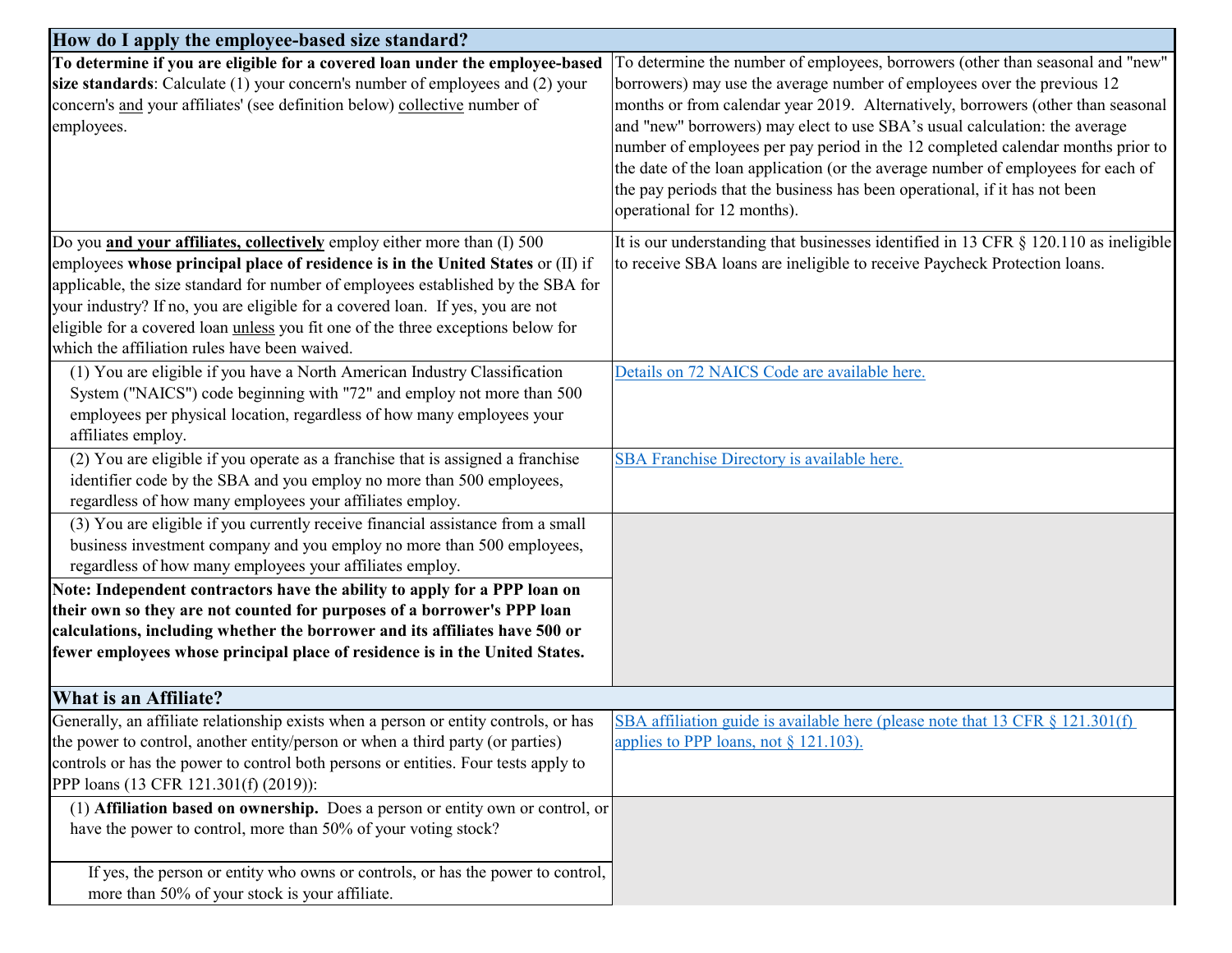| If no individual, concern or entity is found to have control, then SBA will<br>deem you to be controlled by the Board or President or CEO (or other                                                                                                                                                                                                                                                                                                                                                                                                                                                                                                                                                            |                                                                                                                                                                                                                                                                                                                                                                                                                                                                                                                                                                                                                                                                                                                                                                                                                                                                                                                                                                                                  |
|----------------------------------------------------------------------------------------------------------------------------------------------------------------------------------------------------------------------------------------------------------------------------------------------------------------------------------------------------------------------------------------------------------------------------------------------------------------------------------------------------------------------------------------------------------------------------------------------------------------------------------------------------------------------------------------------------------------|--------------------------------------------------------------------------------------------------------------------------------------------------------------------------------------------------------------------------------------------------------------------------------------------------------------------------------------------------------------------------------------------------------------------------------------------------------------------------------------------------------------------------------------------------------------------------------------------------------------------------------------------------------------------------------------------------------------------------------------------------------------------------------------------------------------------------------------------------------------------------------------------------------------------------------------------------------------------------------------------------|
| officers, managing members, or partners who control the management of the<br>concern) and any business also controlled by the Board or President or CEO<br>is presumed to be your affiliate.                                                                                                                                                                                                                                                                                                                                                                                                                                                                                                                   |                                                                                                                                                                                                                                                                                                                                                                                                                                                                                                                                                                                                                                                                                                                                                                                                                                                                                                                                                                                                  |
| A minority shareholder controls you if it has the ability, under your charter,<br>by-laws, or shareholder's agreement, to prevent a quorum or otherwise block<br>action by the board of directors or shareholders, and any business also<br>controlled by the minority shareholder is presumed to be your affiliate. This<br>"negative control" exists when a minority shareholder has the power to block<br>day-to-day operations of the borrower.<br>If a minority shareholder in a business irrevocably waives or relinquishes any<br>of these rights, the minority shareholder would no longer be an affiliate of<br>the business (assuming no other relationship that triggers the affiliation<br>rules). | Details on negative control and affiliation may be found here.                                                                                                                                                                                                                                                                                                                                                                                                                                                                                                                                                                                                                                                                                                                                                                                                                                                                                                                                   |
| (2) Affiliation based on stock options, convertible securities, and<br>agreements to merge. Have you issued stock options, convertible securities, or<br>agreements to merge?                                                                                                                                                                                                                                                                                                                                                                                                                                                                                                                                  |                                                                                                                                                                                                                                                                                                                                                                                                                                                                                                                                                                                                                                                                                                                                                                                                                                                                                                                                                                                                  |
| The SBA treats stock options, convertible securities, and agreements to<br>merge (including agreements in principle) as though the rights granted have<br>been exercised. If these rights have been granted and they confer (if<br>exercised) the power to control you, an affiliate relationship exists.                                                                                                                                                                                                                                                                                                                                                                                                      | Agreements to open or continue negotiations towards the possibility of a merger or<br>a sale of stock at some later date are not considered "agreements in principle" and<br>are thus not given present effect.<br>Options, convertible securities, and agreements that are subject to conditions<br>precedent which are incapable of fulfillment, speculative, conjectural, or<br>unenforceable under state or Federal law, or where the probability of the<br>transaction (or exercise of the rights) occurring is shown to be extremely remote,<br>are not given present effect.<br>An individual, concern or other entity that controls one or more other concerns<br>cannot use options, convertible securities, or agreements to appear to terminate<br>such control before actually doing so. SBA will not give present effect to<br>individuals', concerns', or other entities' ability to divest all or part of their<br>ownership interest in order to avoid a finding of affiliation. |
| (3) Affiliation based on management. Do one or more officers, directors,<br>managing members, or general partners control your Board of Directors and/or<br>your management?                                                                                                                                                                                                                                                                                                                                                                                                                                                                                                                                   |                                                                                                                                                                                                                                                                                                                                                                                                                                                                                                                                                                                                                                                                                                                                                                                                                                                                                                                                                                                                  |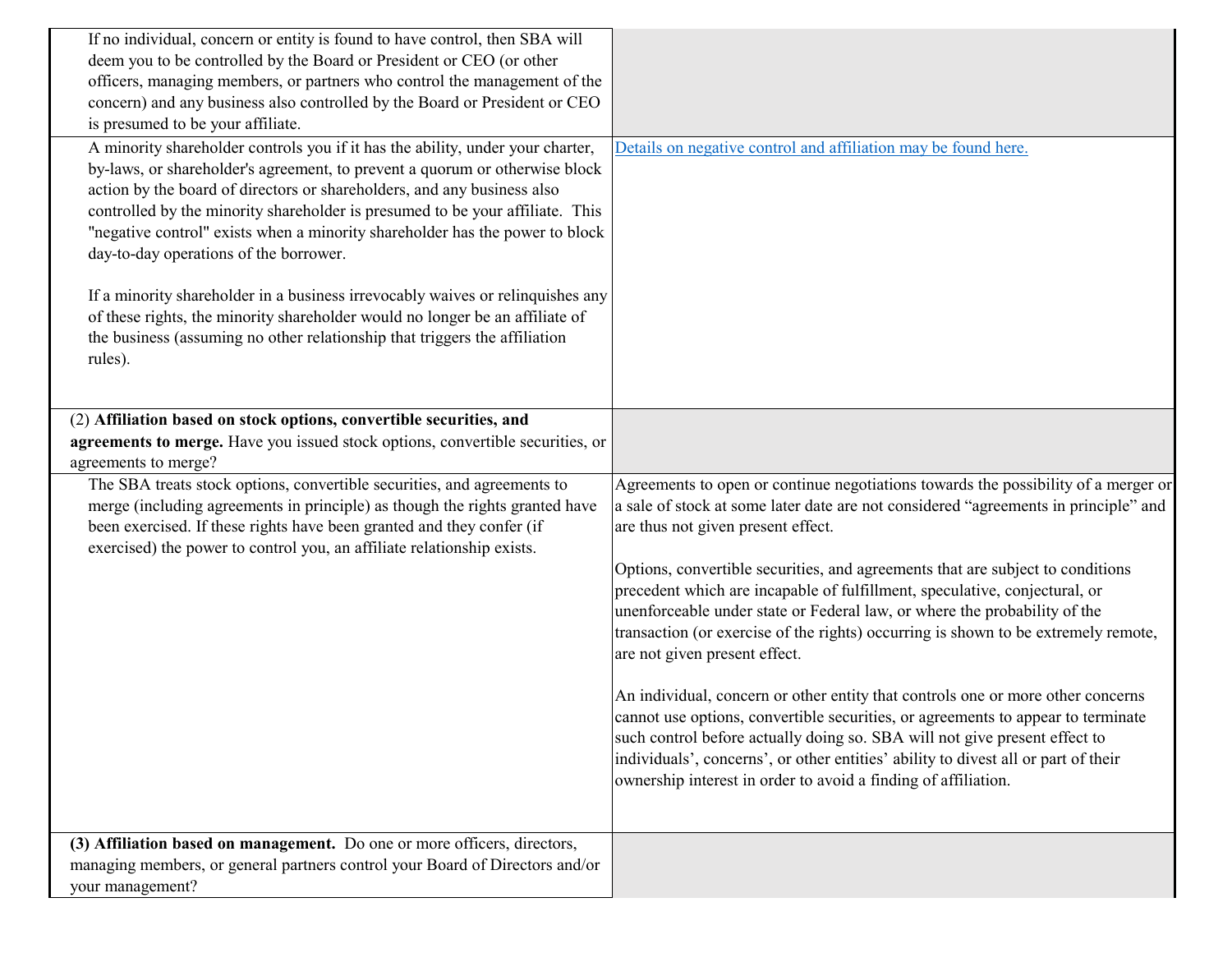| If yes, any business they control is your affiliate.                                    |                                                                   |
|-----------------------------------------------------------------------------------------|-------------------------------------------------------------------|
| Note: This could be particularly relevant for widely-held companies.                    |                                                                   |
| Does a single individual, concern or entity control your management through a           |                                                                   |
| management agreement?                                                                   |                                                                   |
| If yes, the individual, concern or entity who controls your management is               |                                                                   |
| your affiliate.                                                                         |                                                                   |
| (4) Affiliation based on identity of interest. If an individual and his or her          |                                                                   |
| spouse, parent, child, sibling or spouse of such any such person, have identical        |                                                                   |
| or substantially identical business or economic interests (such as where they           |                                                                   |
| operate concerns in the same or similar industry in the same geographic area),          |                                                                   |
| they are presumed to be affiliates (but this presumption may be rebutted with           |                                                                   |
| evidence).                                                                              |                                                                   |
| These affiliation rules are waived if you (1) have a NAICS code beginning with          |                                                                   |
| $"72"$ ; (2) operate as a franchise that is assigned a franchise identifier code by the |                                                                   |
| SBA; or (3) currently receive financial assistance from a small business                |                                                                   |
| investment company.                                                                     |                                                                   |
| Note: A faith-based organization is not considered an affiliate of another              |                                                                   |
| organization if their relationship is based on a religious teaching or belief or        |                                                                   |
| otherwise constitutes a part of the exercise of religion.                               |                                                                   |
|                                                                                         |                                                                   |
| 2. Get Ready to Submit a Loan Application                                               |                                                                   |
| Confirm with your lender that it is approved to make $7(a)$ SBA loans.                  | A list of the 100 most active SBA 7(a) lenders is available here. |
| Prepare the following information based on the SBA's loan application (but              |                                                                   |
| note that your lender may also ask for additional information):                         |                                                                   |
|                                                                                         | The SBA's application is available here.                          |
| Business type (Non-Profit, Veterans Organization, Tribal Organization,                  |                                                                   |
| Independent Contractor, Self Employed);                                                 |                                                                   |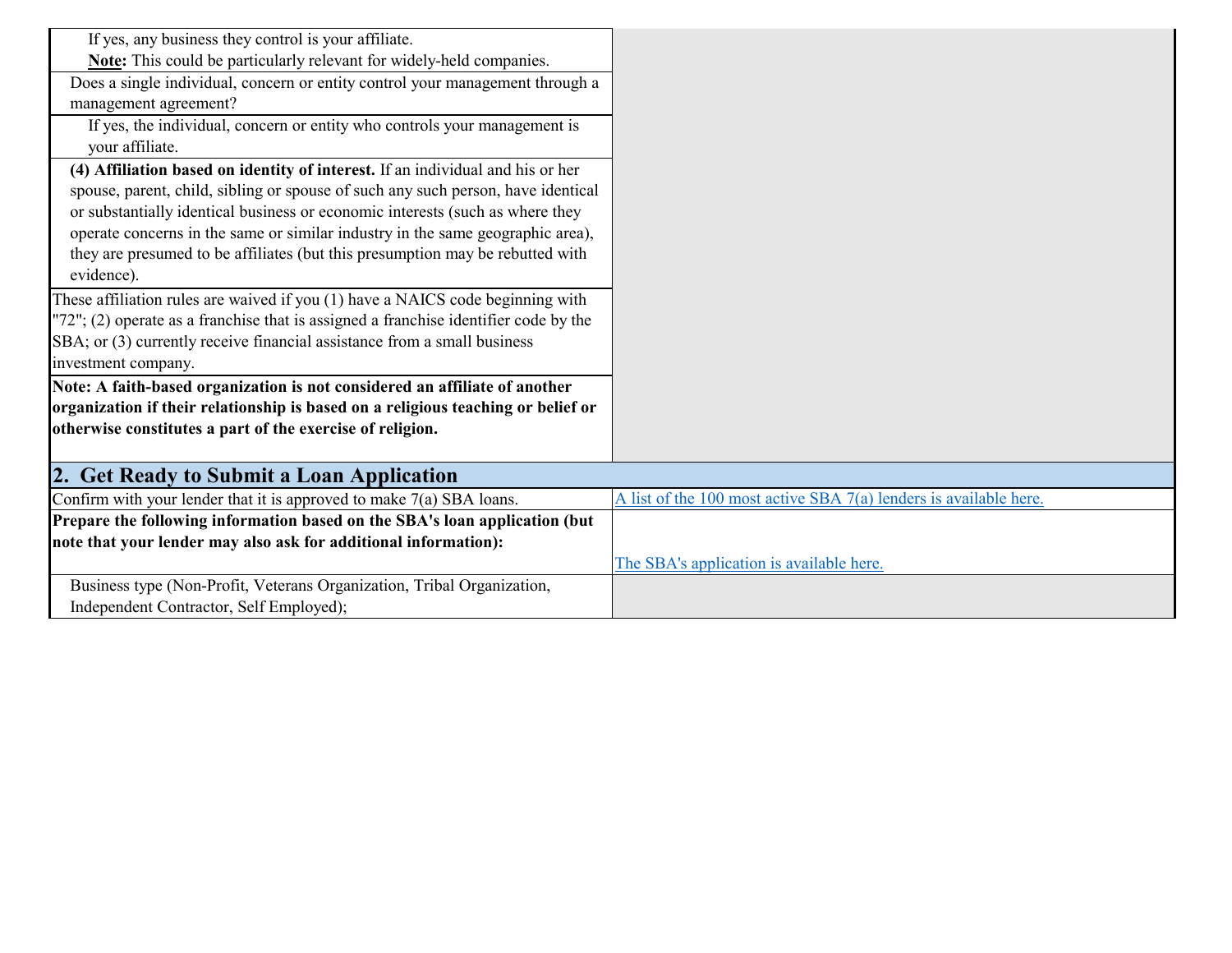| Average monthly payroll;                                                                                                                                                                                                                                                                                                                                                                                                                                     | The form notes that most applicants (i.e., applicants other than seasonal employers<br>and newly formed applicants) will use the average monthly payroll for 2019,<br>excluding costs over \$100,000 on an annualized basis for each employee.<br>This exclusion of compensation in excess of \$100,000 does not apply to non-cash<br>benefits, including employer contributions to defined-benefit or defined-<br>contribution retirement plans; payment for the provision of employee benefits<br>consisting of group health care coverage, including insurance premiums; and<br>payment of state and local taxes assessed on compensation of employees.<br>As stated before, independent contractors are not included for the purposes of<br>calculating average monthly payroll. |
|--------------------------------------------------------------------------------------------------------------------------------------------------------------------------------------------------------------------------------------------------------------------------------------------------------------------------------------------------------------------------------------------------------------------------------------------------------------|--------------------------------------------------------------------------------------------------------------------------------------------------------------------------------------------------------------------------------------------------------------------------------------------------------------------------------------------------------------------------------------------------------------------------------------------------------------------------------------------------------------------------------------------------------------------------------------------------------------------------------------------------------------------------------------------------------------------------------------------------------------------------------------|
| Name, Taxpayer Identification Number, and address of all owners with greater<br>than 20% ownership stakes.                                                                                                                                                                                                                                                                                                                                                   | For the purposes of this application, the following parties are considered owners<br>and principals of the applicant: for a sole proprietorship, the sole proprietor; for a<br>partnership, all general partners, and all limited partners owning 20% or more of<br>the equity of the firm; for a corporation, all owners of 20% or more of the<br>application; for limited liability companies, all members owning 20% or more of<br>the company; and any trustor (if the applicant is owned by a trust).                                                                                                                                                                                                                                                                           |
| <b>Prepare to Answer the Following Questions:</b>                                                                                                                                                                                                                                                                                                                                                                                                            |                                                                                                                                                                                                                                                                                                                                                                                                                                                                                                                                                                                                                                                                                                                                                                                      |
| Is the applicant or any owner of the applicant an owner of any other business, or                                                                                                                                                                                                                                                                                                                                                                            |                                                                                                                                                                                                                                                                                                                                                                                                                                                                                                                                                                                                                                                                                                                                                                                      |
| have common management with, any other business?                                                                                                                                                                                                                                                                                                                                                                                                             | If yes, list all business and the describe the relationship in an addendum A.                                                                                                                                                                                                                                                                                                                                                                                                                                                                                                                                                                                                                                                                                                        |
| Has the applicant received an SBA Economic Injury Disaster Loan between<br>January 31, 2020 and April 3, 2020?                                                                                                                                                                                                                                                                                                                                               | If yes, provide details in an addendum B.                                                                                                                                                                                                                                                                                                                                                                                                                                                                                                                                                                                                                                                                                                                                            |
| Is the United States the principal place of residence for all employees of the<br>applicant included in the applicant's payroll calculation above?<br>Is the applicant a franchise that is listed in the SBA Franchise Directory?                                                                                                                                                                                                                            |                                                                                                                                                                                                                                                                                                                                                                                                                                                                                                                                                                                                                                                                                                                                                                                      |
| Confirm that You can Certify to the Following in Your Loan Application:<br>The applicant is eligible to receive a loan under the rules in effect at the time<br>this application is submitted that have been issued by the Small Business<br>Administration (SBA) implementing the Paycheck Protection Program under<br>Division A, Title I of the Coronavirus Aid, Relief, and Economic Security Act<br>(CARES Act) (the Paycheck Protection Program Rule). |                                                                                                                                                                                                                                                                                                                                                                                                                                                                                                                                                                                                                                                                                                                                                                                      |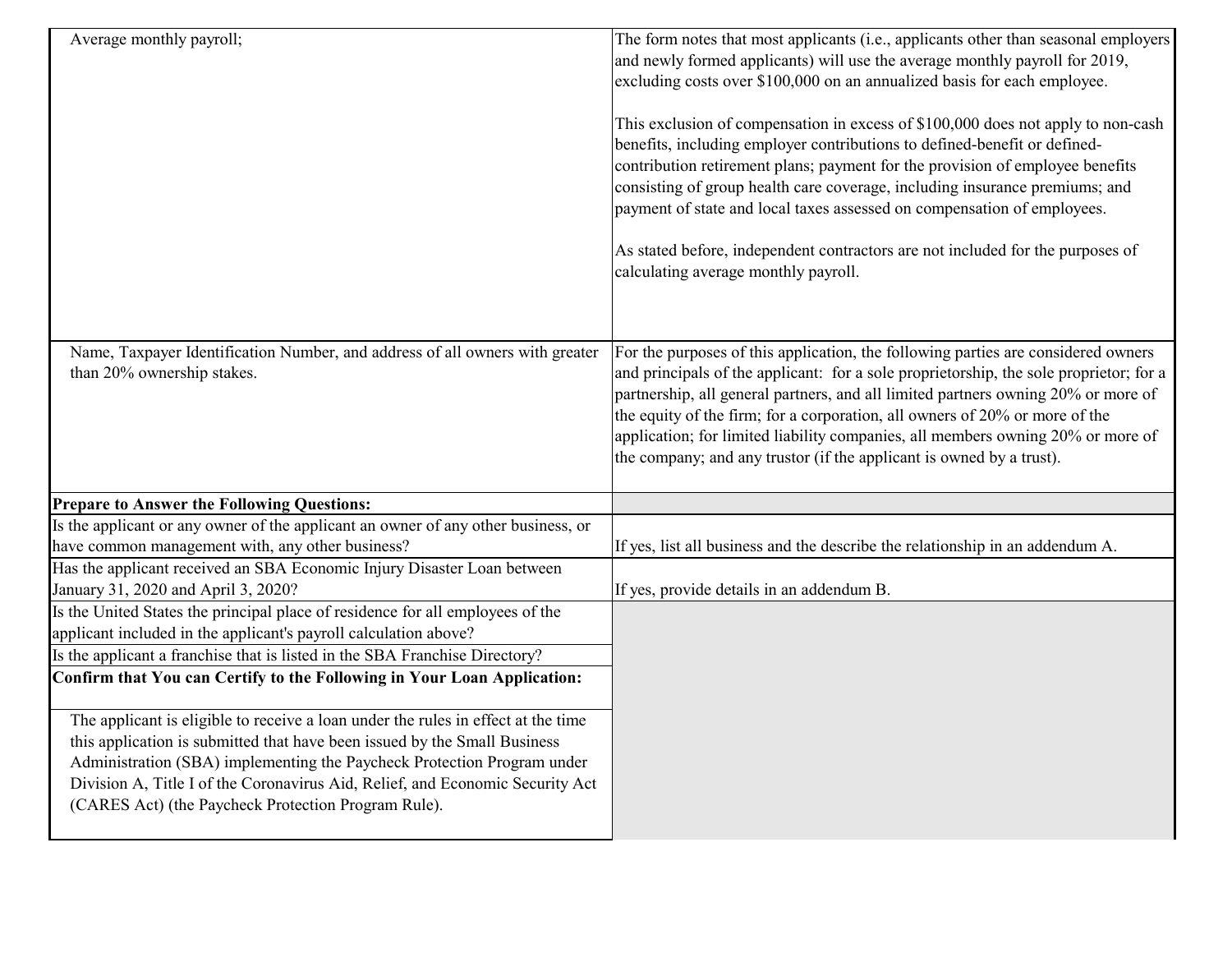| The applicant is 1) an independent contractor, eligible, self-employed             |
|------------------------------------------------------------------------------------|
| individual, or sole proprietor $or 2$ ) employs no more than the greater of 500 or |
| employees or, if applicable, the size standard in number of employees              |
| established by the SBA in 13 C.F.R. 121.201 for the Applicant's industry.          |
|                                                                                    |

The applicant will comply, whenever applicable, with the civil rights and other limitations in this form.

All SBA loan proceeds will be used only for business-related purposes as specified in the loan application and consistent with the Paycheck Protection Program Rule.

To the extent feasible, the applicant will purchase only American-made equipment and products.

The applicant is not engaged in any activity that is illegal under federal, state or local law.

Any loan received by the applicant under Section 7(b)(2) of the Small Business Act between January 31, 2020 and April 3, 2020 was for a purpose other than paying payroll costs and other allowable uses loans under the Paycheck Protection Program Rule.

The applicant was in operation on February 15, 2020 and had employees for whom it paid salaries and payroll taxes or paid independent contractors as reported on Form(s) 1099-MISC.

Current economic uncertainty makes this loan request necessary to support the applicant's ongoing operations.

The funds will be used to retain workers and maintain payroll or make mortgage payments, lease payments, and utility payments as specified under the Paycheck Protection Rule. The applicant understands that if the funds are knowingly used for unauthorized purposes, the federal government may hold the applicant legally liable, such as for charges of fraud.

The Applicant will provide to the Lender documentation verifying the number of full-time equivalent employees on the Applicant's payroll as well as the dollar amounts of payroll costs, covered mortgage interest payments, covered rent payments, and covered utilities for the eight-week period following this loan.

Loan forgiveness will be provided for the sum of documented payroll costs, covered mortgage interest payments, covered rent payments, and covered utilities, and not more than 25% of the forgiven amount may be for non-payroll costs.

Between February 15, 2020 and December 31, 2020, the applicant has not and will not receive amounts for another loan under the Paycheck Protection Program.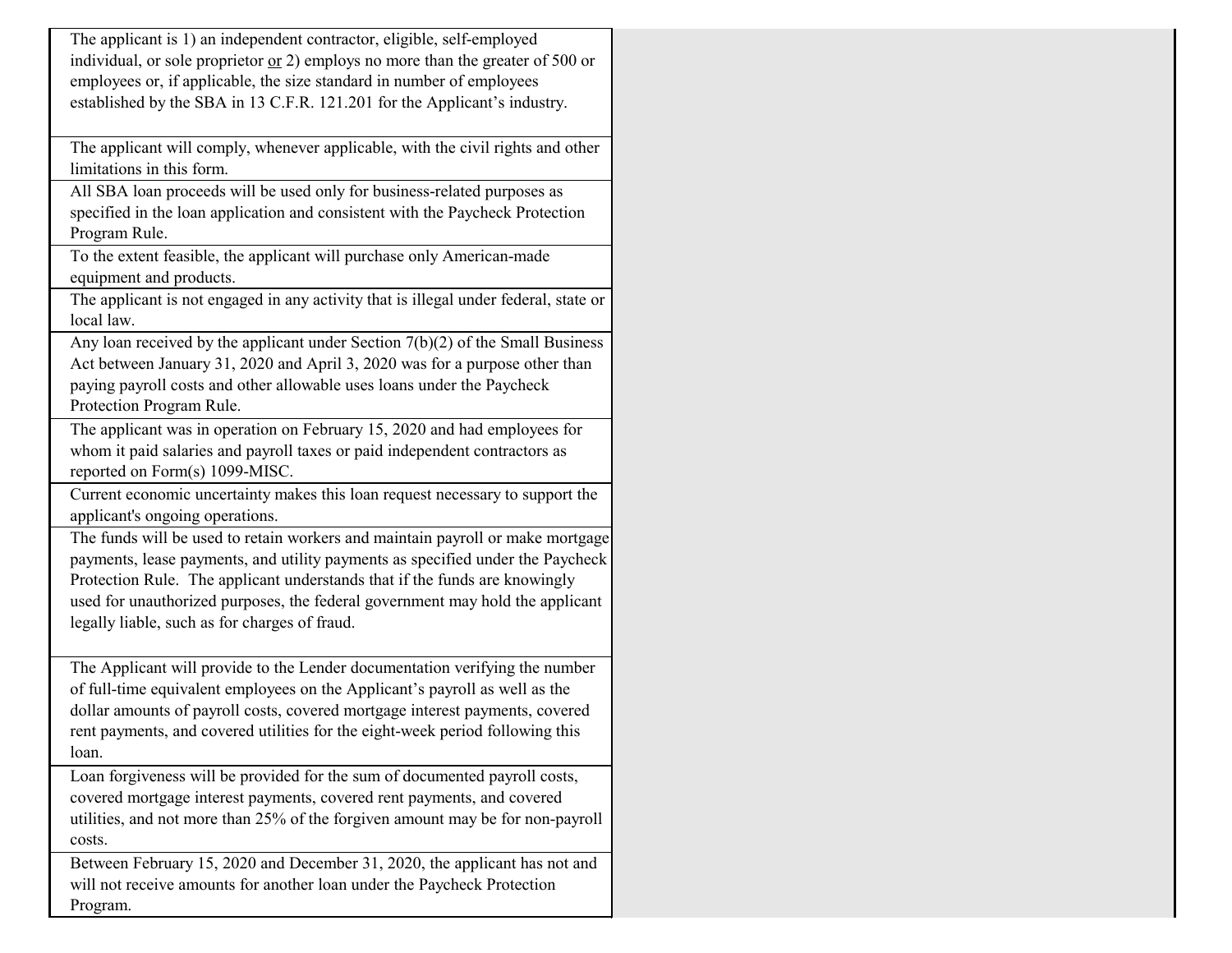| The information provided in all supporting documents and forms is true and<br>accurate in all material respects. Knowingly making a false statement to obtain<br>a guaranteed loan from SBA is punishable under 18 USC § 1001 and § 3571 by<br>imprisonment of not more than five years and/or a fine of up to \$250,000; under<br>15 USC § 645 by imprisonment of not more than two years and/or a fine of not<br>more than \$5,000; and, if submitted to a Federally insured institution, under 18<br>USC $\S$ 1014 by imprisonment of not more than thirty years and/or a fine of not<br>more than \$1,000,000. |                                                                                                                                                                    |
|--------------------------------------------------------------------------------------------------------------------------------------------------------------------------------------------------------------------------------------------------------------------------------------------------------------------------------------------------------------------------------------------------------------------------------------------------------------------------------------------------------------------------------------------------------------------------------------------------------------------|--------------------------------------------------------------------------------------------------------------------------------------------------------------------|
| I acknowledge that the lender will confirm the eligible loan amount using<br>required documents submitted. I understand, acknowledge and agree that the                                                                                                                                                                                                                                                                                                                                                                                                                                                            |                                                                                                                                                                    |
| Lender can share any tax information that I have provided with SBA's                                                                                                                                                                                                                                                                                                                                                                                                                                                                                                                                               |                                                                                                                                                                    |
| authorized representatives, including authorized representatives of the SBA                                                                                                                                                                                                                                                                                                                                                                                                                                                                                                                                        |                                                                                                                                                                    |
| Office of Inspector General, for the purpose of compliance with SBA Loan                                                                                                                                                                                                                                                                                                                                                                                                                                                                                                                                           |                                                                                                                                                                    |
| Program Requirements and all SBA reviews.                                                                                                                                                                                                                                                                                                                                                                                                                                                                                                                                                                          |                                                                                                                                                                    |
| The Loan Application will be Denied If:                                                                                                                                                                                                                                                                                                                                                                                                                                                                                                                                                                            | For the purposes of the loan application, the following parties are considered                                                                                     |
| The applicant, or any of its owners, are presently suspended, debarred,<br>proposed for debarment, declared ineligible, voluntarily excluded from                                                                                                                                                                                                                                                                                                                                                                                                                                                                  | owners and principals of the applicant: for a sole proprietorship, the sole                                                                                        |
| participation in this transaction by any Federal department of agency.                                                                                                                                                                                                                                                                                                                                                                                                                                                                                                                                             | proprietor; for a partnership, all general partners, and all limited partners owning                                                                               |
| The business or any of its owners is presently involved in any bankruptcy.                                                                                                                                                                                                                                                                                                                                                                                                                                                                                                                                         | 20% or more of the equity of the firm; for a corporation, all owners of 20% or<br>more of the application; for limited liability companies, all members owning 20% |
| The business or any of its owners (or any business owned or controlled by any                                                                                                                                                                                                                                                                                                                                                                                                                                                                                                                                      | or more of the company; and any trustor (if the applicant is owned by a trust).                                                                                    |
| of them) caused a loss to the government through a direct or guaranteed loan                                                                                                                                                                                                                                                                                                                                                                                                                                                                                                                                       |                                                                                                                                                                    |
| from SBA or any other Federal agency that is $(1)$ currently delinquent or $(2)$ has                                                                                                                                                                                                                                                                                                                                                                                                                                                                                                                               |                                                                                                                                                                    |
| defaulted in the last 7 years.                                                                                                                                                                                                                                                                                                                                                                                                                                                                                                                                                                                     |                                                                                                                                                                    |
| Any individual or owner with 20 percent or more of the equity of the applicant<br>is subject to criminal proceedings, such as indictment, criminal information,<br>arraignment, or other means by which formal criminal charges are brought in                                                                                                                                                                                                                                                                                                                                                                     |                                                                                                                                                                    |
| any jurisdiction, or presently incarcerated, or on probation or parole. The                                                                                                                                                                                                                                                                                                                                                                                                                                                                                                                                        |                                                                                                                                                                    |
| application authorizes the SBA to request criminal record information about the                                                                                                                                                                                                                                                                                                                                                                                                                                                                                                                                    |                                                                                                                                                                    |
| applicant (if an individual or an Associate) from criminal justice agencies for<br>the purposes of determining eligibility.                                                                                                                                                                                                                                                                                                                                                                                                                                                                                        |                                                                                                                                                                    |
|                                                                                                                                                                                                                                                                                                                                                                                                                                                                                                                                                                                                                    |                                                                                                                                                                    |
| Any applicant or owner of the applicant, within the last 5 years for a felony 1)<br>been convicted; 2) pleaded guilty; 3) pleaded nolo contendere; 4) been placed<br>on pretrial diversion; or 5) been placed on any form of parole or probation<br>(including probation before judgment).                                                                                                                                                                                                                                                                                                                         |                                                                                                                                                                    |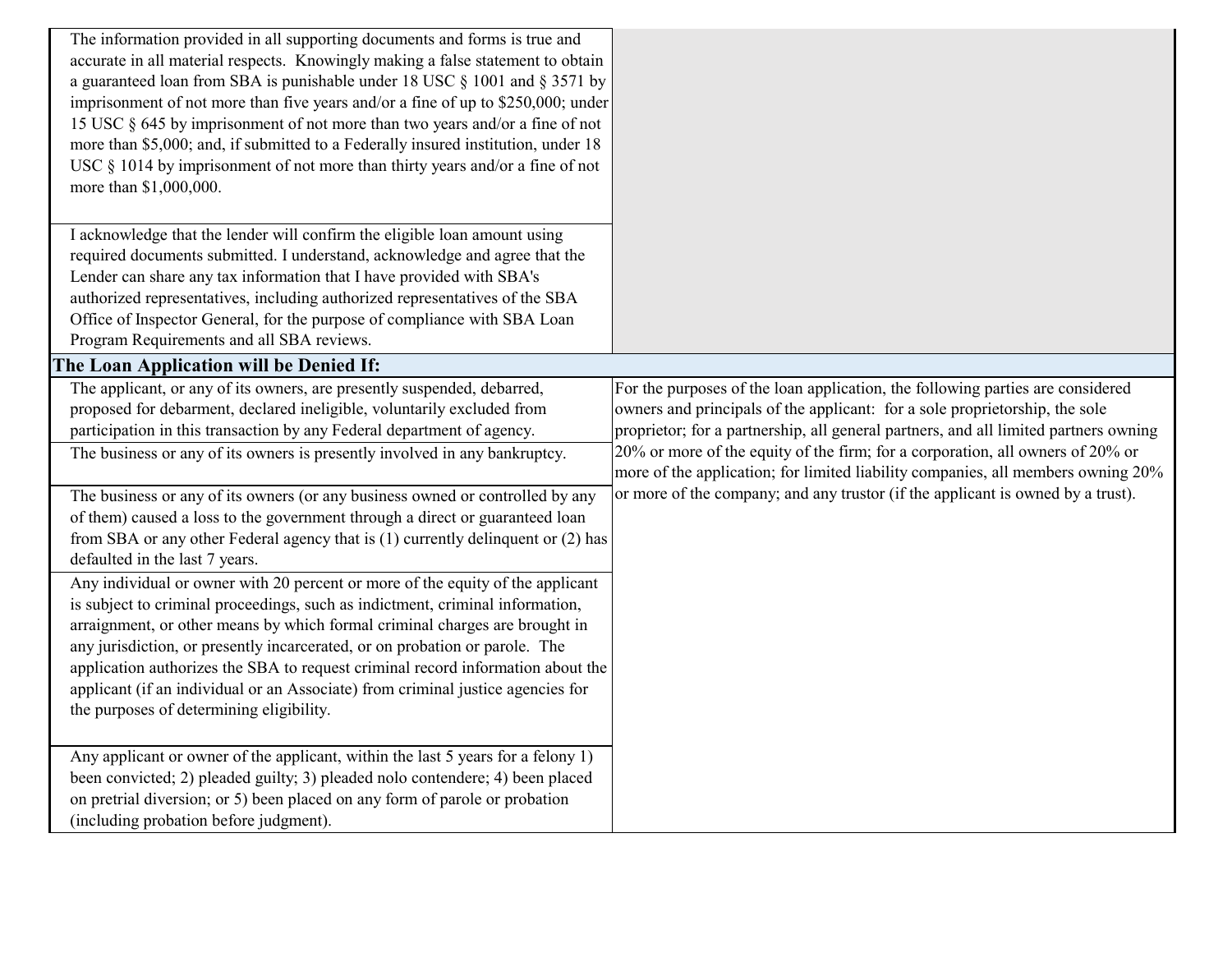| If You are a Sole Proprietorship, Independent Contractor, or Self-Employed Individual    |                                                                                     |
|------------------------------------------------------------------------------------------|-------------------------------------------------------------------------------------|
| Gather documentation for submission necessary to establish that the individual           |                                                                                     |
| applicant is eligible, including payroll tax filings reported to the IRS, Forms 1099-    |                                                                                     |
| MISC, and income and expenses from the sole proprietorship.                              |                                                                                     |
|                                                                                          |                                                                                     |
| 3. Loan Terms                                                                            |                                                                                     |
| <b>Determine Your Maximum Loan Amount</b>                                                |                                                                                     |
| The maximum loan amount is the <u>lesser</u> of: (a) \$10 million; or (b) 250% of (i.e., | "Payroll costs" include payments for: salary, wage, commission, or similar          |
| [2.5x] the average total monthly payments by the applicant for "payroll costs"           | compensation; payments for cash tips or equivalent; payments for vacation,          |
| during the previous 12 months or from calendar year 2019.                                | parental, family, medical, or sick leave; allowance for dismissal or separation;    |
| If you were in business from February 15, 2019 to June 30, 2019:                         | payment required for the provisions of group health care benefits; payment of any   |
| Determine your concern's average total monthly payments for "payroll costs"              | retirement benefit; payment of state or local tax assessed on the compensation of   |
| incurred during the one-year period before the date the loan is made or from             | employees; payments of any compensation or income of a sole proprietor or           |
| calendar year 2019.                                                                      | independent contractor that is an amount not more than \$100,000 in 1 year, as      |
|                                                                                          | prorated for the covered period.                                                    |
| The maximum loan amount is the <u>lesser</u> of (a) \$10 million and (b) 250% of         |                                                                                     |
| (i.e., 2.5x) the average total monthly payments by the applicant for "payroll"           | 'Payroll costs" do not include the compensation of an individual employee in        |
| costs" incurred during the one-year period before the date the loan is made.             | excess of an annual salary of \$100,000, as pro-rated for the covered period;       |
|                                                                                          | compensation of an employee whose principal place of residence is outside of the    |
| If you were <u>not</u> in business from February 15, 2019 to June 30, 2019:              | United States; qualified sick leave wages or qualified family leave wages for       |
| Determine your concern's average total monthly payments for "payroll costs"              | which a credit is already allowed under the Families First Coronavirus Response     |
| from January 1, 2020 to February 29, 2020.                                               | Act; and compensation paid to independent contractors.                              |
| The maximum loan amount is the <u>lesser</u> of (a) \$10 million and (b) $250\%$ of      | Payroll costs also do not include taxes imposed or withheld under chapters 21, 22,  |
| $(i.e., 2.5x)$ the average total monthly payments by the applicant for "payroll"         | or 24 of the Internal Revenue Code. The SBA interprets this to mean that costs      |
| costs" incurred from January 1, 2020 to February 29, 2020.                               | are not reduced by taxes imposed on an employee and required to be withheld by      |
|                                                                                          | the employer, but payroll costs do not include the employer's share of payroll tax. |
| If you are a seasonal employer:                                                          | For example, an employee who earned \$4,000 per month in gross wages, from          |
| Determine your concern's average total monthly payments for "payroll costs"              | which \$500 in federal taxes was withheld, would count as \$4,000 in payroll costs. |
| during for the period beginning February 15, 2019 or March 1, 2019, and June             | The employee would receive \$3,500, and \$500 would be paid to the federal          |
| 30, 2019.                                                                                | government. However, the employer-side federal payroll taxes imposed on the         |
| If you are refinancing an Economic Injury Disaster Loan (EIDL):                          | \$4,000 in wages are excluded from payroll costs under the statute.                 |
| Add the outstanding amount of an EIDL made between January 31, 2020 and                  |                                                                                     |
| April 3, 2020, less the amount of any "advance" under an EIDL COVID-19                   | Borrowers may use their average employment over the same time periods reflected     |
| loan, to Loan Request as indicated on the form.                                          | on the left to determine their number of employees, for the purposes of applying    |
| If you are a franchisee:                                                                 | an emplovee-based size standard. Alternatively, borrowers may elect to use SBA's    |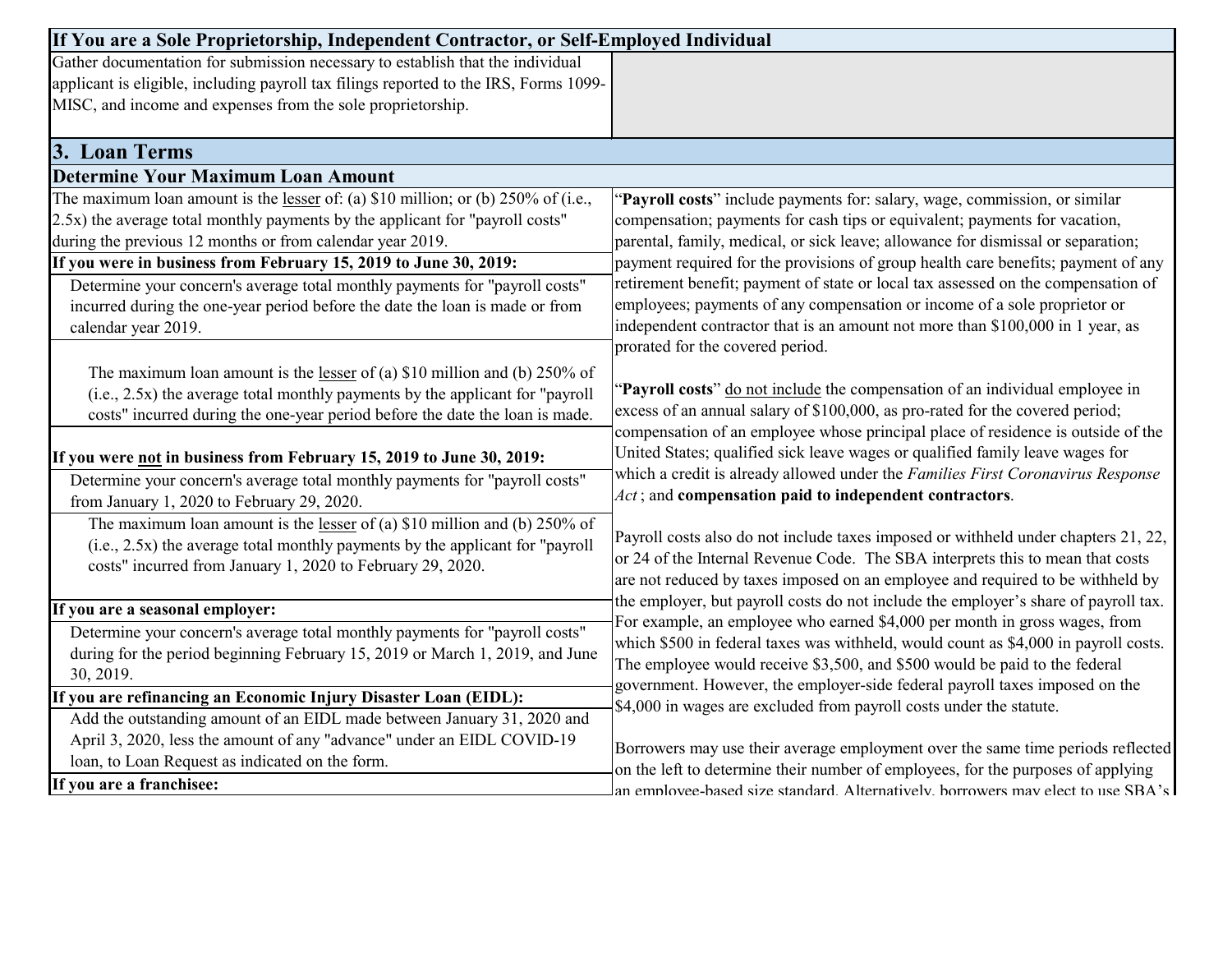| The \$10 million limit on PPP loans is a limit per frachisee entity, and each<br>franchisee is limited to one PPP loan. If a franchise brand is not listed on the<br>SBA Franchise Directory due to affiliation between franchisor and franchisee,<br>the franchise brand may request listing on the Directory to participate in the<br>PPP.<br>If you are a business assigned a NAICS code beginning with 72:<br>The \$10 million limit on PPP loans will apply to each eligible business entity.<br>If each hotel or restaurant location indirectly owned by a parent business is | CONVERSIONS WHILE AROUND EXPERIENCE T<br>usual calculation: the average number of employees per pay period in the 12<br>completed calendar months prior to the date of the loan application (or the average<br>number of employees for each of the pay periods that the business has been<br>operational, if it has not been operational for 12 months). |
|-------------------------------------------------------------------------------------------------------------------------------------------------------------------------------------------------------------------------------------------------------------------------------------------------------------------------------------------------------------------------------------------------------------------------------------------------------------------------------------------------------------------------------------------------------------------------------------|----------------------------------------------------------------------------------------------------------------------------------------------------------------------------------------------------------------------------------------------------------------------------------------------------------------------------------------------------------|
| directly owned by a separate legal business entity and employs not more than<br>500 employees, each such separate entity can apply for a separate PPP loan.                                                                                                                                                                                                                                                                                                                                                                                                                         |                                                                                                                                                                                                                                                                                                                                                          |
| Determine How You Will Use Loan Proceeds, which may Only be Used for the Allowable Uses Below (the "covered obligations")                                                                                                                                                                                                                                                                                                                                                                                                                                                           |                                                                                                                                                                                                                                                                                                                                                          |
| Payroll costs - Note that at least 75% of the loan proceeds must go to                                                                                                                                                                                                                                                                                                                                                                                                                                                                                                              |                                                                                                                                                                                                                                                                                                                                                          |
| payroll costs.                                                                                                                                                                                                                                                                                                                                                                                                                                                                                                                                                                      |                                                                                                                                                                                                                                                                                                                                                          |
| No more than 25% of loan proceeds may go towards non-payroll costs,<br>including:                                                                                                                                                                                                                                                                                                                                                                                                                                                                                                   |                                                                                                                                                                                                                                                                                                                                                          |
| Costs related to the continuation of group health care benefits during periods                                                                                                                                                                                                                                                                                                                                                                                                                                                                                                      |                                                                                                                                                                                                                                                                                                                                                          |
| of paid sick, medical, or family leave, and insurance premiums                                                                                                                                                                                                                                                                                                                                                                                                                                                                                                                      |                                                                                                                                                                                                                                                                                                                                                          |
| Employee salaries, commissions, or similar compensation                                                                                                                                                                                                                                                                                                                                                                                                                                                                                                                             |                                                                                                                                                                                                                                                                                                                                                          |
| Payments of interest on any mortgage obligation                                                                                                                                                                                                                                                                                                                                                                                                                                                                                                                                     |                                                                                                                                                                                                                                                                                                                                                          |
| Rent                                                                                                                                                                                                                                                                                                                                                                                                                                                                                                                                                                                |                                                                                                                                                                                                                                                                                                                                                          |
| Utilities                                                                                                                                                                                                                                                                                                                                                                                                                                                                                                                                                                           |                                                                                                                                                                                                                                                                                                                                                          |
| Interest on any other debt obligations that were incurred prior to receiving a<br>loan                                                                                                                                                                                                                                                                                                                                                                                                                                                                                              |                                                                                                                                                                                                                                                                                                                                                          |
| <b>Economic Injury Disaster Loans</b>                                                                                                                                                                                                                                                                                                                                                                                                                                                                                                                                               |                                                                                                                                                                                                                                                                                                                                                          |
| You may apply for an SBA 7(b)(2) economic injury disaster loan ("EIDL") prior                                                                                                                                                                                                                                                                                                                                                                                                                                                                                                       |                                                                                                                                                                                                                                                                                                                                                          |
| to covered loans becoming available (e.g., on April 3, 2020 for small businesses),                                                                                                                                                                                                                                                                                                                                                                                                                                                                                                  |                                                                                                                                                                                                                                                                                                                                                          |
| and you may be eligible for a \$10,000 grant. The EIDL can be converted into a                                                                                                                                                                                                                                                                                                                                                                                                                                                                                                      |                                                                                                                                                                                                                                                                                                                                                          |
| covered loan as long as the EIDL was not for any purpose for which the covered                                                                                                                                                                                                                                                                                                                                                                                                                                                                                                      |                                                                                                                                                                                                                                                                                                                                                          |
| loan may be used.                                                                                                                                                                                                                                                                                                                                                                                                                                                                                                                                                                   |                                                                                                                                                                                                                                                                                                                                                          |
| 4. Loan Forgiveness                                                                                                                                                                                                                                                                                                                                                                                                                                                                                                                                                                 |                                                                                                                                                                                                                                                                                                                                                          |
| <b>Determine the Maximum Amount of Loan Forgiveness</b>                                                                                                                                                                                                                                                                                                                                                                                                                                                                                                                             |                                                                                                                                                                                                                                                                                                                                                          |
| Determine your concern's "payroll costs" during the covered period. At least                                                                                                                                                                                                                                                                                                                                                                                                                                                                                                        |                                                                                                                                                                                                                                                                                                                                                          |
| 75% of the forgiven amount must be used for "payroll costs."                                                                                                                                                                                                                                                                                                                                                                                                                                                                                                                        |                                                                                                                                                                                                                                                                                                                                                          |
| "Covered period" means the 8-week period beginning on the date the lender                                                                                                                                                                                                                                                                                                                                                                                                                                                                                                           |                                                                                                                                                                                                                                                                                                                                                          |
| makes the first disbursement of the PPP loan to the borrower. The lender must                                                                                                                                                                                                                                                                                                                                                                                                                                                                                                       |                                                                                                                                                                                                                                                                                                                                                          |
| make the first disbursement of the loan no later than ten calendar days from the                                                                                                                                                                                                                                                                                                                                                                                                                                                                                                    |                                                                                                                                                                                                                                                                                                                                                          |
| date of loan approval.                                                                                                                                                                                                                                                                                                                                                                                                                                                                                                                                                              |                                                                                                                                                                                                                                                                                                                                                          |
| Determine your concern's payment on interest on covered mortgage obligations<br>during the covered period.                                                                                                                                                                                                                                                                                                                                                                                                                                                                          |                                                                                                                                                                                                                                                                                                                                                          |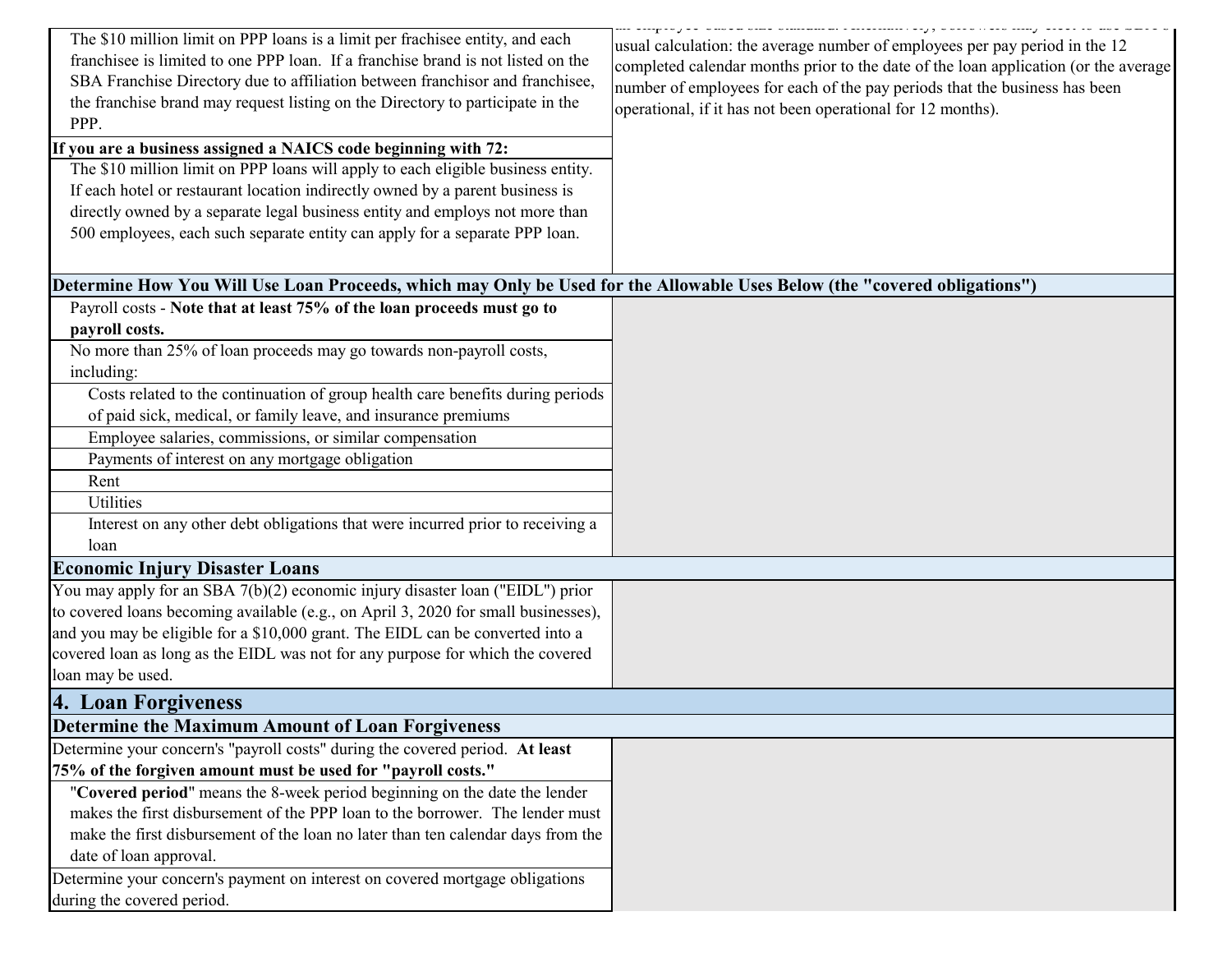| "Covered mortgage obligation" means any indebtedness or debt instrument              |  |  |
|--------------------------------------------------------------------------------------|--|--|
| incurred in the ordinary course of business that (a) is a liability of the borrower, |  |  |
| (b) is a mortgage on real or personal property; and (c) was incurred before          |  |  |
| February 15, 2020.                                                                   |  |  |

Determine your concern's payments on covered rent obligations during the covered period.

"**Covered rent obligation**" means rent obligated under a leasing agreement in force before February 15, 2020.

Determine your concern's covered utility payments during the covered period.

"**Covered utility payments**" means electricity, gas, water, transportation, telephone, or internet service for which service began before February 15, 2020.

**Forgiveness Amount formula:** The forgiveness amount is equal to the sum of the following costs incurred and payments made during the covered period: (1) "payroll costs"; (2) payment on interest on covered mortgage obligations; (3) payments on covered rent obligations; and (4) covered utility payments (the "covered costs"). This amount may be reduced (see below).

The forgiveness amount is not taxable income.

**Determine if Your Concern's Loan Forgiveness Amount Will Be Reduced**

**Reduction Relating to Decreases in Number of Employees:**

**If the number of your concern's employees decreases during the covered period compared to last year, your concern's loan forgiveness amount will be reduced. The amount of the reduction is determined as follows:** 

| Determine the amount of your concern's covered costs during the covered period. |  |
|---------------------------------------------------------------------------------|--|
| Determine your concern's average number of full-time employees ("FTE") per      |  |
| month during the covered period.                                                |  |
| Average number of FTE employees is determined by calculating the average        |  |
| number of FTE for each pay period falling within a month.                       |  |
| At your election, determine your concern's average number of FTE employees per  |  |

month from February 15, 2019 to June 30, 2019 or January 1, 2020 to February 29, 2020.

If you are a seasonal employer, determine your concern's average FTE employees per month from February 15, 2019 to June 30, 2019.

**Reduction formula:** The loan forgiveness amount is reduced by multiplying (a) the covered costs multiplied by (b) the quotient obtained by dividing (i) the average number of FTE employees per month during the covered period by (ii) at the election of the borrower, (I) the average number of FTE employees per month employed by the borrower from February 15, 2019 to June 30, 2019 or (II) the average number of FTE employees per month employed by the borrower from January 1, 2020 to February 29, 2020. For seasonal employers, the denominator is the average number of FTE employees per month from February 15, 2019 to June 30, 2019.

**Reduction Relating to Decreases in Salary and Wages:**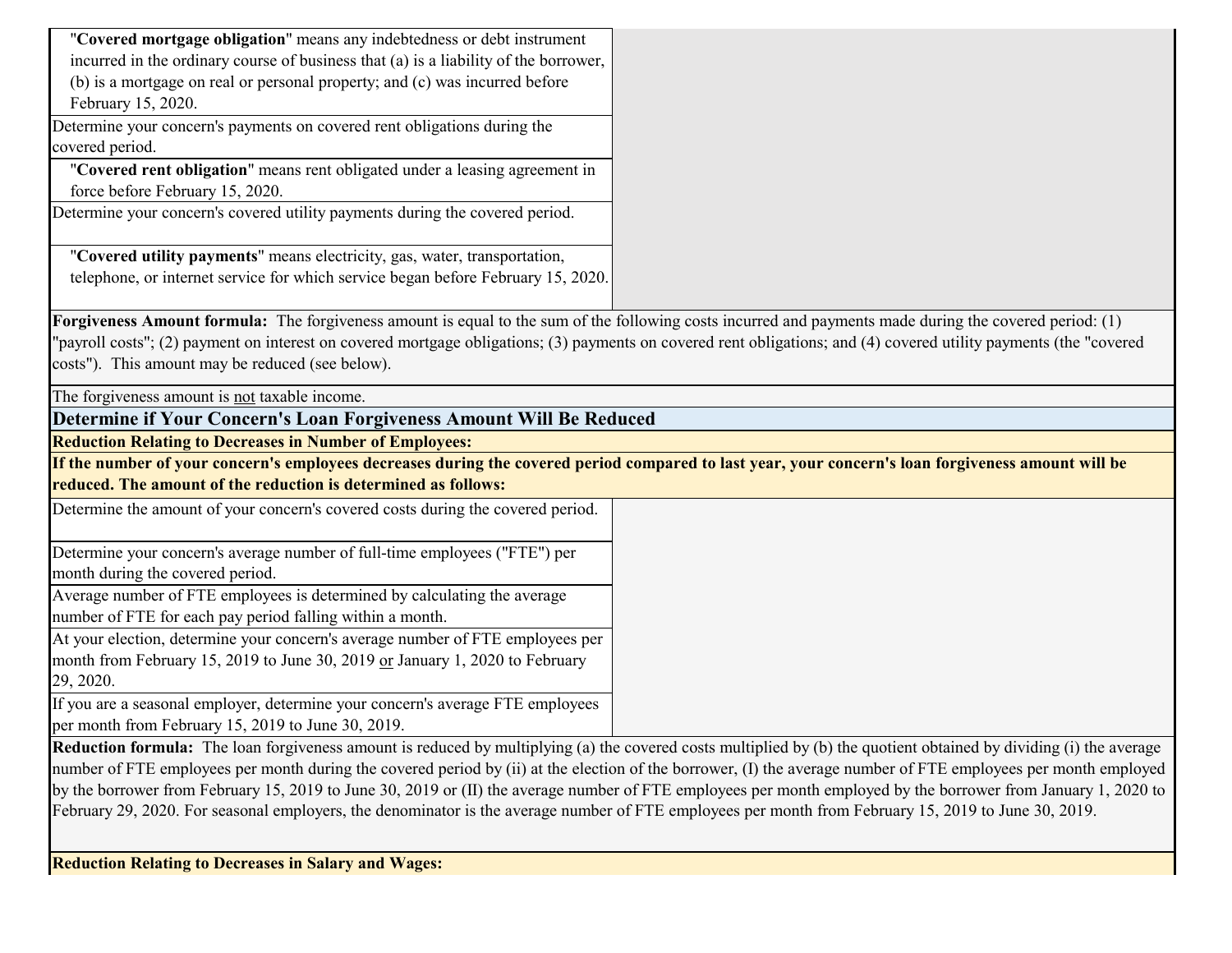### **If the salary and wages of your concern's employees decreases more than 25% for any employee during the covered period compared to last year, your concern's loan forgiveness amount will be reduced. The amount of the reduction is determined as follows:**

| Determine the total salary and wages of each employee during the covered period. Note: "Employee" means any employee who did not receive, during any single |                                                                               |
|-------------------------------------------------------------------------------------------------------------------------------------------------------------|-------------------------------------------------------------------------------|
|                                                                                                                                                             | pay period in 2019, wages or salary at an annualized rate of pay in excess of |
| Determine the total salary and wages of each employee during the most recent full $\mid$ \$100,000.                                                         |                                                                               |
| quarter during which the employee was employed before the covered period.                                                                                   |                                                                               |
|                                                                                                                                                             |                                                                               |

**Reduction formula:** The loan forgiveness amount is reduced by the amount of any reduction in total salary or wages of any employee during the covered period that exceeds 25% of the total salary or wages of the employee during the most recent full quarter during which the employee was employed before the covered period.

An eligible recipient with tipped employees can receive forgiveness for additional wages paid to those employees.

### **Exemption for Re-Hires / Salary Re-instatement:**

Your concern's loan forgiveness amount will not be reduced due to a reduction in number of FTE employees or salary between February 15, 2020 and April 26, 2020, if the reduction in number of FTE employees or salary is eliminated no later than June 30, 2020.

| <b>Prepare to Submit a Loan Forgiveness Application</b>                                                                    |  |
|----------------------------------------------------------------------------------------------------------------------------|--|
| Ask your lender for a loan forgiveness application.                                                                        |  |
| Gather the following documents to submit with your loan forgiveness application:                                           |  |
|                                                                                                                            |  |
| (1) documentation verifying the number of FTE employees on payroll and pay                                                 |  |
| rates for the periods described in "Determine if Your Concern's Loan                                                       |  |
| Forgiveness Amount Will Be Reduced", including:                                                                            |  |
| (A) payroll tax filings reported to the IRS, and                                                                           |  |
| (B) State income, payroll, and unemployment insurance filings,                                                             |  |
| (2) documentation verifying payments on covered mortgage obligations,                                                      |  |
| payments on covered lease obligations, and covered utility payments during the                                             |  |
| covered period including:                                                                                                  |  |
| (A) cancelled checks,                                                                                                      |  |
| (B) payment receipts, and                                                                                                  |  |
| (C) transcripts of accounts,                                                                                               |  |
| (3) certification from a representative of the applicant that:                                                             |  |
| (A) the documentation presented is true and correct, and                                                                   |  |
| (B) the amounts for which the forgiveness requested was used to retain                                                     |  |
| employees, make interest payments on a covered mortgage obligation, make                                                   |  |
| payments on a covered mortgage obligation, make payments on a covered                                                      |  |
| rent obligation, or make covered utility payments, and                                                                     |  |
|                                                                                                                            |  |
| (4) any other documentation the SBA determines necessary.                                                                  |  |
| No later than 60 days after receiving a loan forgiveness application, the lender must issue a decision on the application. |  |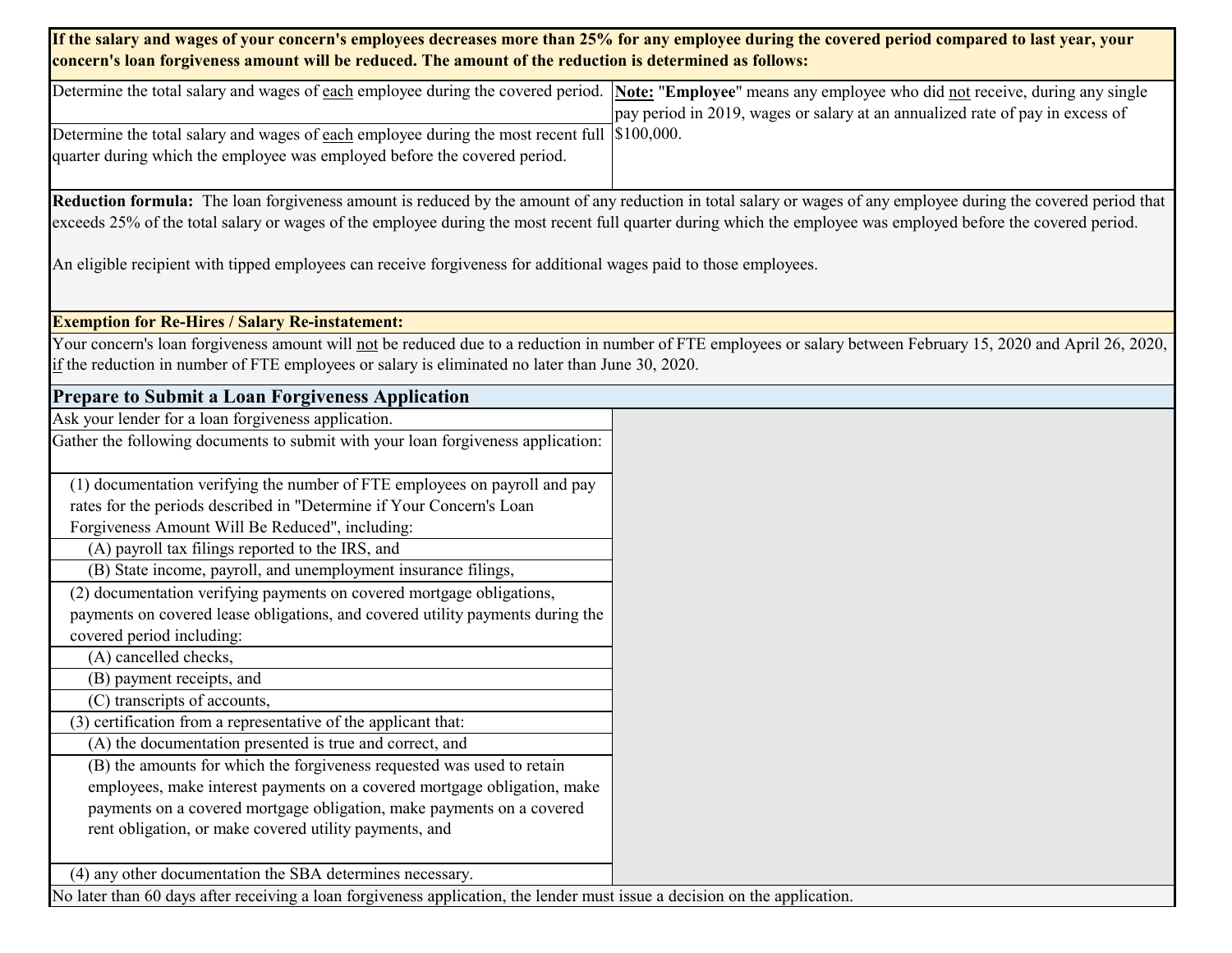### **Remaining Balance (If Applicable)**

If a covered loan has a remaining balance after the loan forgiveness, the maturity for the loan is 2 years and the interest rate is 1%.

Lenders will provide payment deferment relief, including payment of principal and interest, for not less than 6 months and not more than 1 year.

Lenders cannot impose any prepayment penalty for covered loans.

### **Please feel free to contact the authors of this checklist:**

Michael D. Bopp – Washington, D.C. (+1 202-955-8256, mbopp@gibsondunn.com) Roscoe Jones, Jr.\* – Washington, D.C. (+1 202-887-3530, rjones@gibsondunn.com) Alisa Babitz – Washington, D.C. (+1 202-887-3720, ababitz@gibsondunn.com) Courtney Brown - Washington, D.C. (+1 202-955-8685, cmbrown@gibsondunn.com) Alexander Orr – Washington, D.C. (+1 202-887-3565, aorr@gibsondunn.com) William Lawrence - Washington, D.C. (+1 202-887-3654, wlawrence@gibsondunn.com) Samantha Ostrom – Washington, D.C. (+1 202-955-8249, sostrom@gibsondunn.com)

*\* Not admitted to practice in Washington, D.C.; currently practicing under the supervision of Gibson, Dunn & Crutcher LLP.*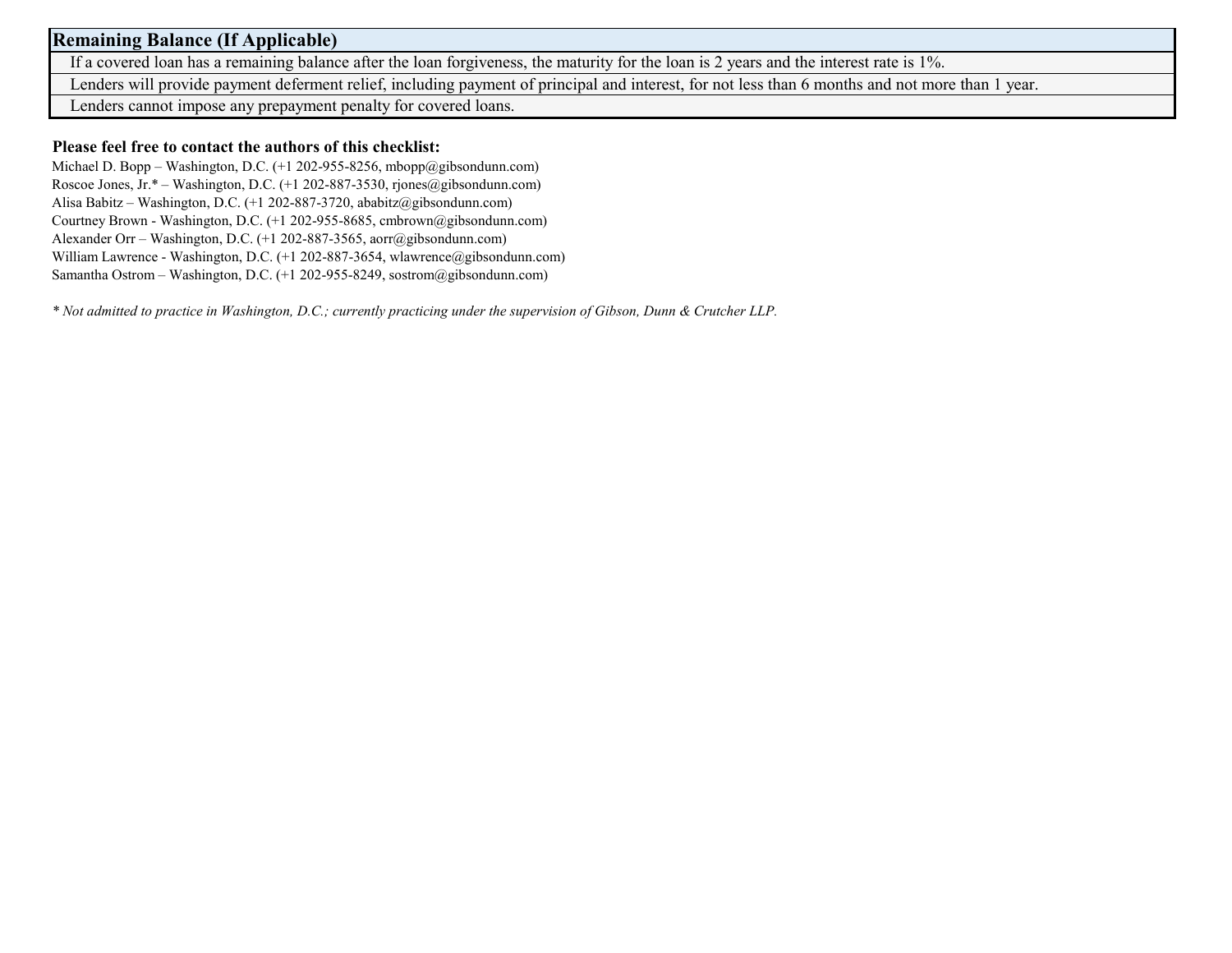## *California Resources*

*Please note that these materials have been prepared for general informational purposes only and are not intended as legal advice. In addition, while we have endeavored to include information that is up-to-date at the date of this document, this is a rapidly evolving situation with new governmental programs and guidance being released every day. As such, we recommend you research all of the options available to you and, if possible, consult with an attorney or local legal aid office.* 

*Please note that many city and county governmental bodies, as well as private organizations, are providing additional loans, grants and other forms of relief targeted at small businesses and nonprofits. While we have summarized a number of these programs below, this list is not complete. As such, we recommend that you go online and research what programs are available in your specific area or for your specific type of business/nonprofit.*

### **1. California Governmental Resources**

- **Small Business Finance Center: California Disaster Relief Loan Guarantee Program – COVID-19** [\(here\)](https://www.ibank.ca.gov/small-business-finance-center/)
	- o Amount:
		- **§** Guarantees for loans of up to \$50,000
	- o Terms:
		- **§** Guaranteed up to 7 years
		- **§** Guarantees up to 95% of loan
		- § Loan interest rates negotiated between lender and borrower
		- § Qualifications based on lender criteria
	- o Uses:
		- § Continuance of business (e.g., rent, payroll) or to cure "economic injury" as a result of the COVID-19 pandemic
	- o Eligibility:
		- § Small businesses located in California with 1-750 employees negatively impacted or experienced disruption by COVID-19
		- § Eligible nonprofits (while most nonprofits are eligible, some religious and charitable organizations may be excluded)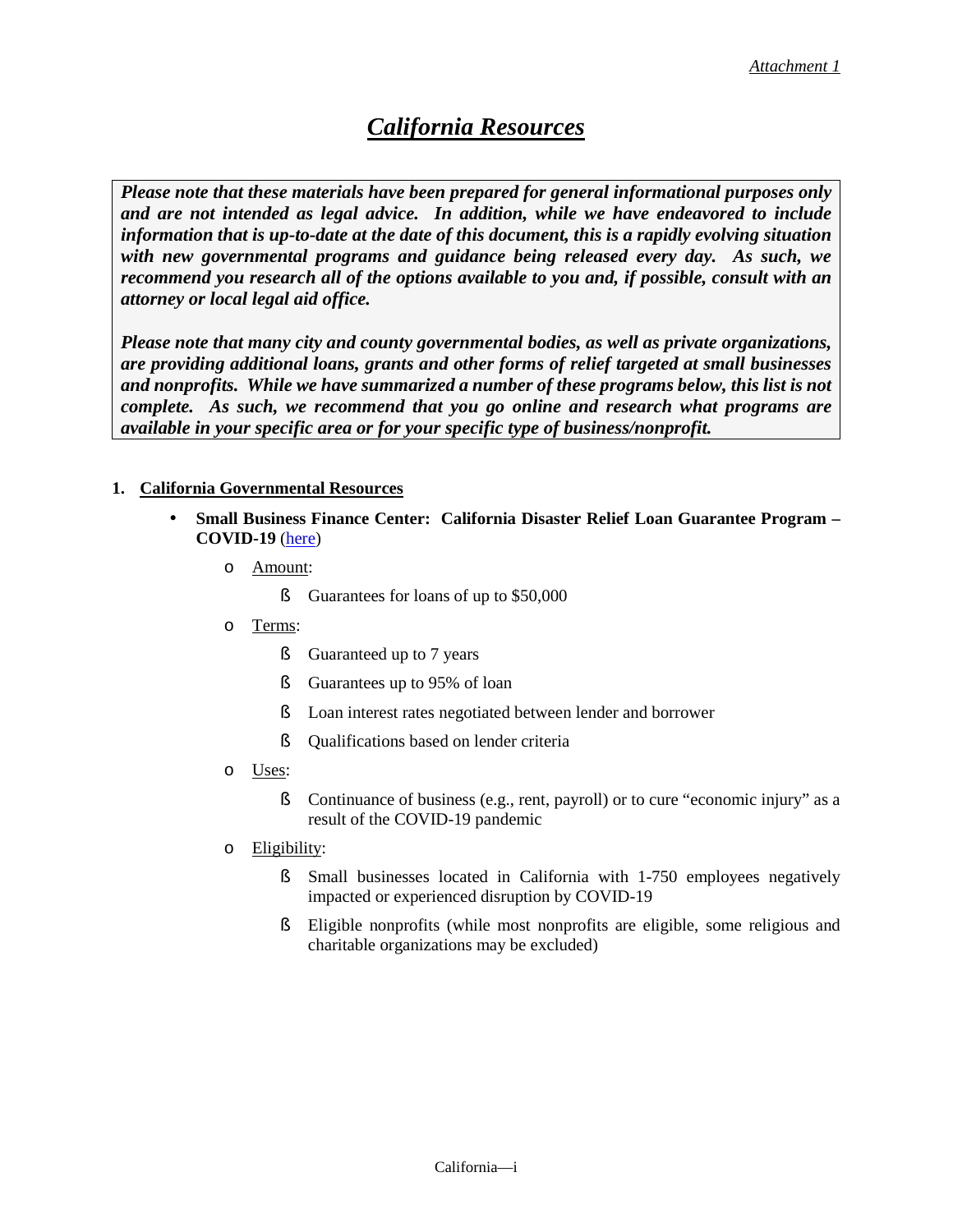#### **California Capital Access Program for Small Business (CalCAP SB)** [\(here\)](https://www.treasurer.ca.gov/cpcfa/calcap/sb/brochure.pdf) l,

- o General:
	- § Encourages banks and other financial institutions to make loans to small businesses that have difficulty obtaining financing by creating a loan loss reserve program which may provide the lender with up to 100% coverage on certain loan defaults. A list of participating lenders can be found [here](https://www.treasurer.ca.gov/cpcfa/calcap/sb/institutions.pdf)
- o Amount:
	- § Maximum loan amount: \$5 million
	- § Maximum loan amount enrolled in CalCAP SB: \$2.5 million
		- Individual borrowers are limited to \$2.5 million enrolled over a 3 year period
- o Terms:
	- § Loans may be: short- or long-term, fixed or variable rates, secured or unsecured, bear any type of amortization schedule
	- § Lenders and borrowers contributed 2% 3.5% of total loan amount to lender's CalCAP SB loan loss reserve account
- o Uses:
	- **§** Land acquisition
	- **§** Construction or renovation of buildings
	- § Start-up costs
	- **§** Equipment or inventory purchases
	- **§** Capital projects
	- § Working capital
- o Eligibility:
	- § Small businesses, including nonprofits, under U.S. Small Business Administration guidelines
	- S Less than 500 full-time equivalent employees
	- § Business purpose is one of the industries listed on the qualified Standard Industry Classification (SIC) [\(here\)](https://www.osha.gov/pls/imis/sicsearch.html) or the North American Industry Classification System [\(here\)](https://www.census.gov/eos/www/naics/)
	- § Primary business and at least 51% of its employees or its income, sales or payroll comes from business in California

#### l, **Small Business Relief Payment Plans** [\(here\)](https://www.cdtfa.ca.gov/services/covid19.htm)

- o Terms:
	- **§** 12-month, interest-free, payment plan for up to \$50,000 of sales and use tax liability
- o Eligibility:
	- § Small business taxpayers with less than \$5 million in taxable annual sales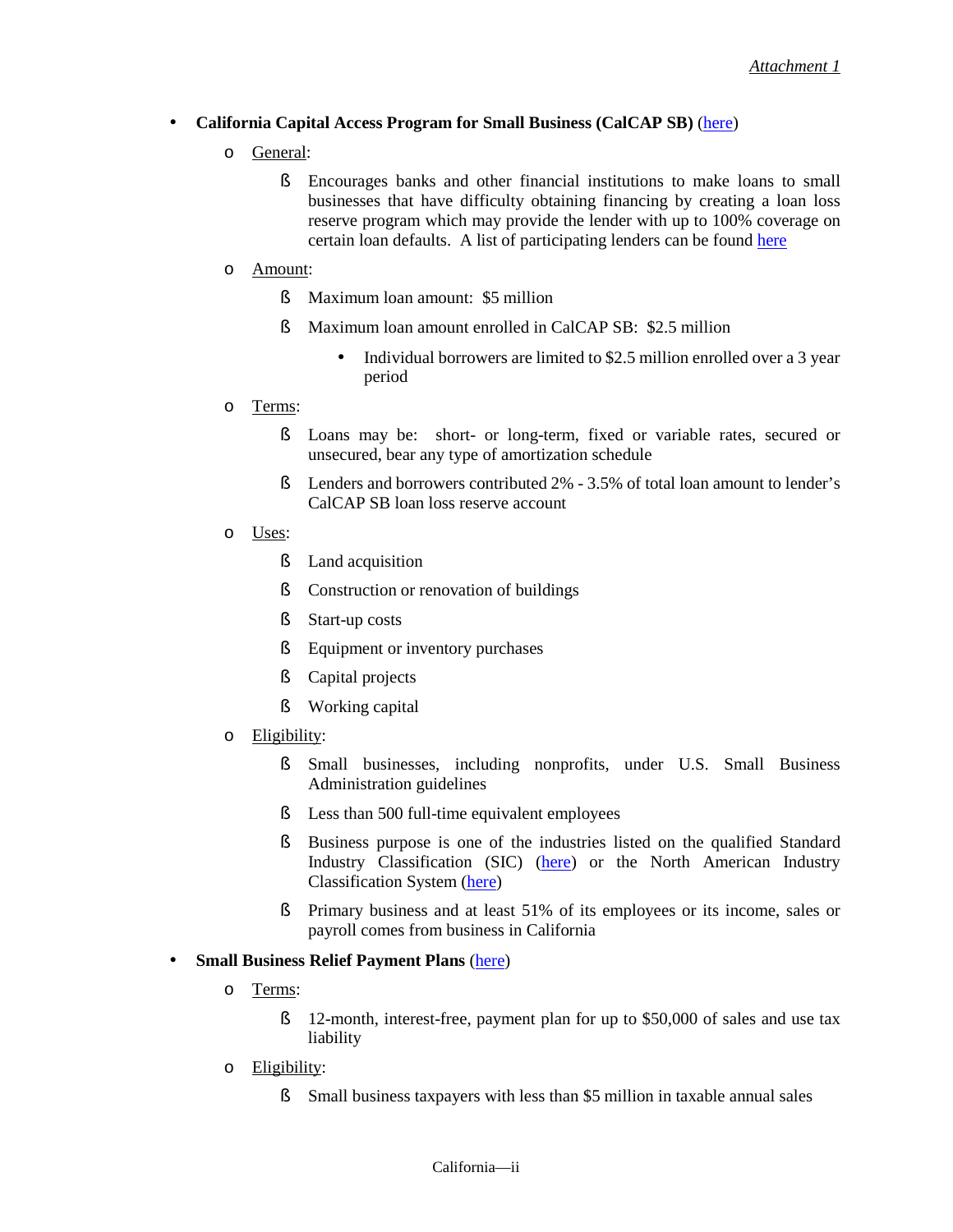#### **2. Labor and Workforce Support for Businesses and Employees**

- **Unemployment Insurance Work Sharing Program** [\(here\)](https://www.edd.ca.gov/Unemployment/Work_Sharing_Program.htm)
	- o Terms:
		- **§** Temporary alternative to layoffs
		- § Payment of benefits to individuals whose wages and hours have been reduced
	- o Eligibility:
		- § Be a legally registered business in California and have an active California State Employer Account Number
		- § At least 10% of the employer's regular workforce or a unit of the workforce, and a minimum of two employees, must be affected by a reduction in hours and wages
		- § Hours and wages must be reduced by at least 10% and not exceed 60%
		- § Health benefits must remain the same as before, or they must meet the same standards as other employees who are not participating in Work Sharing
		- § Retirement benefits must meet the same terms and conditions as before, or they must meet the same as other employees who are not participating in Work Sharing
- **California Worker Adjustment and Retraining Notification (WARN) Act** [\(here\)](https://www.dir.ca.gov/dlse/WARN-FAQs.html) l,
	- o Certain types of mass layoffs, relocations, or terminations/closures would normally trigger the so-called "WARN Act" notification obligations under California law
	- o Governor Gavin Newsom issued an executive order temporarily suspending the 60 day notice requirement in the California WARN Act for employers that give written notice to employees and satisfy other conditions
	- o Mass layoff, relocation, or termination/closure must be caused by COVID-19-related "business circumstances that were not reasonably foreseeable as of the time that notice would have been required"

#### **Rapid Response Program** [\(here\)](https://www.edd.ca.gov/pdf_pub_ctr/de8714rrb.pdf)

o Early intervention assistance to avert potential layoffs and services to assist workers facing job losses

#### **Other Benefits for Workers Impacted by COVID-19** ä,

- o Disability Insurance [\(here\)](https://www.edd.ca.gov/disability/am_i_eligible_for_di_benefits.htm)
- o Unemployment Insurance [\(here\)](https://www.edd.ca.gov/unemployment/eligibility.htm)
- o Paid Family Leave [\(here\)](https://www.edd.ca.gov/disability/Am_I_Eligible_for_PFL_Benefits.htm)
- o Paid Sick Leave [\(here\)](https://www.dir.ca.gov/dlse/paid_sick_leave.htm)
- o Workers' Compensation [\(here\)](https://www.dir.ca.gov/InjuredWorkerGuidebook/InjuredWorkerGuidebook.html)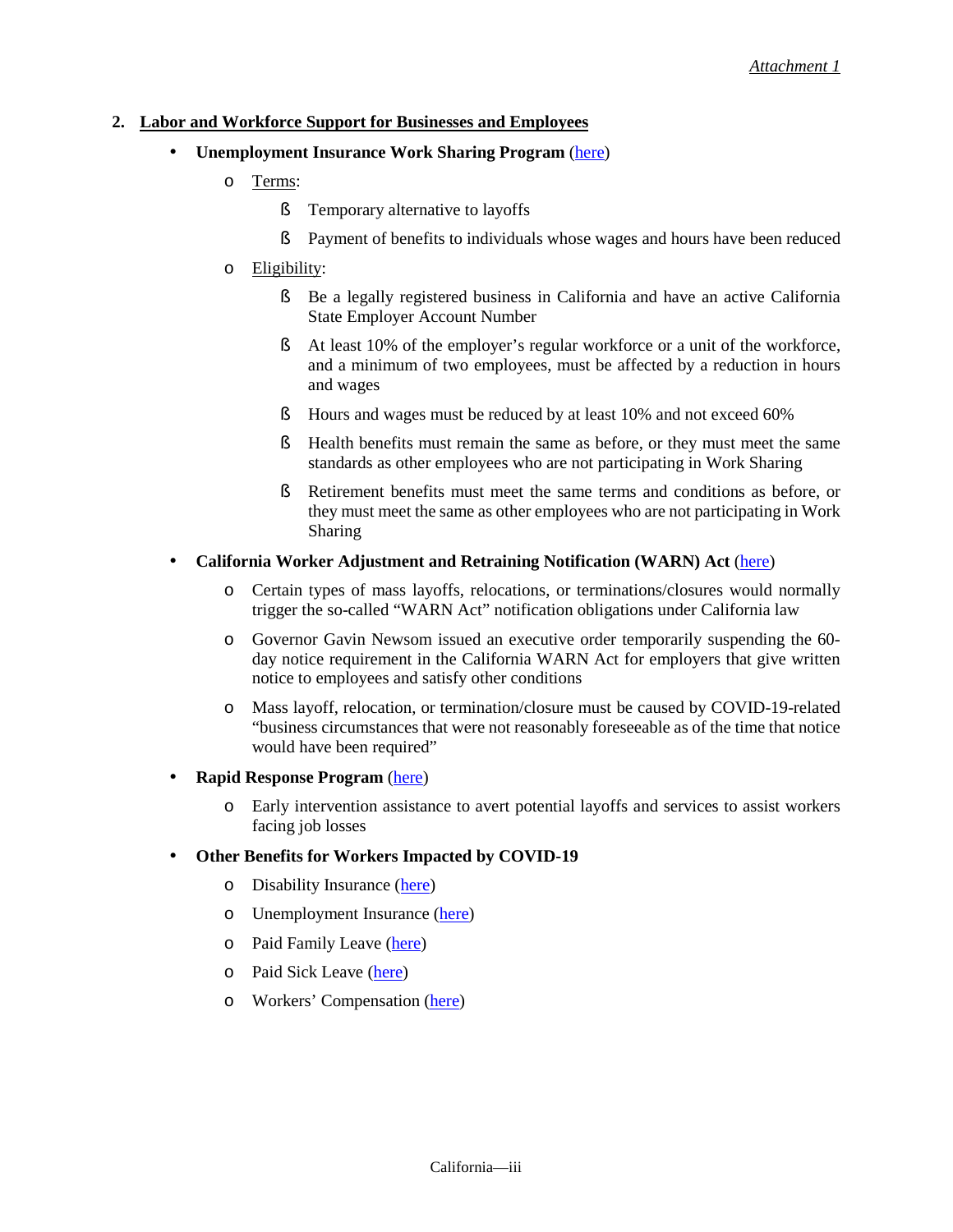### **3. Eviction and Foreclosure Protections**

- **California Judicial Council Emergency Rules** [\(here\)](https://www.thompsoncoburn.com/insights/blogs/the-ground-floor/post/2020-04-07/california-judicial-council-enacts-emergency-rules-to-suspend-eviction-and-foreclosure-actions-during-covid-19-pandemic)
	- o Terms:
		- § Emergency Rules of the California Rules of Court suspending evictions and judicial foreclosures that will remain in effect until 90 days after the Governor declares the state of emergency lifted or until the rule is amended or repealed by the Judicial Council
	- o Rules:
		- § A court may not issue a summons on a complaint for unlawful detainer ("U/D") unless action is necessary to protect public health and safety
		- § A court may not enter default or a default judgment in a U/D action unless (1) it is necessary to protect public health and safety and (2) the defendant failed to appear
		- § Any actions for foreclosure, including any action for a deficiency judgment, are stayed unless necessary to protect public health and safety
	- o Applicable to:
		- **§** Commercial and residential evictions and foreclosures

### **Los Angeles Eviction Protection Ordinance** [\(here\)](https://www.gibsondunn.com/state-of-california-and-city-of-los-angeles-enact-new-tenant-protections-in-response-to-covid-19-pandemic/)

o Terms:

ä,

- § Prohibits landowners from evicting some commercial tenants for the nonpayment of rent due to COVID-19 and from charging any interest or late fees on unpaid rent
- o Applicable to:
	- S Commercial tenants who are not: (1) a multi-national company, (2) a publicly traded company, or (3) a company that employs more than 500 employees

### **4. Emergency Relief Funds for Eligible Nonprofits**

#### **COVID-19 LA County Response Fund** [\(here\)](https://www.calfund.org/covid-19/) ä.

- o Amount:
	- § Not stated, fund is still accepting donations
- o Eligibility:
	- § Grants addressing emerging needs in the LA County community with focus on education, health, homelessness, and individual hardship assistance through nonprofit partners in the Pass It Along Program

#### ä, **LA Arts COVID-19 Relief Fund** [\(here\)](https://www.calfund.org/la-arts-covid19-relief-fund/)

- o Amount:
	- § \$10 million total fund
	- § Grants of \$25,000 \$200,000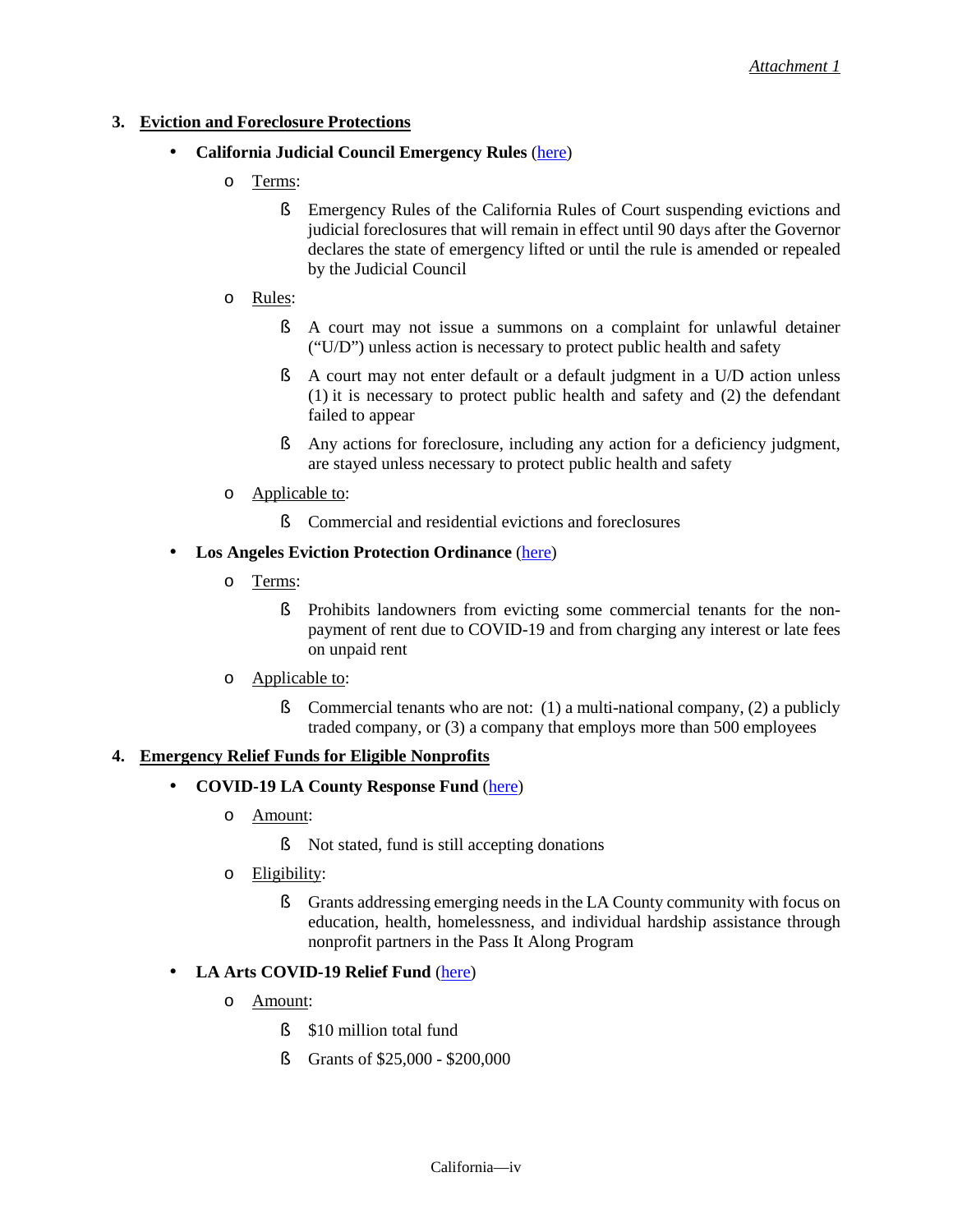- o Eligibility:
	- § Emergency operating support and recovery grants to small and mid-size museums and nonprofit arts organizations that contribute significantly to the region's cultural and artistic diversity and are struggling with the economic effects of the coronavirus crisis
- **Long Beach Disaster Relief Fund Grant** [\(here\)](https://longbeachcf.org/lb-disaster-relief-grant/)  $\blacksquare$ 
	- o Amount:
		- § Up to \$20,000
	- o Eligibility:
		- § Grants to support community-based organizations at the frontlines of the coronavirus response in the Long Beach area
		- $\blacklozenge$  Approved 501(c)(3) nonprofit, educational, and governmental organizations
- **Community Foundation for Monterey County and Monterey Peninsula Foundation** ł, **COVID-19 Relief Fund** [\(here\)](https://www.cfmco.org/nonprofits/grants/covid-19-relief-grants/)
	- o Amount:
		- § Between \$5,000 \$30,000
	- o Eligibility:
		- $\S$  501(c)(3) nonprofit organizations and other public agencies serving Monterey County residents
- **Community Foundation for San Benito County COVID-19 Relief Fund** [\(here\)](http://givesanbenito.org/)
	- o Amount:

ä,

- § Not stated, fund is still accepting donations
- o Eligibility:
	- § San Benito County nonprofits that serve vulnerable populations with basic needs related to job layoffs and/or unemployment or experience staffing and/or volunteer gaps due to quarantines and social distancing
- **Inland Empire Community Foundation COVID-19 Resilience Fund** [\(here\)](https://www.thecommunityfoundation.net/75years/coronavirus-relief/) ł,
	- o Amount:
		- § Not stated, fund is still accepting donations
	- o Eligibility:
		- § Grants made to organizations in the Inland Empire that are assisting those impacted by job loss or facing homelessness because of COVID-19
- **North Valley Community Foundation COVID-19 Rapid Response Fund for Local Nonprofits and Agencies** [\(here\)](https://www.nvcf.org/funds/Coronavirus-(COVID-19)-Rapid-Response-Fund-for-Local-Nonprofits-and-Agencies)
	- o Amount:
		- § Not stated, fund is still accepting donations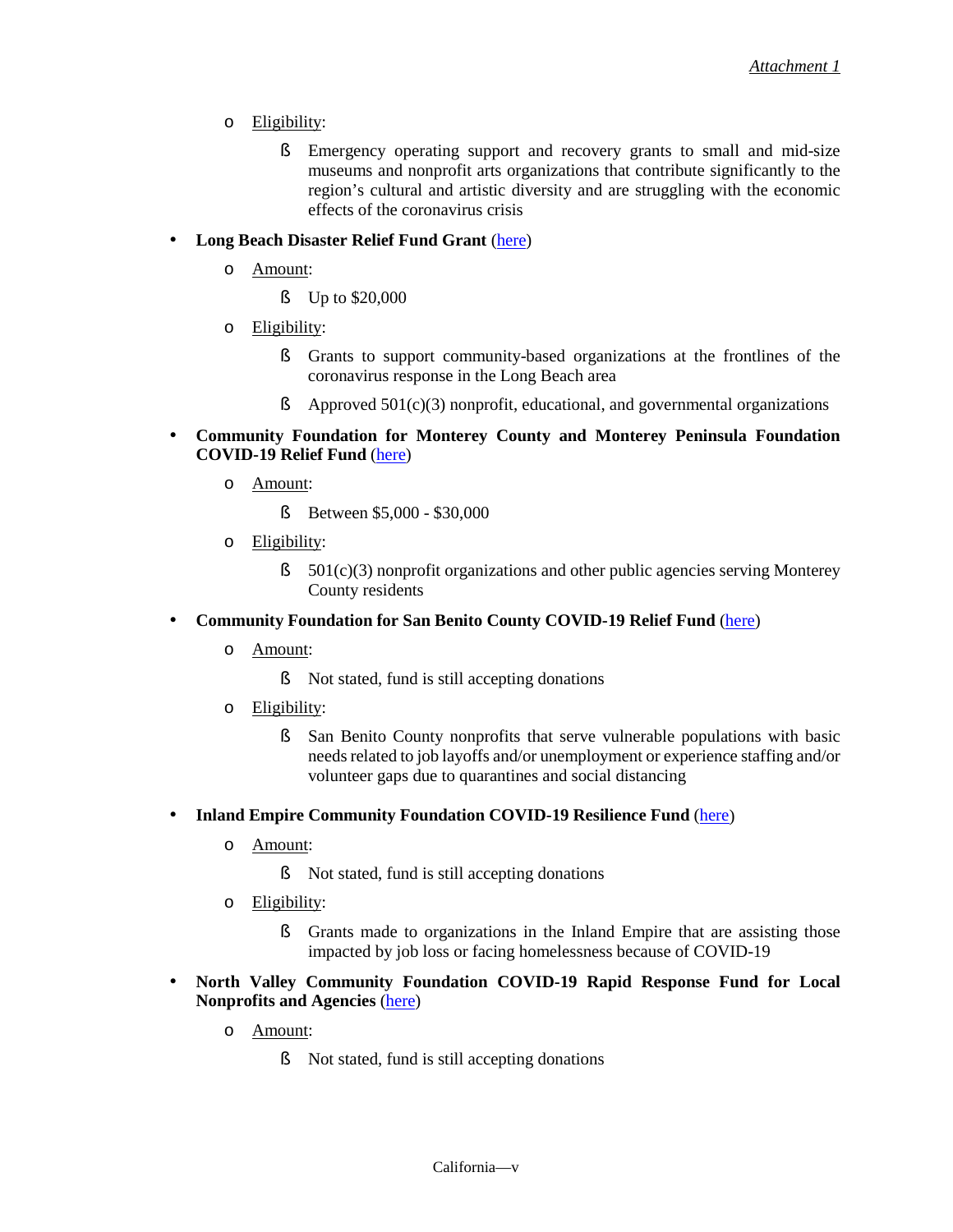- o Eligibility:
	- $\S$  501(c)(3) organizations and government agencies assisting to help prepare and deploy resources for the COVID-19 response in Butte, Glenn, Tehama and Colusa counties

#### **OC Community Resilience Fund** [\(here\)](https://charitableventuresoc.org/resiliencefund/)

o Amount:

ä,

- $$25,000 $50,000$
- o Eligibility: Nonprofits seeking organizational capacity grants must:
	- § Currently serve vulnerable populations with critical social and health services
	- § Present a clear case for how the organization is directly impacted by and continuing to respond to the immediate needs of the Orange County community
	- **§** Demonstrate how a grant will have meaningful impact on capacity to sustain program operations relative to organizational budget size or numbers served

#### ä, **Sacramento Region Disaster Relief Fund** [\(here\)](https://www.sacregcf.org/nonprofits/foundation-directed-grantmaking/grants-calendar-and-registry/sacramento-region-disaster-relief-fund/)

- o Amount:
	- $$2,500 $10,000$
- o Eligibility:
	- $\S$  501(c)(3) nonprofit organizations in good standing with the IRS that is located in and serving one or all of the counties in the Sacramento region

#### **San Diego COVID-19 Community Response Fund** [\(here\)](https://www.sdfoundation.org/programs/programs-and-funds/san-diego-covid-19-community-response-fund) ä,

- o Amount:
	- § Not stated, past grants have ranged from \$25,000 \$500,000
- o Eligibility:
	- § Nonprofits that are working on the frontlines to provide San Diego region's most vulnerable communities with assistance, such as food security, other essential living expenses, emergent needs, and rent and utility payment support

#### **San Francisco Foundation COVID-19 Emergency Response Fund** [\(here\)](https://sff.org/for-nonprofits-apply-for-a-grant-from-the-sff-covid-19-emergency-response-fund/) ÷.

- o Amount:
	- $$5,000 $25,000$
- o Eligibility:
	- § Nonprofits in the Bay Area addressing the following four issue areas: racial bias, worker protection, homelessness and renter protection/housing security, and food security
- **United Way Bay Area COVID-19 Community Relief Fund** [\(here\)](https://uwba.org/covid19fund/grantee-application/) ä,
	- o Amount:
		- § Not stated, fund is still accepting donations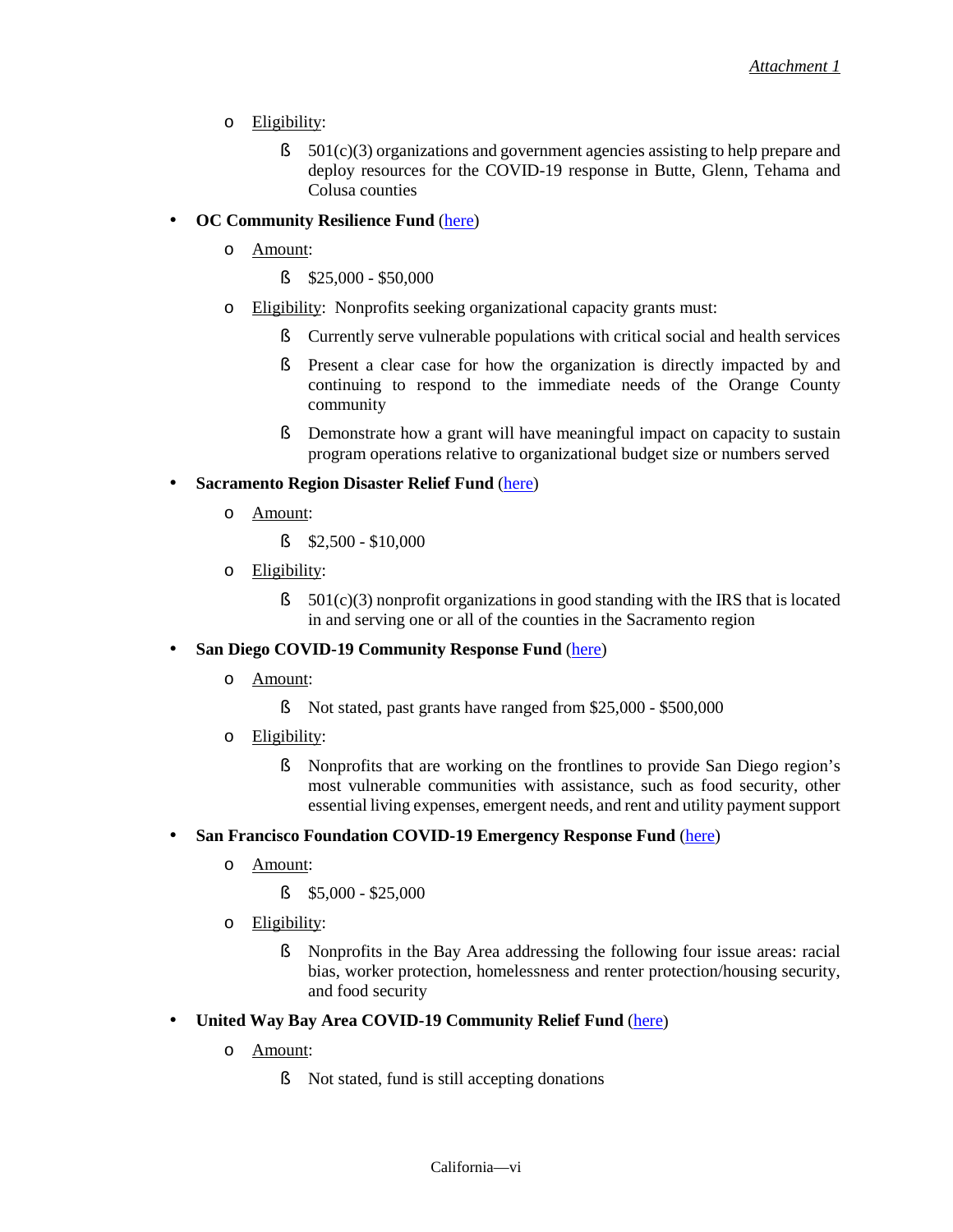### o Eligibility:

§ Bay Area organizations that are offering relief and response services to families who have been adversely impacted by the COVID-19 global pandemic

### **5. General**

ä,

l,

#### **Center for Nonprofit Management (Southern California) – COVID-19 Resource Center** [\(here\)](https://www.cnmsocal.org/covid19) ä,

- o Registrations to participate in weekly, virtual "Lunch & Learns" to discuss scenario planning, fund development, and managing teams remotely; webinar series on financing options for nonprofits
- o Links to emergency relief funds for eligible nonprofits and others
- o Other resources, including: Planning/Guides, Board Information, Fundraising/Finance Tools and Tactics
- **Northern California Small Business Development Centers COVID-19 Resources** [\(here\)](https://www.norcalsbdc.org/covid-19)
	- o Webinars discussing how to navigate the economic difficulties posed by COVID-19; guides on loans, the Paycheck Protection Program, and the CARES Act
	- o COVID-19 Small Business Survival Guide
	- o Information regarding different forms of support (financial and otherwise) by the federal government and California state government
- **Small Business Technology Tools** [\(here\)](https://static.business.ca.gov/wp-content/uploads/2020/04/Technology-Products-and-Telework-Tips-Businesses-Final.pdf)
	- o Free or discounted technology tools for small businesses
	- o Teleworking tips and additional resources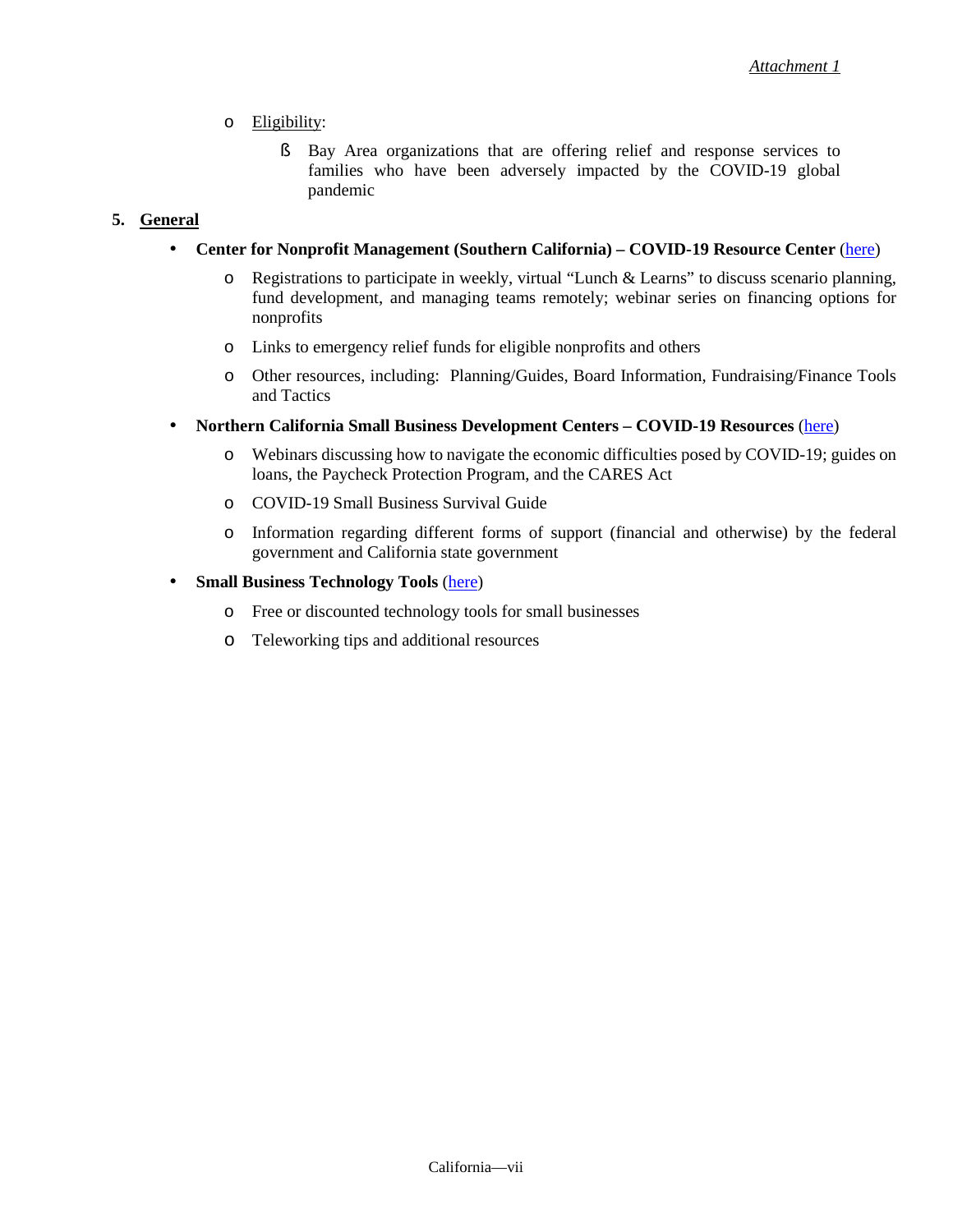### *Colorado Resources*

*Please note that these materials have been prepared for general informational purposes only and are not intended as legal advice. In addition, while we have endeavored to include information that is up-to-date at the date of this document, this is a rapidly evolving situation with new governmental programs and guidance being released every day. As such, we recommend you research all of the options available to you and, if possible, consult with an attorney or local legal aid office.* 

*Please note that many city and county governmental bodies, as well as private organizations, are providing additional loans, grants and other forms of relief targeted at small businesses and nonprofits. While we have summarized a number of these programs below, this list is not complete. As such, we recommend that you go online and research what programs are available in your specific area or for your specific type of business/nonprofit.*

### **1. Colorado Governmental and Private Resources—Small Businesses Only**

- **Denver Small Business Emergency Relief** [\(here\)](https://www.denvergov.org/content/denvergov/en/environmental-health/news/coronavirus-info/support-services/business-assistance.html)
	- o Amount: Provides up to a \$7,500 cash grant to eligible small businesses that may have had to temporarily close, have difficulty with paying their rent and utilities or have had to lay off staff.
	- o Eligibility:
		- **§** For business owners within the City & County of Denver only.
		- § Prioritizes industries most impacted by COVID-19 such as the food industry, nail salons, barbershops, home childcare providers and retail shops.
		- § This temporary relief program is intended to be available for a four month period and rolled out in monthly phases with the deadline to submit applications being the last day of the month from March 2020 through June 2020.

### **Denver Microloan Program** [\(here\)](https://www.cedsfinance.org/med/denver-microloan-program/)

- o Amount: A Denver-based program focused on targeted industries located in specific Denver neighborhoods that provides loans from \$5,000-\$50,000 with terms of up to five years.
- o Eligibility:

ł,

- § Program pre-dates the COVID-19 crisis, but is also focused on supporting small businesses' stabilization efforts during the COVID-19 epidemic.
- **§** The applicant must demonstrate the ability to repay the city's loan and provide adequate collateral for securing the city's loan.
- § The interest rate, term, and amortization for the city's loan will be structured to allow for a reasonable rate of return to the investor(s) and adequate cash flow to service project debt.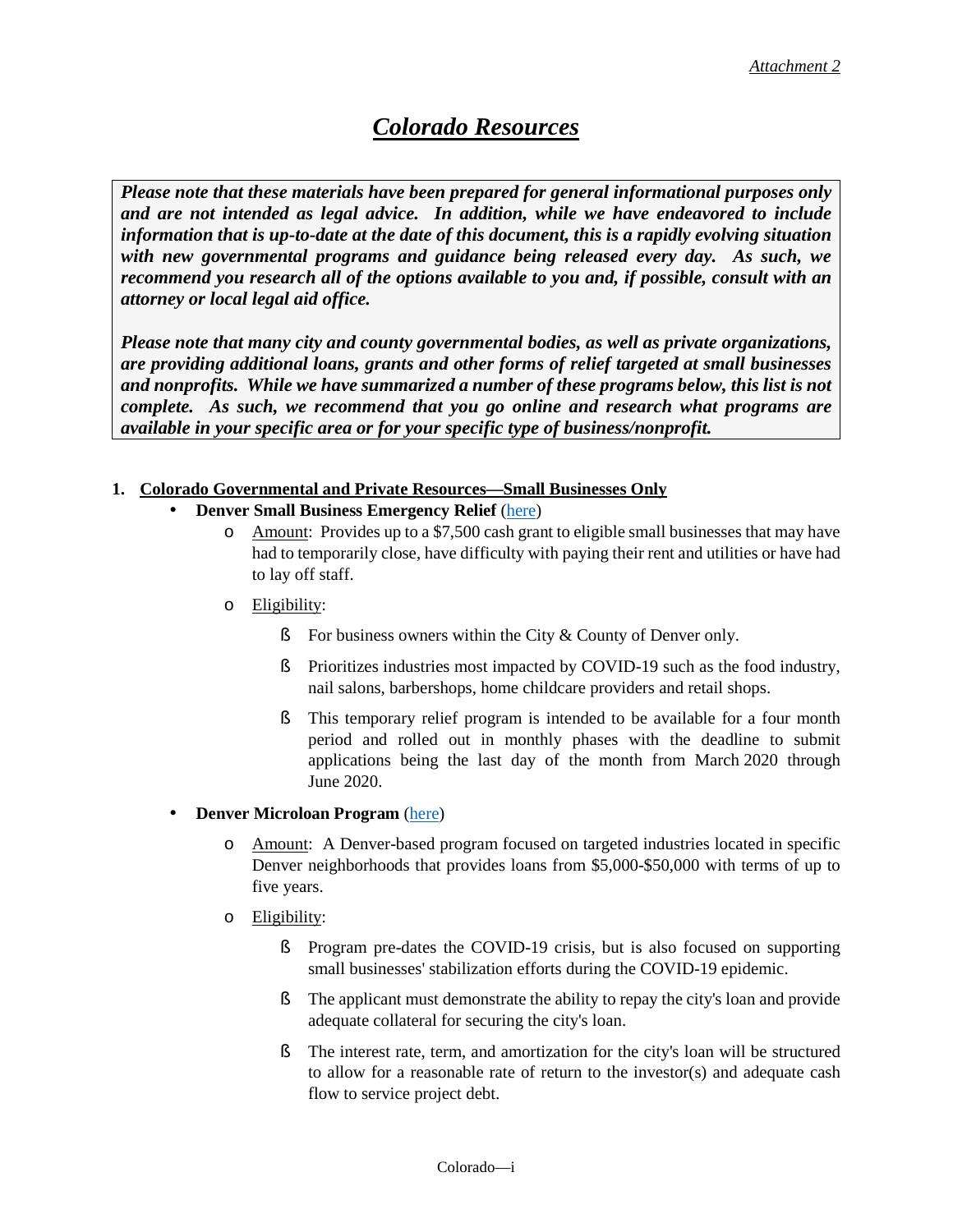l,

### **Imagine 2020 Artist Assistance Fund** [\(here\)](http://www.artsandvenuesdenver.com/about-imagine-2020/imagine-2020-artist-assistance-fund)

- o Amount: Grants up to \$1,000
- o Eligibility: Individual artists that live in Denver whose incomes are being adversely affected by COVID-19 due to cancellations of events, classes, performances and other creative work.

### **2. Colorado Governmental and Private Resources—Non-Profits Only**

#### **COVID-19 CO Creatives Relief Grant** [\(here\)](http://www.coloradocreativeindustries.org/opportunities/covid-19-co-creatives-relief-grant/)

- o Amount: Ranges from \$4,000-\$8,500 depending on your organization's size.
- o Eligibility:
	- § Provides general operating grants to non-profit arts organizations in Colorado with an annual operating budget of less than \$1 million that have received funding in the last five years from Colorado Creative Industries (but not in the past one year).
	- **§** Open only to Colorado-based, arts-focused  $501(c)(3)$  organizations with a primary purpose to support the arts as reflected in their organizational mission.
	- § Application deadline is May 13, 2020 at 4 pm MT.

#### **3. Colorado Governmental and Private Resources—Small Businesses & Non-Profits**

#### **The Colorado COVID Relief Fund** [\(here\)](https://helpcoloradonow.org/covid_relief-fund/) ä,

- o Amount: Eligible organizations may apply for one general operating, unrestricted grant of up to \$25,000 per funding deadline.
- o Eligibility:
	- § The current fund application deadlines are every two weeks: April 18, 2020, May 2, 2020, May 16, 2020, and May 30, 2020.
	- § Eligibility to apply is based on: (1) organization type (i.e. nonprofit organizations, local government, school districts and small businesses serving certain areas/communities); (2) serving certain vulnerable populations; and (3) alignment with one of three funding priorities (i.e. prevention, impact and recovery).
	- § All grantees must report back by November 30, 2020 on the number of people served and a narrative about how the funds were used to benefit communities.

#### **4. Labor and Workforce Support for Businesses and Employees**

- **Colorado Work-Share Program** [\(here\)](https://www.colorado.gov/pacific/cdle/layoffassistance)
	- o The Work-Share Program provides an alternative to laying off employees by allowing them to keep working, but with fewer hours. While an employee is working fewer hours, he/she may be eligible to collect part of his/her regular unemployment benefits.
	- o Employer eligibility to apply is based on the following: (1) reduced normal weekly hours by at least 10%, but by no more than 40%; (2) the reduction must affect at least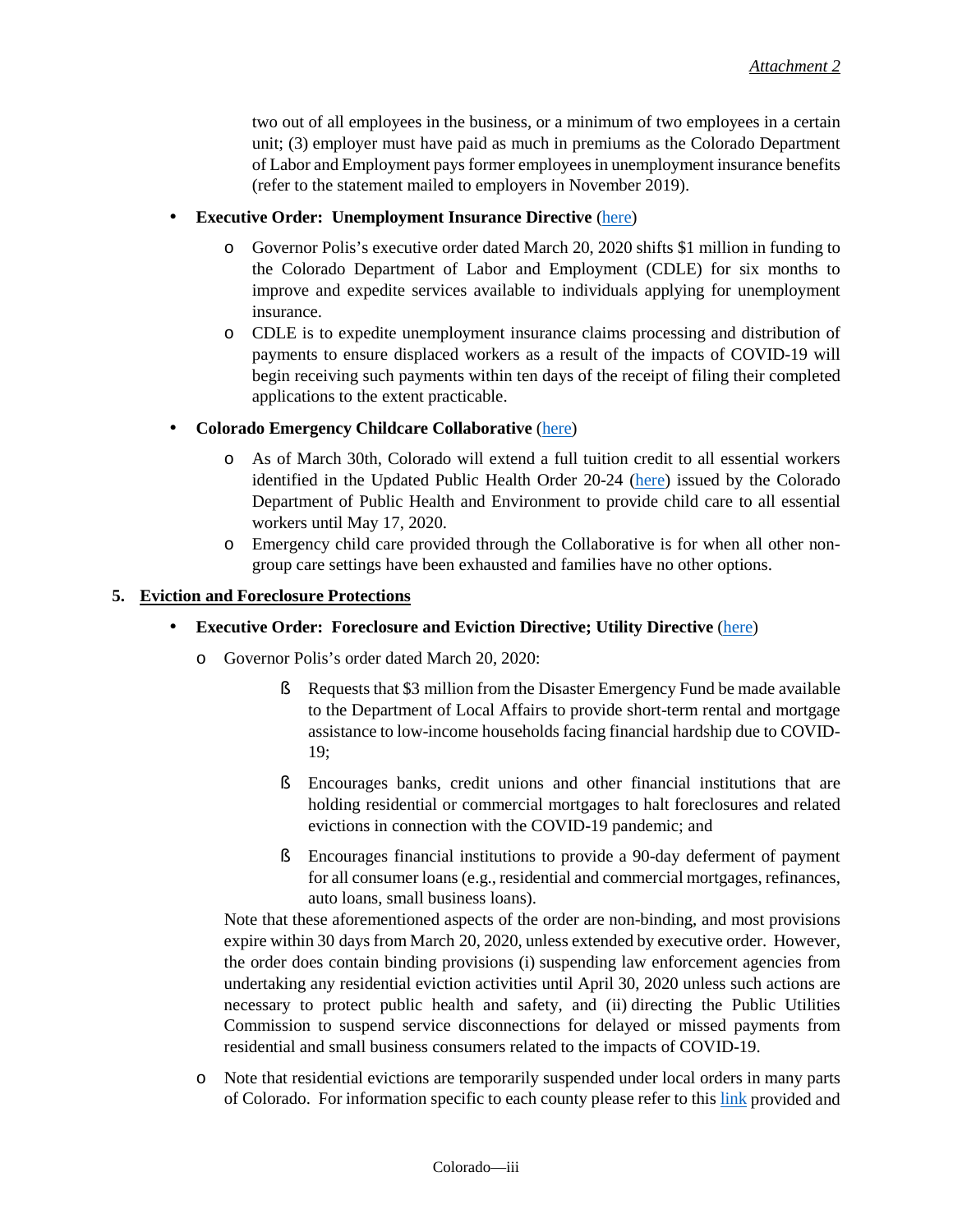maintained by the Colorado Department of Local Affairs. If a tenant is protected by a moratorium, their landlord cannot evict them until the moratorium expires.

- ÷. **Denver Temporary Rental and Utility Assistance Program** (TRUA) (*Residential*) [\(here\)](https://www.denvergov.org/content/denvergov/en/housing-information/resident-resources/stay-in-your-home/rent-utility-help.html)
	- o Amount: TRUA offers resources to Denver residents who are facing a housing crisis or hardship to prevent eviction or displacement by paying up to 80% of the rent and a portion of utilities. Assistance payments will be made directly to your landlord or utility company.
	- o Eligibility: You must (1) be a Denver resident; (2) provide proof of household income of \$52,000 or lessfor one person or \$74,250 or less for a household of four; and (3) participate in housing counseling and benefit navigation services.

#### k, **State of Colorado Eviction Prevention Programs**

o The State of Colorado offers eviction prevention assistance for renters in various parts of the state through several non-profit organizations. For information specific to a given location within the state please refer to this [link.](http://dola-online.maps.arcgis.com/apps/ZoneLookup/index.html?appid=dadc979eb66f41fb96e9ac935292330c)

#### **6. General**

- l, **Colorado Workforce Centers** [\(here\)](https://www.colorado.gov/pacific/cdle/wfc) offer workforce services related to restructuring and/or downsizing your business. Services include, but are not limited to, consultation on layoff aversion strategies, onsite workshops for employees in transition, job placement assistance, and information on unemployment benefits. Due to current state and federal guidelines regarding COVID-19, it is recommended that you contact your local Workforce Center before traveling to their location.
- **Colorado Small Business Development Center (SBDC) Network** [\(here\)](https://www.coloradosbdc.org/) provides no-cost í, consulting and low-cost training and workshops to entrepreneurs in every county across Colorado. The Denver SBDC is also maintaining a COVID-19 disaster response hotline at (303) 860-5881.
- **Colorado Department of Regulatory Agencies—Division of Insurance** [\(here\)](https://www.colorado.gov/pacific/dora/covid-19-and-insurance) has published a dedicated page to COVID-19-related issues regarding health insurance, property and casualty insurance, and regulated entities (i.e. insurance companies, insurance agents, agencies, brokers, and producers). Includes publications relating to the State's:
	- § Removal of certain restrictions on auto insurance for restaurant delivery drivers [\(here\)](https://www.colorado.gov/pacific/dora/news/restaurant-workers-can-now-deliver-food-less-red-tape-and-insurance-delays)
	- § Requirement that insurance companies take certain actions related to COVID-19 in the areas of telehealth, prescription refills and cost-shares (co-pays, deductibles and co-insurance) [\(here\)](https://www.colorado.gov/pacific/dora/news/consumer-advisory-division-insurance-directs-insurers-covid-19-coverage)
- A **COVID-19 Special Enrollment Period** [\(here a](https://www.colorado.gov/pacific/dora/news/covid-19-special-enrollment-period-health-insurance-extended-april-30)n[d here\)](https://connectforhealthco.com/get-started/covid-19-support/) has been extended through April 30, ä, 2020 allowing people who are currently uninsured (and their uninsured spouses and children) to enroll in individual insurance. This does not cover employer-provided plans.
- ¥. The Colorado Office of Economic Development & International Trade maintains a Google spreadsheet of **Alternative Sources of Funding** [\(here\)](https://docs.google.com/spreadsheets/d/18B-l5Rz8XE14Bn9LdQ1a8oDOpi6kKB1p0v2L_qQtVBE/edit?usp=sharing), which is updated regularly.
- $\mathbf{r}$ The Colorado Department of Labor and Employment maintains a list of **Free & Reduced Legal Services** [\(here,](https://www.colorado.gov/pacific/cdle/more-assistance) scroll down to "Free & Reduced Legal Services").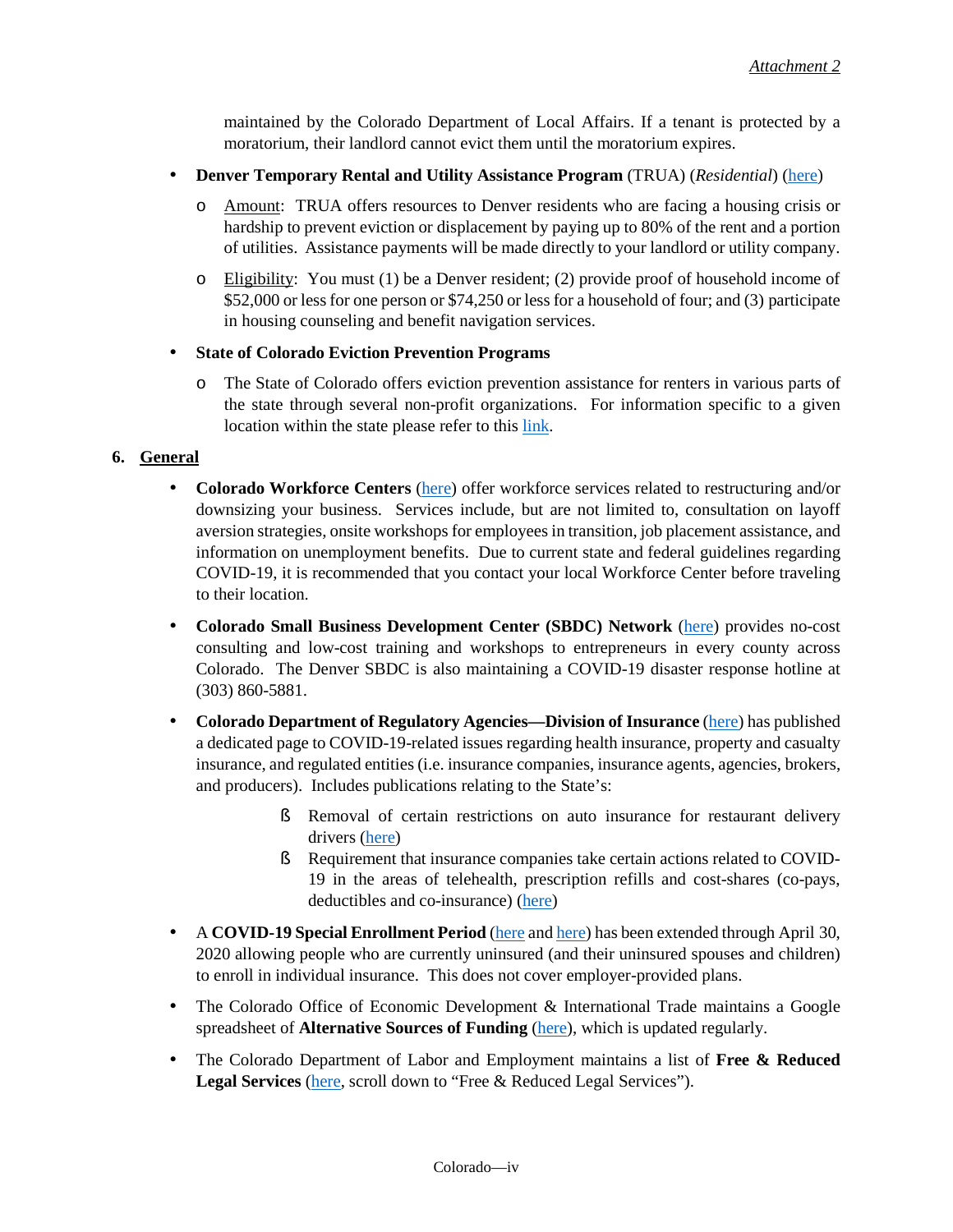The **Colorado Enterprise Fund** [\(here\)](https://coloradoenterprisefund.org/resources/cef-covid-19-small-business-resource-hub-colorado-enterprise-fund/) provides various guides to weathering COVID-19, Î, including guides to business continuity and lease payment negotiations. They can also help borrowers fill out applications for PPP Loans (which are discussed in Section 1 of the FAQ, under "PPP Loans").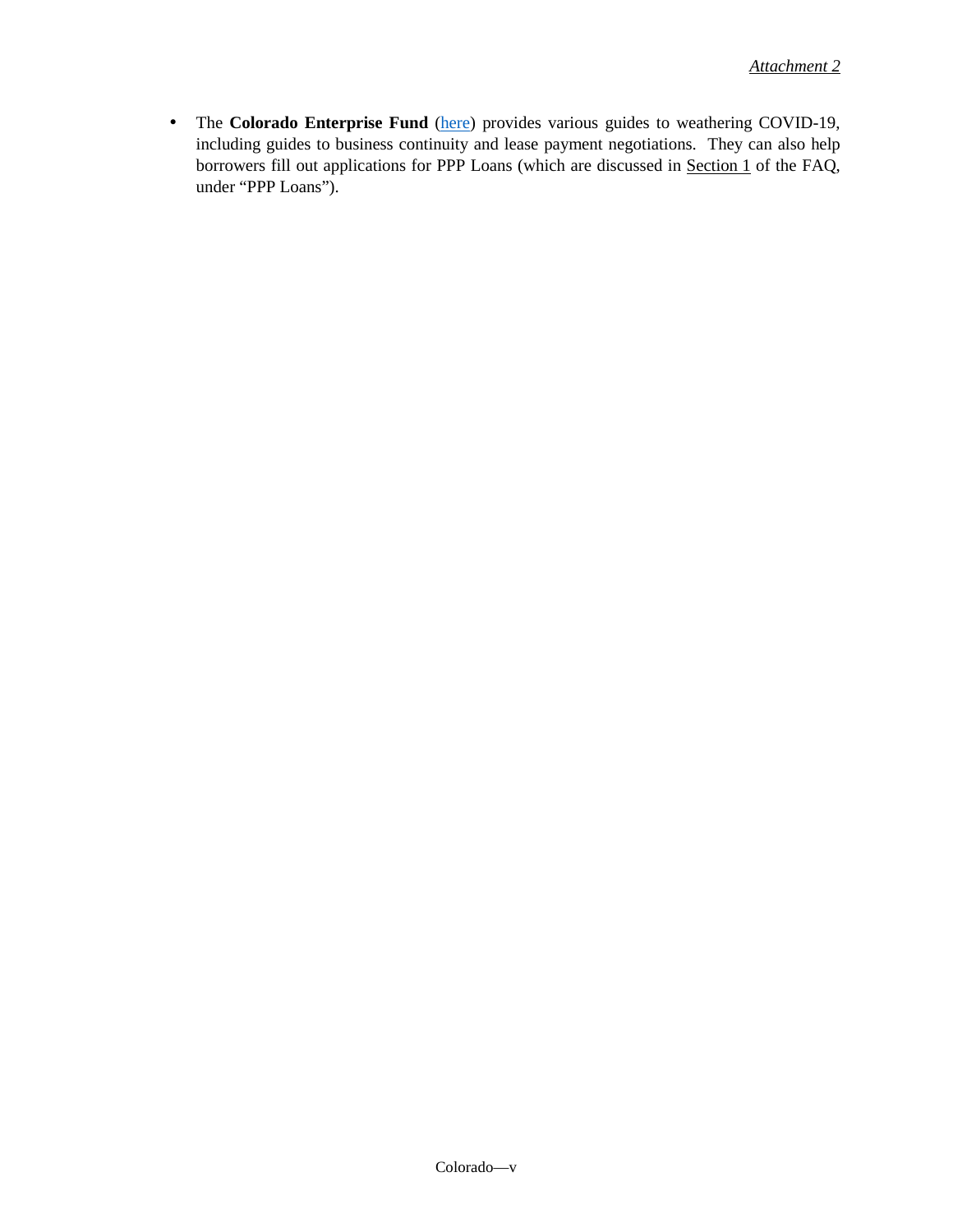### *Connecticut Resources*

*Please note that these materials have been prepared for general informational purposes only and are not intended as legal advice. In addition, while we have endeavored to include information that is up-to-date at the date of this document, this is a rapidly evolving situation with new governmental programs and guidance being released every day. As such, we recommend you research all of the options available to you and, if possible, consult with an attorney or local legal aid office.* 

*Please note that many city and county governmental bodies, as well as private organizations, are providing additional loans, grants and other forms of relief targeted at small businesses*  and nonprofits. While we have summarized a number of these programs below, this list is not *complete. As such, we recommend that you go online and research what programs are available in your specific area or for your specific type of business/nonprofit.*

#### **1. Connecticut Governmental Resources**

- **Connecticut Recovery Bridge Loan Program** [\(here\)](https://portal.ct.gov/DECD/Content/Coronavirus-Business-Recovery/CT-Recovery-Bridge-Loan-Program)
	- o Status:
		- § At the time of this writing, applications are closed. Please consider monitoring the State's website for updates.
	- o Amount:
		- § The lesser of (i) \$75,000 and (ii) three months of operating expenses
	- o Uses:
		- § Working capital
	- o Eligibility:
		- § Have no more than 100 employees
		- § Be in good standing with the Department of Revenue Services & Department of Economic and Community Development
		- § Have been profitable prior to March 10, 2020— with no adverse personal credit reports 60 days past due in the past six months
		- § Not be (i) involved in real estate, multi-level marketing, adult entertainment, cannabis or firearms or (ii) a state elected public official or state employee

#### ä, **COVID-19 Business Response Program** [\(here\)](https://ctsbdc.com/covid19-businessresourcecenter/)

- o Amount:
	- **§** Line of credit up to \$20,000
- o Uses:
	- § Working capital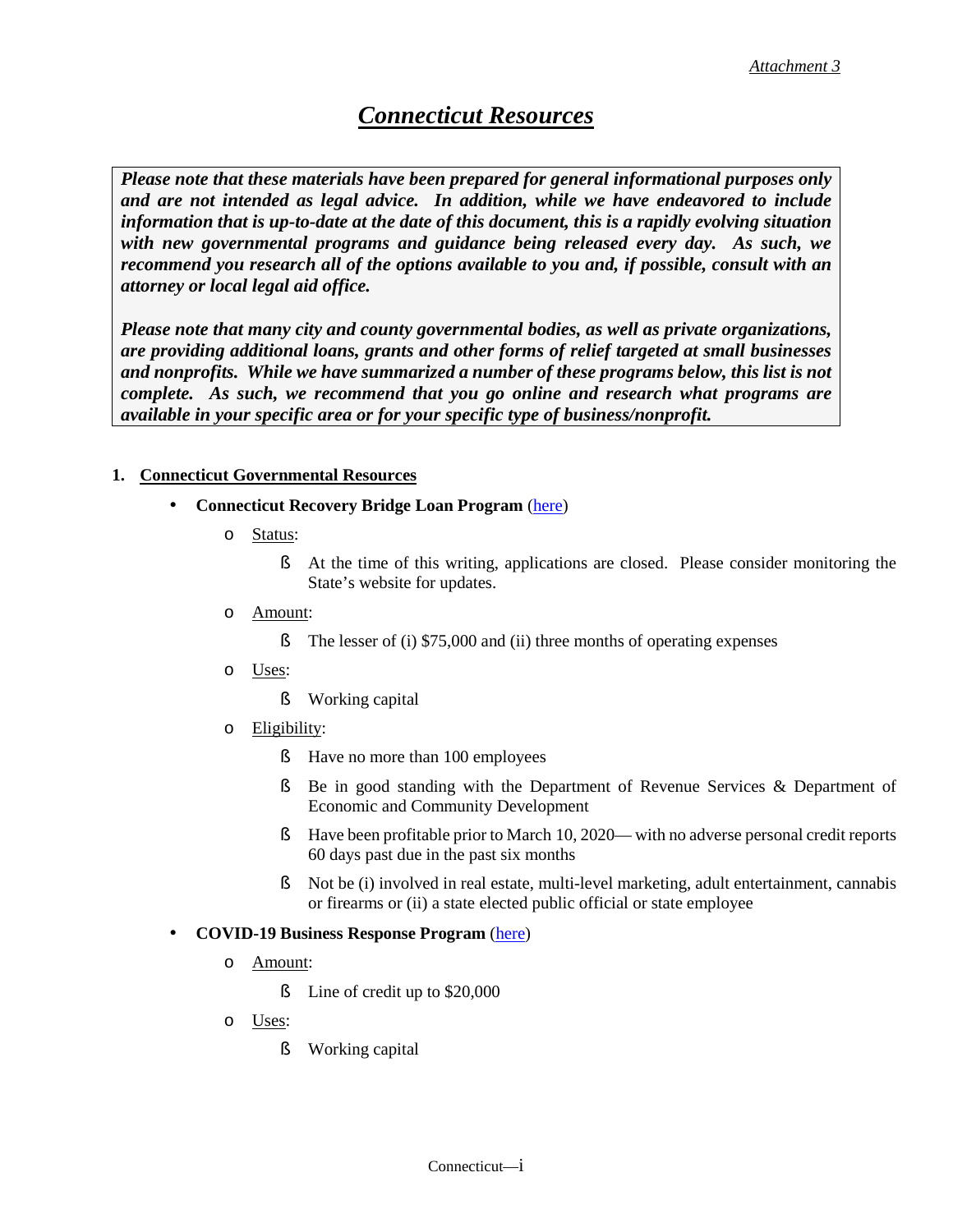l,

l,

- o Eligibility:
	- § Applicants must (i) be a for-profit business with no more than 20 full-time and/or parttime employees, (ii) be a minority-owned and/or woman-owned small business; and (iii) have been conducting business for a minimum of six months

### **2. Emergency Relief Funds for Eligible Nonprofits**

- **William Caspar Graustein Memorial Fund** [\(here\)](http://www.wcgmf.org/home)
	- o Amount:
		- § The fund website does not specify the typical amount of each grant
	- o Eligibility:
		- § Nonprofits located in Connecticut
- **Community Foundation of Eastern Connecticut: Neighbors for Neighbors Fund** [\(here\)](https://www.cfect.org/Our-Initiatives/Response-to-COVID-19)
	- o Amount:
		- § The fund website does not specify the typical amount of each grant
	- o Eligibility:
		- § Nonprofits that serve communities in Eastern Connecticut
- **Hartford Foundation for Public Giving: COVID-19 Response Fund** [\(here\)](https://www.hfpg.org/nonprofits)
	- o Amount:
		- § The fund website does not specify the typical amount of each grant
	- o Eligibility:
		- § Nonprofits that serve communities in the Hartford, Connecticut region

#### **3. Eviction and Foreclosure Protections**

- **Mortgage Relief for Residents and Businesses** [\(here\)](https://portal.ct.gov/DOB/Consumer/Consumer-Help/COVID-19-Mortgage-Relief#banks)
	- o Terms: The Governor of Connecticut reached an agreement with participating credit unions and banks in Connecticut to offer mortgage relief to the state's residents and businesses, including:
		- § 90-day grace period for all mortgage payments
		- § Relief from fees and charges for 90 days
		- § No new foreclosures for 60 days
		- § No credit score changes for accessing relief
	- **Executive Order No. 7X: Residential Rent Protections** [\(here\)](https://portal.ct.gov/-/media/Office-of-the-Governor/Executive-Orders/Lamont-Executive-Orders/Executive-Order-No-7X.pdf?la=en)
		- o Terms: The Governor of Connecticut issued an executive order that provides for the following protections for residential renters during the COVID-19 emergency:
			- § Landlords are prohibited from issuing a notice to quit or beginning eviction proceedings before July 1, 2020
			- § For rent due in April 2020, landlords must grant tenants an automatic, 60-day grace period for payments
			- § For rent due in May 2020, landlords must grant a 60-day grace period for payments upon the request of tenants so long as the tenants notify the landlord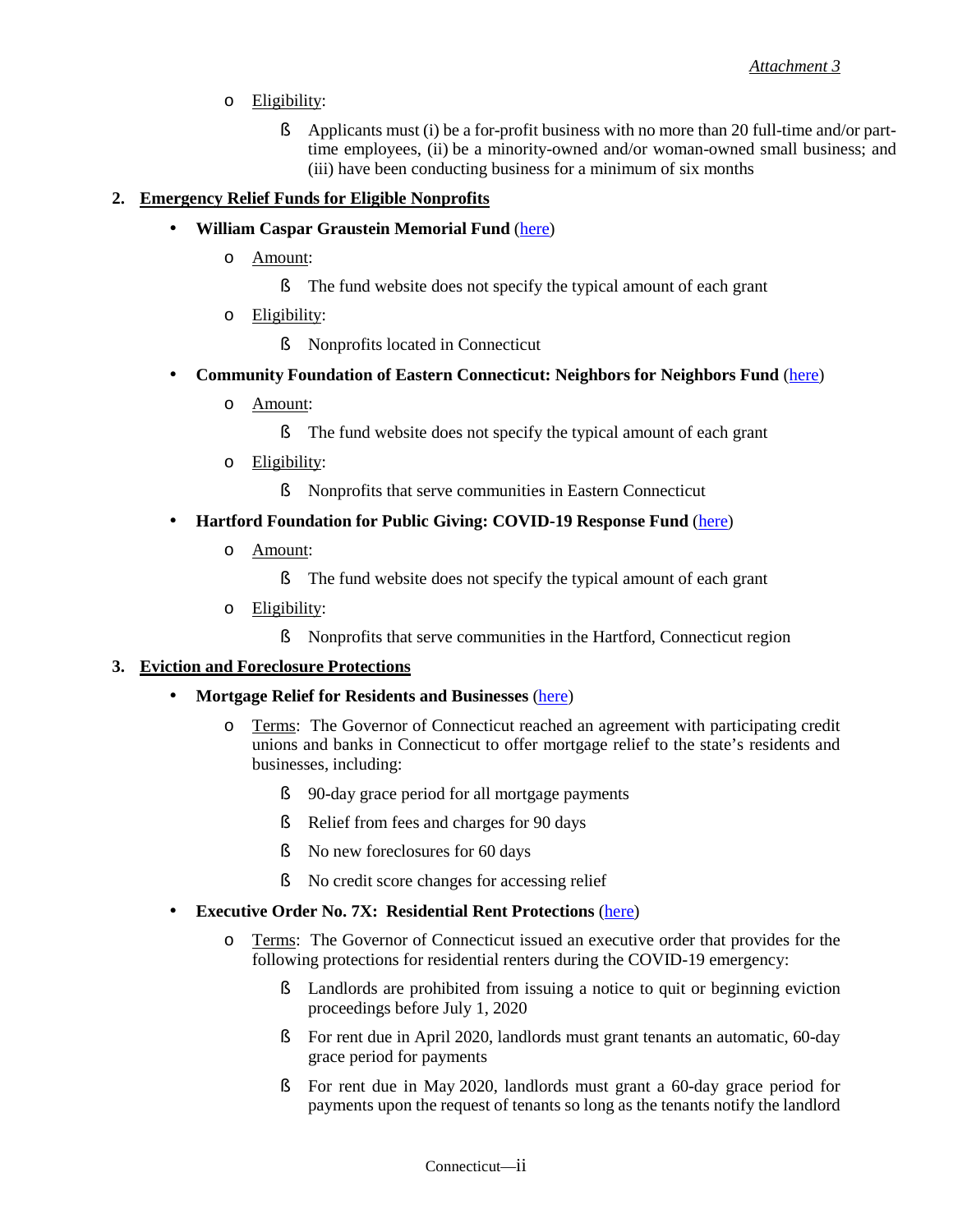that they have been adversely impacted (such as through a lost job or through increased expenses) as a result of COVID-19

§ Under certain circumstances, tenants can apply a portion of a paid security deposit to the rent due in April, May, or June

### **4. General**

- $\mathcal{L}^{\pm}$ **Connecticut Non-profit Alliance - COVID-19 Response Resource Center** [\(here\)](http://ctnonprofitalliance.org/)
	- o Links to federal and state resources that have been established in connection with the COVID-19 outbreak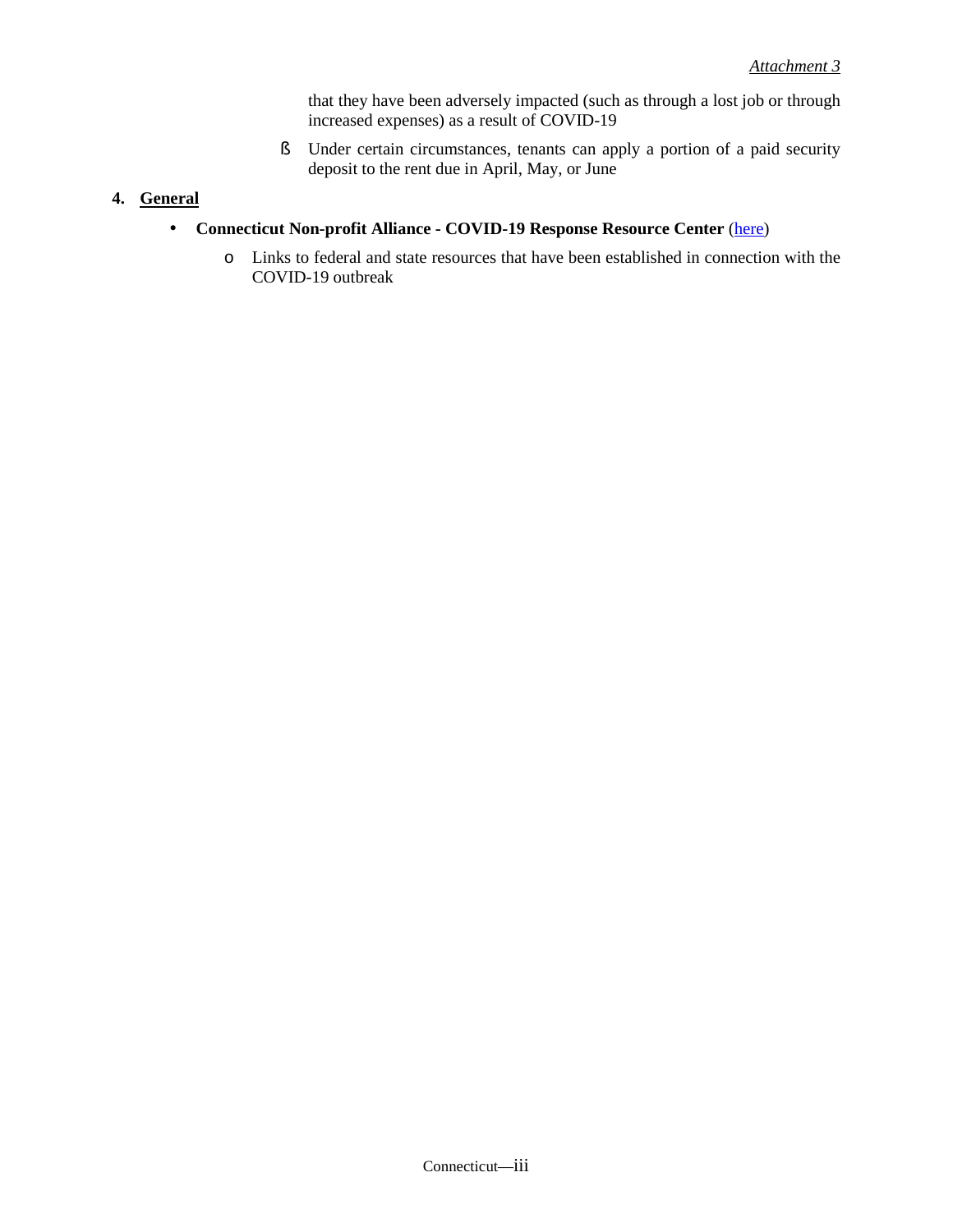### *District of Columbia Resources*

*Please note that these materials have been prepared for general informational purposes only and are not intended as legal advice. In addition, while we have endeavored to include information that is upto-date at the date of this document, this is a rapidly evolving situation with new governmental programs and guidance being released every day. As such, we recommend you research all of the options available to you and, if possible, consult with an attorney or local legal aid office.* 

*Please note that many city and county governmental bodies, as well as private organizations, are providing additional loans, grants and other forms of relief targeted at small businesses and nonprofits. While we have summarized a number of these programs below, this list is not complete. As such, we recommend that you go online and research what programs are available in your specific area or for your specific type of business/nonprofit.*

#### **1. DC Governmental and Private Resources**

#### **Small Business Recovery Microgrants Program** [\(here\)](https://coronavirus.dc.gov/dc-small-business-recovery-grants)

- Status: Applications closed as of April 1, 2020. While the state has not indicated whether the fund will be replenished, consider monitoring the state's website for updates.
- o Amount: Not stated initial fund was \$25 million
- o Uses: Wages, benefits, account payable, rent, inventory and utilities
- o Eligibility:

 $\blacksquare$ 

- § Principal office or headquarters in DC
- § Meet the SBA definition of a small business or are a registered not-for-profit in DC, or you are an independent contractor residing in DC not eligible for unemployment insurance

#### **2. Labor and Workforce Support for Businesses and Employees**

- **DC Shared Work Plan** (as expanded by the COVID-19 Response Supplemental Emergency Amendment Act of 2020) [\(here](https://does.dc.gov/page/dc-shared-work-plan-application) and [here\)](http://lims.dccouncil.us/Download/44543/B23-0733-SignedAct.pdf)
	- o Designed to reduce unemployment and stabilize the workforce by allowing certain under-employed workers to collect unemployment compensation benefits.
	- o Requirements:
		- **§** Employers must certify the plan replaces layoffs that would affect at least 10% of employees; and
		- § The plan must not reduce the normal weekly hours for an employee in the affected unit by less than 10% and not more than 60%.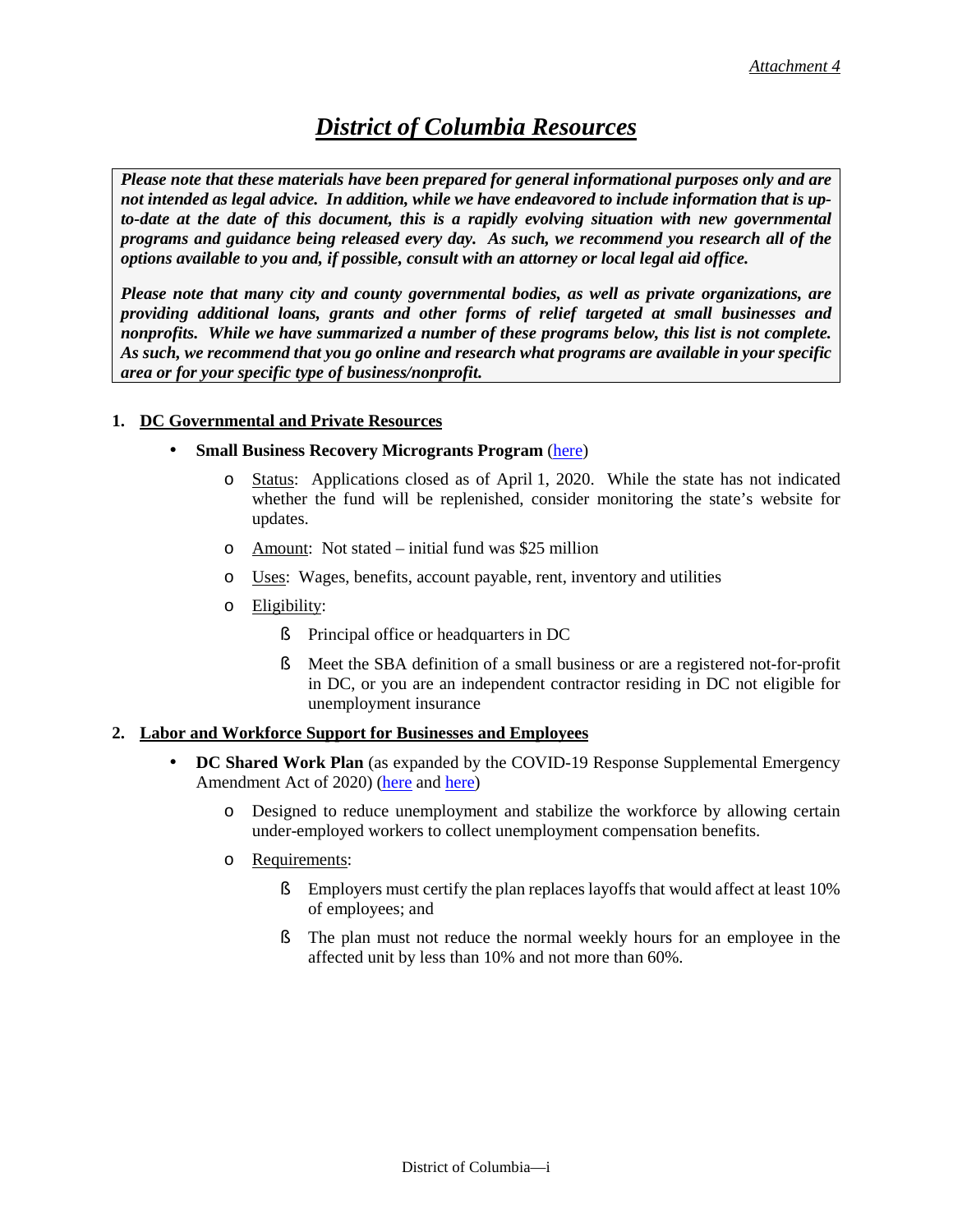- l, **Unemployment Insurance Coverage** (as expanded by the COVID-19 Response Supplemental Emergency Amendment Act of 2020) [\(here\)](https://www.littler.com/publication-press/publication/dc-council-adopts-expanded-sick-leave-unemployment-amendments)
	- o Expands the coverage of DC's unemployment insurance program to include, in appropriate circumstances, workers who are self-employed, gig workers, those seeking part-time work and others "who otherwise would not qualify"
- **COVID-19 Response Supplemental Emergency Amendment Act of 2020** [\(here\)](https://www.littler.com/publication-press/publication/dc-council-adopts-expanded-sick-leave-unemployment-amendments)
	- o Temporarily expands DC's paid sick leave law, requiring employers with 50— 499 employees to provide "declaration of emergency" (DOE) leave for any reason employees might take leave under the FFCRA. The typical one-year employment requirement and 1,000-hour work requirement will not apply to an employee who has been ordered or recommended to quarantine or isolate due to COVID-19.

#### **3. Eviction and Foreclosure Protections**

l,

- **Washington, DC Emergency Rental Assistance Program** [\(here\)](https://dhs.dc.gov/service/emergency-rental-assistance-program)
	- o Provides funding for income-eligible DC residents facing housing emergencies. Eligibility limited to DC households with children, elderly, and people with disabilities.
- **Washington, DC Council Second COVID Emergency Response Bill** [\(here\)](https://dccouncil.us/in-first-ever-virtual-online-legislative-meeting-council-unanimously-approves-broad-second-covid-emergency-response-bill/)
	- o The bill freezes residential rent, preventing increases but not allowing for nonpayment, for the duration of the public health emergency and 30 days thereafter
	- o Creates a mandatory 90-day mortgage deferment program for residential and commercial mortgage holders who so request
	- o Expands utility protection
	- o Forbids repossession of vehicles during the public health emergency

#### **4. Emergency Relief Funds for Eligible Nonprofits**

- **Greater Washington Community Foundation COVID-19 Emergency Response Fund** ä, **(inclusive of certain MD and VA locations)** [\(here\)](https://www.thecommunityfoundation.org/covid-19)
	- o Amount: Expected to be between \$10,000 and \$100,000
	- o Uses: General operational expenses
	- o Eligibility: Non-profit organization focusing on addressing lost wages, relief for small business and gig economy workers, expanding access to medical services, or focusing on the unique needs of people experiencing homelessness

#### **5. General**

- **Washington, DC COVID Website** [\(here\)](https://coronavirus.dc.gov/page/coronavirus-covid-19-resources), including a resources page (here)
	- o Information regarding unemployment compensation [\(here\)](https://does.dc.gov/service/unemployment-compensation-process)
	- o Extended to include temporary unemployment and remove work-search requirements [\(here\)](http://lims.dccouncil.us/Download/44469/B23-0718-Enrollment.pdf)
	- o Chart showing various COVID-19 scenarios and corresponding benefits at a glance [\(here\)](https://does.dc.gov/sites/default/files/dc/sites/does/publication/attachments/COVID19_DOES_Scenarios.pdf)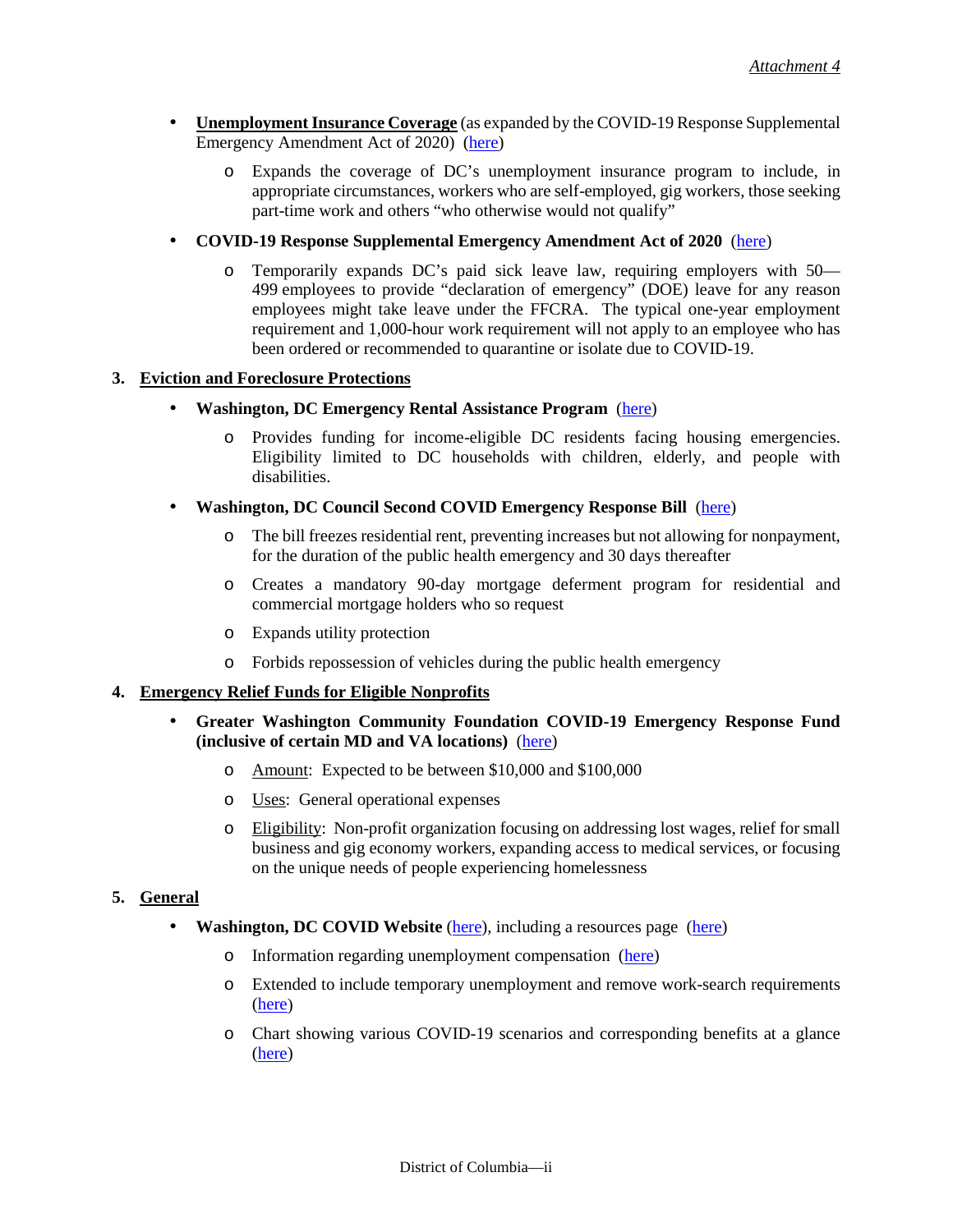l,

### **Board Source: How Non-Profits and Board Members can Respond to COVID-19)** [\(here\)](https://boardsource.org/resources/nonprofit-board-member-respond-covid-19/)

o Provides Q&As on the non-profit sector, finances and investments, virtual board meetings, board engagement, the role of the board, fundraising, crisis communications and planning, strategic partnerships, and board practices and procedures.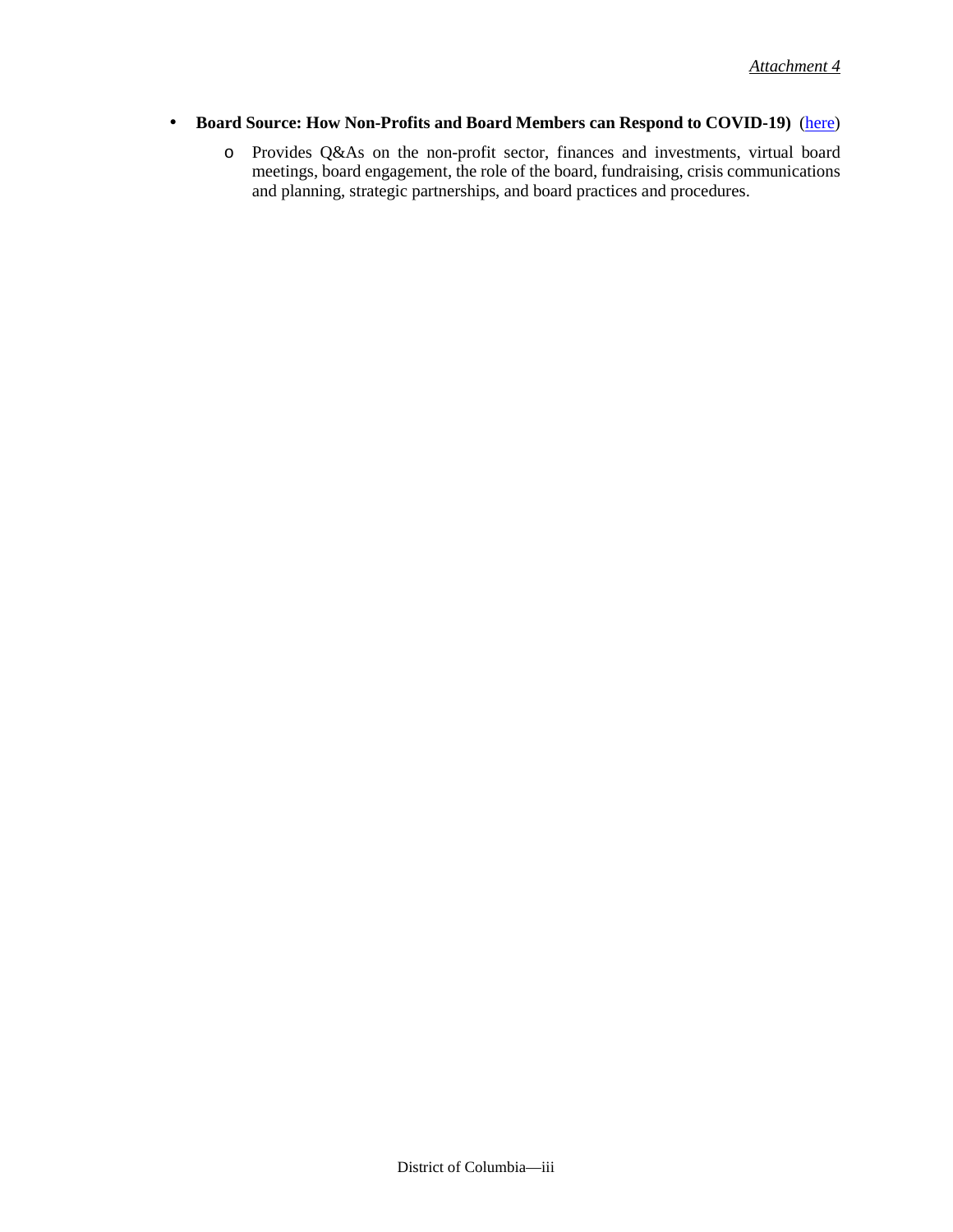### *Maryland Resources*

*Please note that these materials have been prepared for general informational purposes only and are not intended as legal advice. In addition, while we have endeavored to include information that is upto-date at the date of this document, this is a rapidly evolving situation with new governmental programs and guidance being released every day. As such, we recommend you research all of the options available to you and, if possible, consult with an attorney or local legal aid office.* 

*Please note that many city and county governmental bodies, as well as private organizations, are providing additional loans, grants and other forms of relief targeted at small businesses and nonprofits. While we have summarized a number of these programs below, this list is not complete. As such, we recommend that you go online and research what programs are available in your specific area or for your specific type of business/nonprofit.*

#### **1. Maryland Governmental and Private Resources**

- **Maryland Small Business COVID-19 Emergency Relief Loan Fund** [\(here\)](https://commerce.maryland.gov/fund/maryland-small-business-covid-19-emergency-relief-loan-fund)
	- o Status: Applications closed as of April 6, 2020. While the state has not indicated whether the fund will be replenished, consider monitoring the state's website for updates.
	- o Amount: Loans up to \$50,000
	- o Terms: 0% interest for the first 12 months, 2% interest for the remaining 36 months
	- o Uses: Payroll expenses, rent, mortgage payments and utility expenses
	- o Eligibility:
		- § Have W-2 employees
		- § Business established prior to March 9, 2020
		- **§** Minimum personal credit score of 575
		- **§** Demonstrated financial stress or disrupted operations
- **Maryland Small Business COVID-19 Emergency Relief Grant Fund** [\(here\)](https://commerce.maryland.gov/fund/maryland-small-business-covid-19-emergency-relief-grant-fund)
	- o Status: Applications closed as of April 6, 2020. While the state has not indicated whether the fund will be replenished, consider monitoring the state's website for updates.
	- o Amount: Grants up to \$10,000
	- o Uses: Payroll expenses, rent, mortgage payments and utility expenses
	- o Eligibility:
		- § Have W-2 employees
		- § Business established prior to March 9, 2020
		- **§** Demonstrated financial stress or disrupted operations
		- **§** Annual revenue not to exceed \$5 million
- **Maryland COVID-19 Emergency Relief Manufacturing Fund** [\(here\)](https://commerce.maryland.gov/fund/maryland-covid-19-emergency-relief-manufacturing-fund) l,
	- o Status: Still accepting applications at the time of this writing.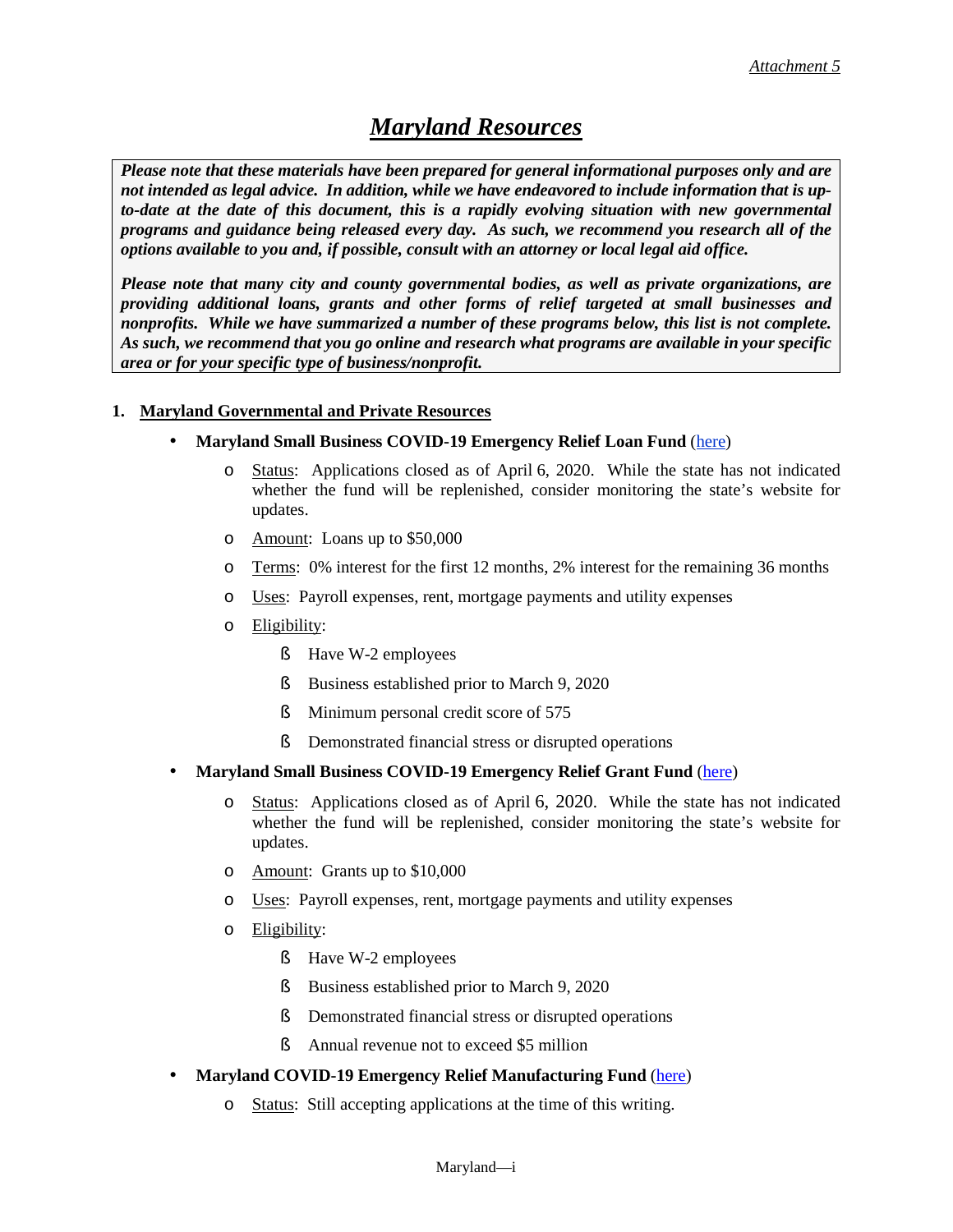- o Amount: Grants up to \$100,000
- o Uses: Production of personal protective equipment and other items identified as critical needs items by the State of Maryland. Eligible costs include capital machinery expenses, raw materials and operation expenses.
- o Eligibility:
	- § Demonstrable experience, technical expertise, and financial stability
	- § Located in Maryland and able to manufacture goods in Maryland

#### **2. Labor and Workforce Support for Businesses and Employees**

#### **COVID-19 Layoff Aversion Fund** [\(here\)](http://www.labor.maryland.gov/employment/covidlafund.shtml)

- o Status: Applications closed at the time of this writing. While the state has not indicated whether the fund will be replenished, consider monitoring the state's website for updates.
- o Amount: Grants up to \$50,000
- o Uses: Purchasing items for remote access (hardware or software), cleaning and sanitation supplies, and additional liability insurance for restaurants
- o Eligibility:
	- § 500 or fewer employees
	- § Demonstrable need for layoff aversion support
	- § Up-to-date on taxes and in good standing
- **Maryland Workshare Program** [\(here\)](https://www.dllr.state.md.us/employment/worksharing/uiwsempfaqs.shtml)
	- o General Information: This program pre-dates the COVID-19 crisis. As an alternative to layoffs, employers may split available working hours among a number of employees. Those employees may also apply for unemployment insurance for the percentage of hours that were reduced.
	- o Requirements:

l,

- § Must have two or more employees consent (and the union, if applicable)
- § May be used for certain departments or units, or the entire company
- § Must contact the Maryland Division of Unemployment Insurance and complete and submit an application within 7-15 days of the anticipated start date

#### **COVID-19 Public Health Emergency Protection Action of 2020** [\(here\)](https://www.jacksonlewis.com/publication/what-employers-need-know-about-maryland-s-approach-covid-19)

- o Expands the situations in which employees can apply for unemployment benefits to include situations where the employer temporarily ceases operations due to COVID-19, the employee is quarantined due to COVID-19, or the employee leaves employment due to the risk of exposure to COVID-19 or to care for a family member due to COVID-19
- o Prohibits the termination of employees because they have been isolated or quarantined due to COVID-19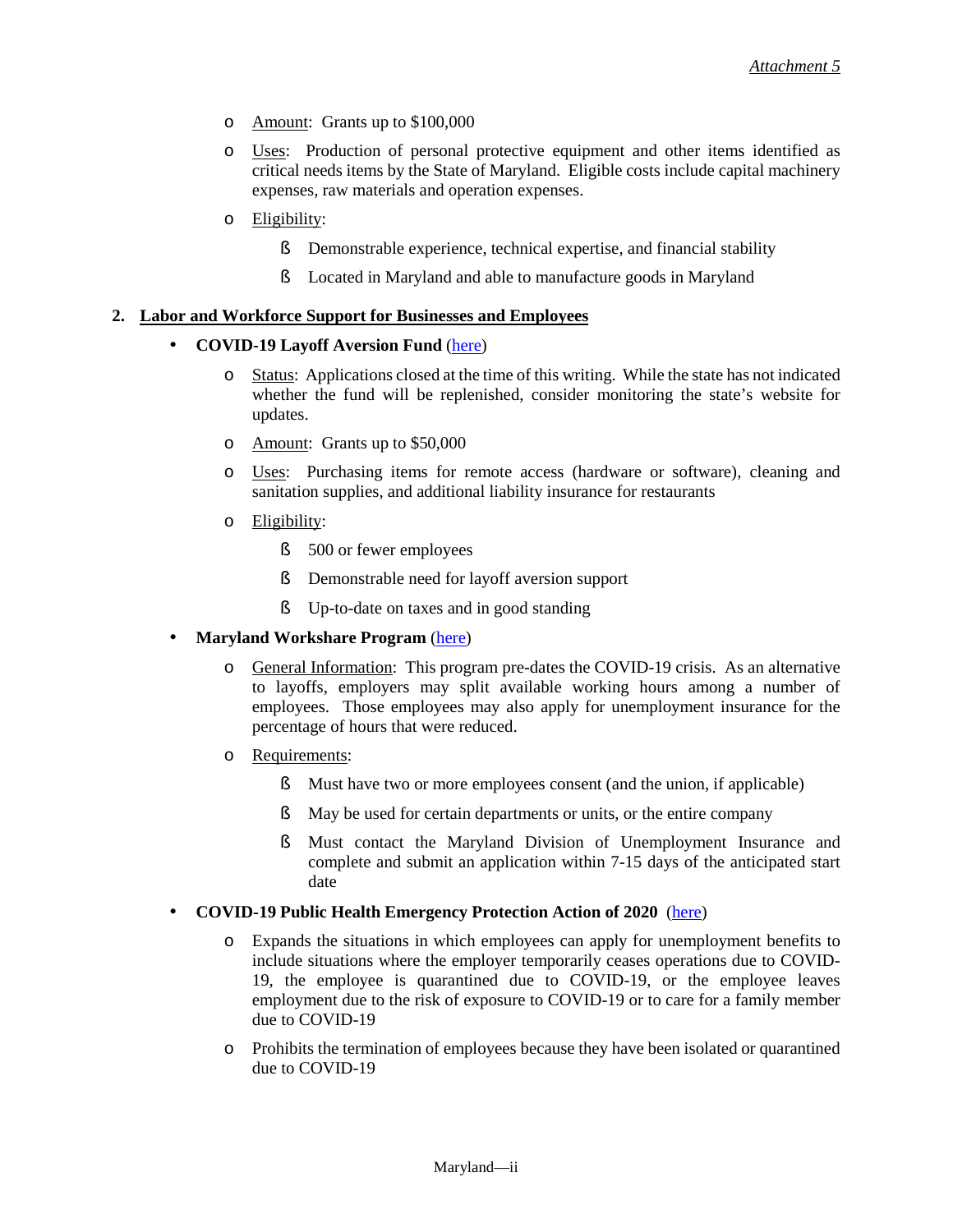- o Prohibits an increase of price of more than 10% for food, fuel, water, medicine, medical equipment, cleaning supplies, building supplies, energy sources and storage space
- **Montgomery County Earned Sick and Safe Leave Law** [\(here\)](https://codelibrary.amlegal.com/codes/montgomerycounty/latest/montgomeryco_md/0-0-0-13448#rid-0-0-0-102328)
	- o Allows employees to use accrued leave under the law due to the public health emergency
- **Maryland Healthy Working Families Act** [\(here\)](https://www.jacksonlewis.com/sites/default/files/docs/MHWFACh_1_hb0001E.pdf)
	- o Allows employees to use leave under the Act for their own illness or to care for a family member
- **Maryland Flexible Leave Act** [\(here\)](https://www.jacksonlewis.com/sites/default/files/docs/MarylandFlexibleLeaveSB0562.pdf) ä,
	- o If the employee's employer has at least 15 employees, any of those employees may use their paid leave to care for an immediate family member

#### **3. Eviction and Foreclosure Protections**

l,

- **211MD Eviction Protection** [\(here\)](https://211md.org/eviction-prevention)
	- o Residents facing eviction, regardless of whether COVID-19 related, may contact Maryland 211 online or by dialing 2-1-1 to speak with an eviction specialist
- l, **Eviction and Foreclosure Protection Executive Orders** [\(here\)](https://www.consumerfinancialserviceslawmonitor.com/2020/04/maryland-governor-issues-amended-executive-order-suspending-residential-foreclosures-and-certain-residential-and-commercial-evictions/)
	- o Until the state of emergency for the State of Maryland has ended, no court may order an eviction of any resident, nor authorize a repossession of any residential real property, if the tenant can prove that the tenant suffered a substantial loss of income from COVID-19. Similarly, the order establishes that a positive diagnosis of COVID-19 does not constitute a clear and imminent danger for which the tenant may be in violation of the tenant's lease and evicted.
	- o Effectively prevents initiation of new residential foreclosures by stopping the Maryland Commissioner's acceptance of notices of intent to foreclose.
	- o Suspends various provisions of Maryland statutes permitting any creditor to use selfhelp to repossess any automobile, truck, or "Chattel Home" (defined as "personal property used as a person's residence, including without limitation, mobile homes, trailers, and live-aboard boats") until the Governor enters an order lifting the state of emergency.

#### **Utility Protection Executive Order** [\(here\)](https://governor.maryland.gov/wp-content/uploads/2020/03/Executive-Order-Prohibit-Termination-of-Residential.pdf)

 $\circ$  Until the earlier of (x) the state of emergency for the State of Maryland has ended and (y) May 1, 2020 (unless extended), no electric, gas, sewage disposal, telegraph, telephone, water, or cable television company, or internet service provider, or any company providing a combination of such services may terminate the service used in a dwelling unit or residence.

#### **4. Emergency Relief Funds for Eligible Nonprofits**

- **Community Foundation for Anne Arundel County: Community Crisis Response Fund** [\(here\)](http://cfaac.org/index.html)
	- o Amount: Not stated, fund is still accepting donations at the time of this writing
	- o Uses: General operational expenses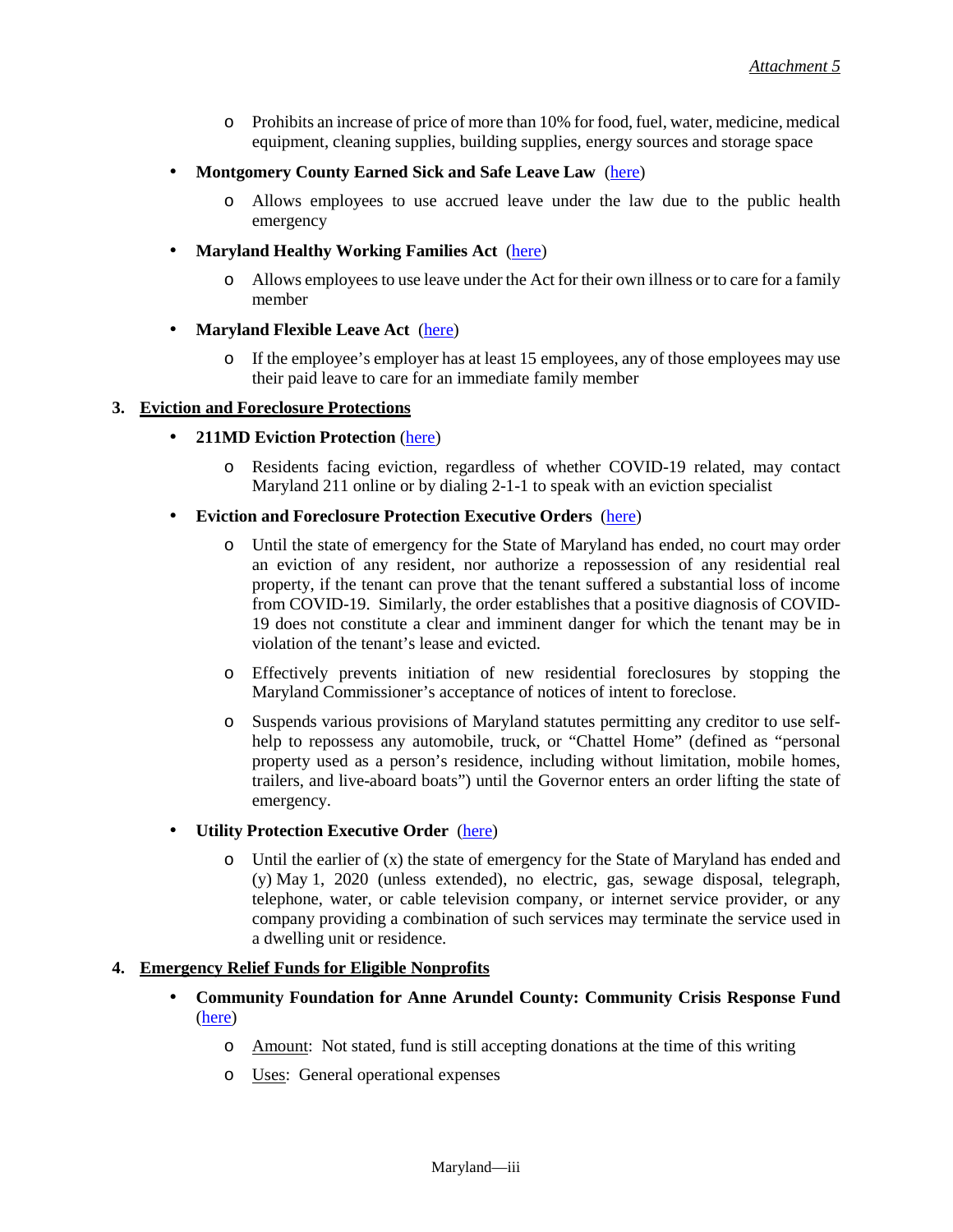- o Eligibility: Non-profit organization or county agency supporting community safety, well-being and resiliency
- **Baltimore Community Foundation: COVID-19 Evolving Community Needs Fund** [\(here\)](https://www.bcf.org/How-We-Work/Making-a-Difference-in-Baltimore/-Evolving-Community-Needs-Fund)
	- o Amount: Not stated
	- o Uses: To enable rapid response to mitigate the effects of the pandemic on the region's communities, workforce and vulnerable populations
	- $\circ$  Eligibility: 501(c)(3) focusing on Baltimore County and Baltimore City populations

#### **5. General**

l,

#### **Maryland Nonprofits** [\(here\)](https://www.marylandnonprofits.org/covid-19-resources-for-nonprofits/)

o Maintains a page of up-to-date information for nonprofits to address all aspects of the crisis on their own organizations, staff and volunteers, meeting the needs of their communities, and adapting day to day.

#### **Maryland State Resources**

- o Maryland State website with live updates from Governor Hogan, general resources, and press releases [\(here\)](https://governor.maryland.gov/coronavirus/)
- o Maryland COVID-19 Information for Business website [\(here\)](https://govstatus.egov.com/md-coronavirus-business)
- o Interpretive guidance for essential businesses staying open [\(here\)](https://governor.maryland.gov/wp-content/uploads/2020/03/OLC-Interpretive-Guidance-COVID19-08.pdf)
- o Employee leave FAQ [\(here\)](https://www.dllr.state.md.us/employment/uicovidfaqs.shtml)
- o The Maryland Department of Labor maintains an ongoing list of upcoming job fairs around the state [\(here\)](http://labor.maryland.gov/employment/jobfairs.shtml)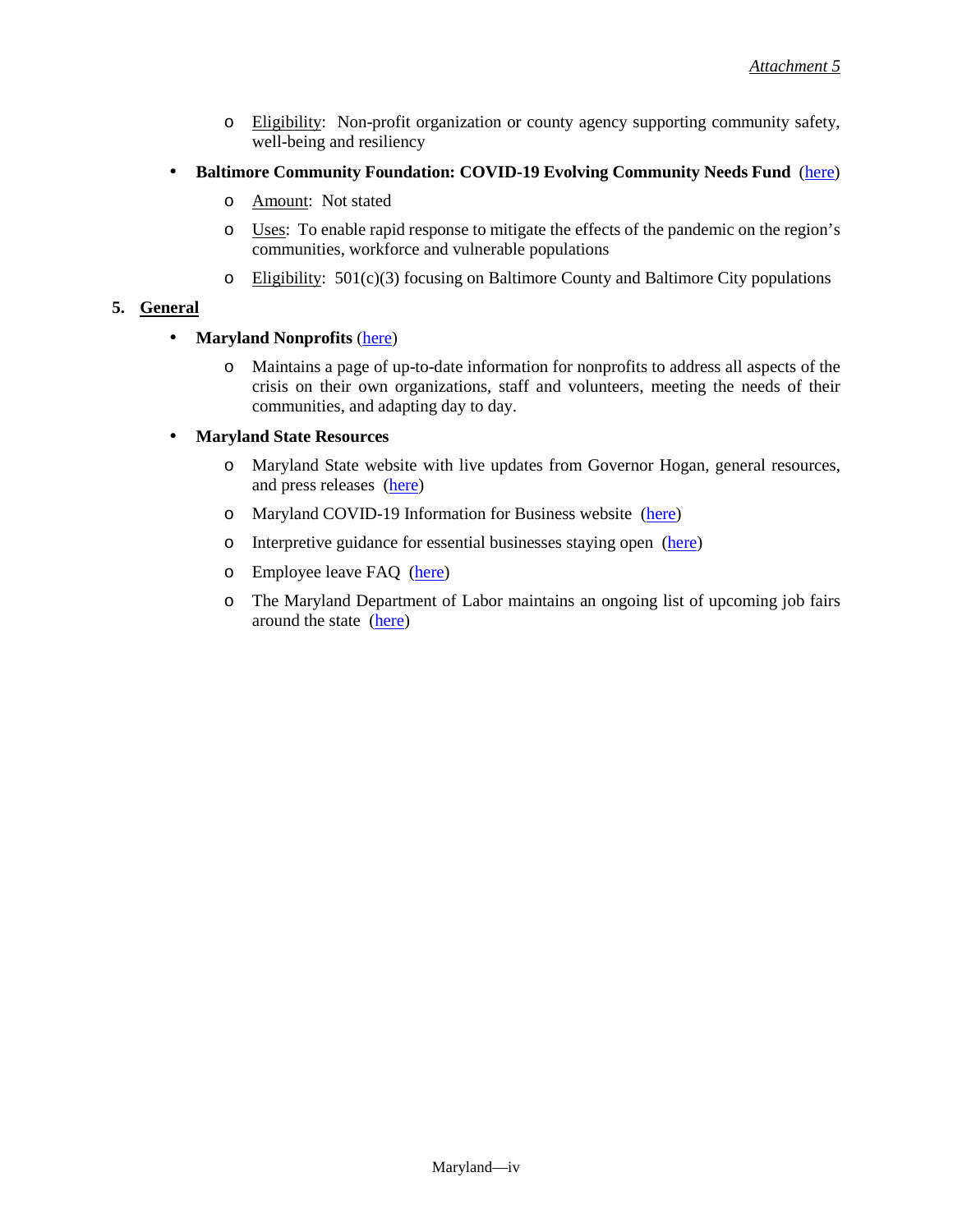### *New Jersey Resources*

*Please note that these materials have been prepared for general informational purposes only and are not intended as legal advice. In addition, while we have endeavored to include information that is up-to-date at the date of this document, this is a rapidly evolving situation with new governmental programs and guidance being released every day. As such, we recommend you research all of the options available to you and, if possible, consult with an attorney or local legal aid office.* 

*Please note that many city and county governmental bodies, as well as private organizations, are providing additional loans, grants and other forms of relief targeted at small businesses and nonprofits. While we have summarized a number of these programs below, this list is not complete. As such, we recommend that you go online and research what programs are available in your specific area or for your specific type of business/nonprofit.*

### **1. New Jersey Governmental Resources**

- **NJEDA Small Business Fund** [\(here\)](https://www.njeda.com/financing_incentives/programs/small_business_fund)
	- o Amount:
		- § Up to \$500,000 with 1.0x historical debt service coverage
	- o Uses:
		- § Fixed assets or working capital
	- o Eligibility:
		- § Small businesses must have been in operation for at least one full year, and nonprofits for at least three full years
- **NJEDA Small Business Emergency Assistance Grant Program** [\(here\)](https://faq.business.nj.gov/en/articles/3835237-will-additional-funding-be-made-available-via-the-njeda-small-business-emergency-assistance-grant-program) ä,
	- o Status:
		- § At the time of this writing, funding for this program was oversubscribed. Please consider monitoring the state's website for updates.
	- o Amount:
		- § \$1,000 to \$5,000
	- o Uses:
		- § Payroll and/or working capital
	- o Eligibility:
		- § Applicants must (i) have a physical commercial location in New Jersey, (ii) be classified in a specific industry (i.e. retail, entertainment, accommodation, etc.) and (iii) have up to 10 full-time employees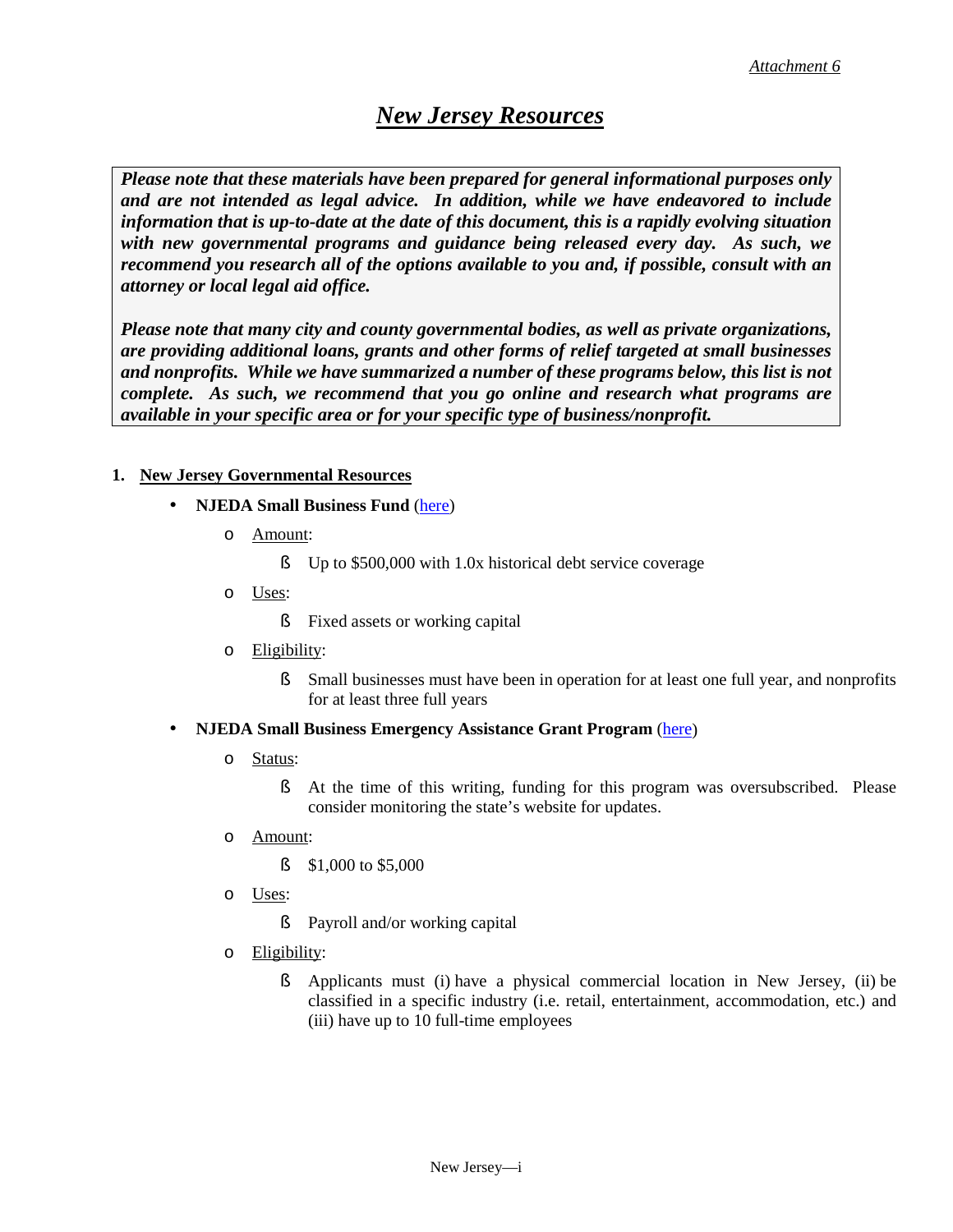### **NJEDA Small Business Emergency Assistance Loan Program** [\(here\)](https://faq.business.nj.gov/en/articles/3835238-how-do-i-apply-to-the-njeda-small-business-emergency-assistance-loan-application-now-open)

- o Status:
	- § At the time of this writing, funding for this program was oversubscribed. Please consider monitoring the state's website for updates.
- o Amount:
	- § Up to \$100,000
- o Uses:
	- **§** General working capital/business purposes
- o Eligibility:
	- § Borrowers must (i) have a physical commercial location in New Jersey, (ii) have been in existence for at least one year, (iii) have less than \$5 million in annual revenue, and (iv) demonstrate that COVID-19 negatively impacted business operations

#### **NJEDA Bond Financing** [\(here\)](https://www.njeda.com/financing_incentives/programs/bond_financing)

o Amount:

ä,

¥,

- § \$500,000 to \$10 million in tax-exempt bonds for for-profit companies
- § \$500,000 with no dollar limit in tax-exempt bonds for qualified nonprofit organizations
- o Uses:
	- § Capital improvements/expansions, working capital, debt refinancing, etc.
- o Eligibility:
	- § Borrowers must meet the eligibility requirements outlined in the Internal Revenue Code in order to qualify for tax-exempt bond financing

#### **2. Emergency Relief Funds for Eligible Nonprofits**

- **New Jersey Pandemic Relief Fund** [\(here\)](https://njprf.org/)
	- o Amount:
		- § Up to \$500,000
	- o Uses:
		- **§** General working capital/business purposes
	- o Eligibility:
		- § An eligible organization must be a nonprofit and must use the grant exclusively for the benefit of New Jersey residents

#### **South Jersey COVID-19 Response Fund** [\(here\)](https://www.communityfoundationsj.org/) t,

- o Amount:
	- § One-time support grants of at least \$3,000
- o Eligibility: Nonprofit organizations aimed at assisting South Jersey residents that otherwise meet one of the following three criteria:
	- § **Triage**: Community-based nonprofits that have increased demand for services from South Jersey residents due to COVID-19, including organizations that focus on providing economic security and related services to South Jersey residents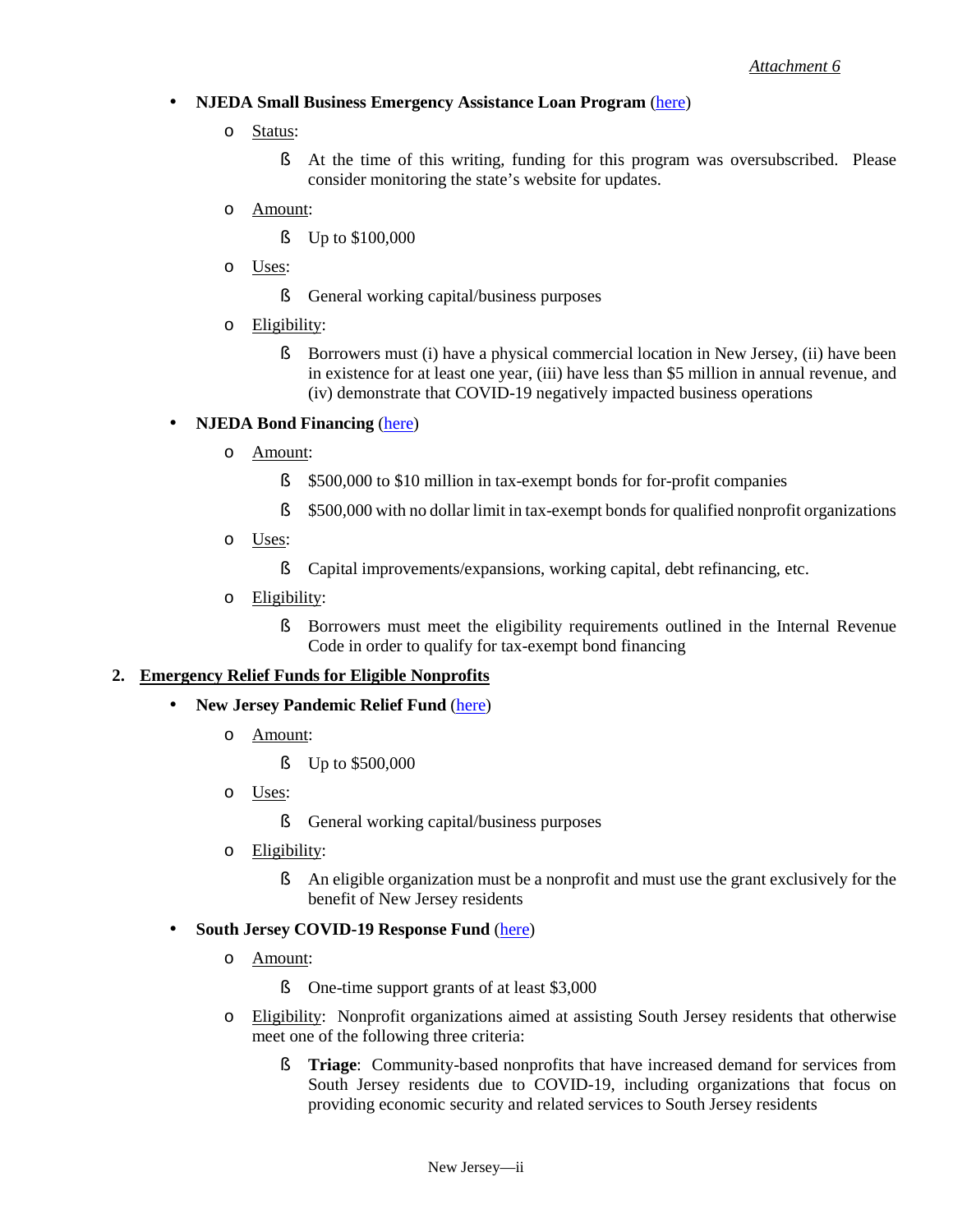- **§ Treatment**: Human service nonprofits that are modifying their delivery modes due to COVID-19
- § **Recovery**: Nonprofits facing extreme difficulty because of lost revenue due to closures and cancellations, as well as other business model challenges resulting from the pandemic

#### l, **Northern NJ Community Foundation – COVID-19 Rapid Response Fund** [\(here\)](https://www.nnjcf.org/cause-posts/covid-19-rapid-response-fund/)

- o Amount:
	- § One-time, small-scale financial support grant
- o Eligibility:
	- § An eligible organization must be a local nonprofit working to meet the needs of Bergen County residents
- l, **Princeton Area Community Foundation COVID-19 Relief & Recovery Fund** [\(here\)](https://pacf.org/the-princeton-area-community-foundation-covid-19-relief-recovery-fund/)
	- o Amount:
		- § This fund is accepting requests for unrestricted support, although the fund also states on its website that nonprofits should be "realistic in the amount of [its] request. While fundraising efforts are continuous, [the fund has] limited resources, and [it is] trying to meet as many needs as possible."
	- o Eligibility:
		- § No specific criteria is listed, but information located on the fund's website suggests that this fund is aimed at assisting nonprofits servicing the local community (i.e. Princeton, NJ and surrounding areas)

#### $\overline{a}$ **OceanFirst Foundation Rapid Response Grants and Good Neighbor Grants** [\(here\)](http://www.oceanfirstfdn.org/covid-19-information-updates/)

- o Status:
	- § Applications closed as of April 7, 2020. Please consider monitoring OceanFirst's website for updates.
- o Amount:
	- § Up to \$5,000
- o Eligibility:
	- § Only nonprofits are eligible for these grants

#### **PHL COVID-19 Fund** [\(here\)](https://www.philafound.org/covid-19/) ä,

- o Status:
	- § At the time of this writing, applications for the first series of grants were closed. PHL's website indicates that grants will be made on a rolling basis, so please consider monitoring PHL's website for updates.
- o Amount:
	- § Grant amounts will be calculated based on an organization's operating budget
- o Eligibility:
	- § Nonprofits operating in Bucks, Chester, Delaware, Montgomery and Philadelphia counties in Pennsylvania and Atlantic, Burlington, Camden, Cape May, Cumberland counties in New Jersey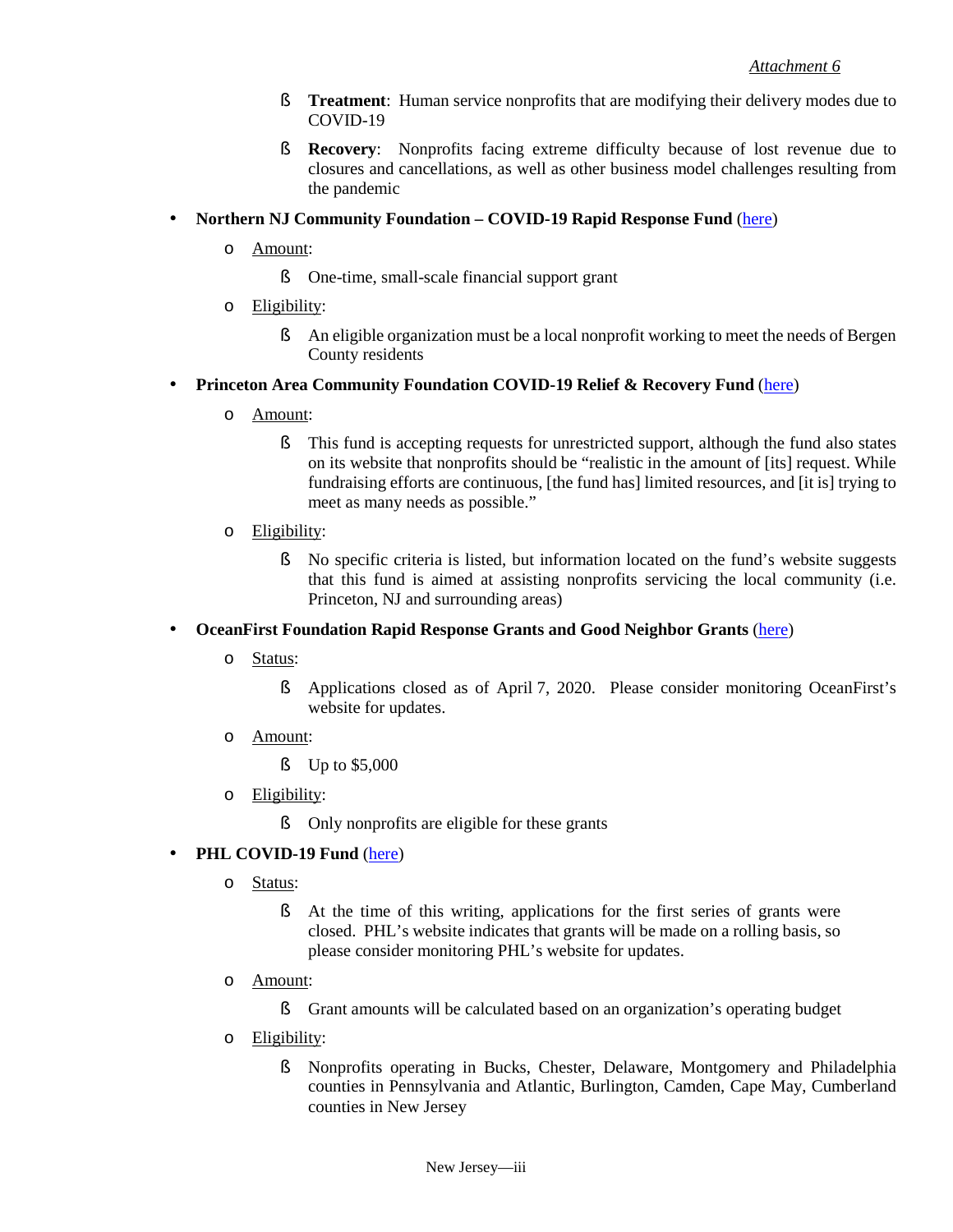#### **3. Eviction and Foreclosure Protections**

- **Executive Order No. 106: New Jersey State Moratorium on Removals** [\(here\)](https://nj.gov/infobank/eo/056murphy/pdf/EO-106.pdf)
	- o Terms:
		- § Subject to certain exceptions, any lessee, tenant, homeowner or any other person shall not be removed from a residential property as the result of an eviction or foreclosure proceeding. However, the Order does not affect any schedule of rent that is due.
	- o Duration:
		- **§** Moratorium to remain in effect for 60 days following the issuance of Executive Order No. 103 on March 9, 2020

#### **4. General**

 $\mathbf{r}^{\prime}$ 

- **Center for Non-Profits COVID-19 Resource Center** [\(here\)](https://www.njnonprofits.org/COVID-19.html)
	- o Free webinars addressing nonprofit governance, operations, and fundraising during the COVID-19 pandemic
	- o Links to emergency relief funds for eligible nonprofits and others
	- o Access to other resources, including information related to: insurance, fundraisers, payroll/employee matters, telecommuting, etc.

#### **Invest Newark – COVID-19 Resource Center** [\(here\)](https://investnewark.org/covid-19/) ä,

- o Free webinar and other resources devoted to helping small businesses and nonprofits address the current pandemic
- o Access to local, state, and national resources designed to assist small businesses during the COVID-19 outbreak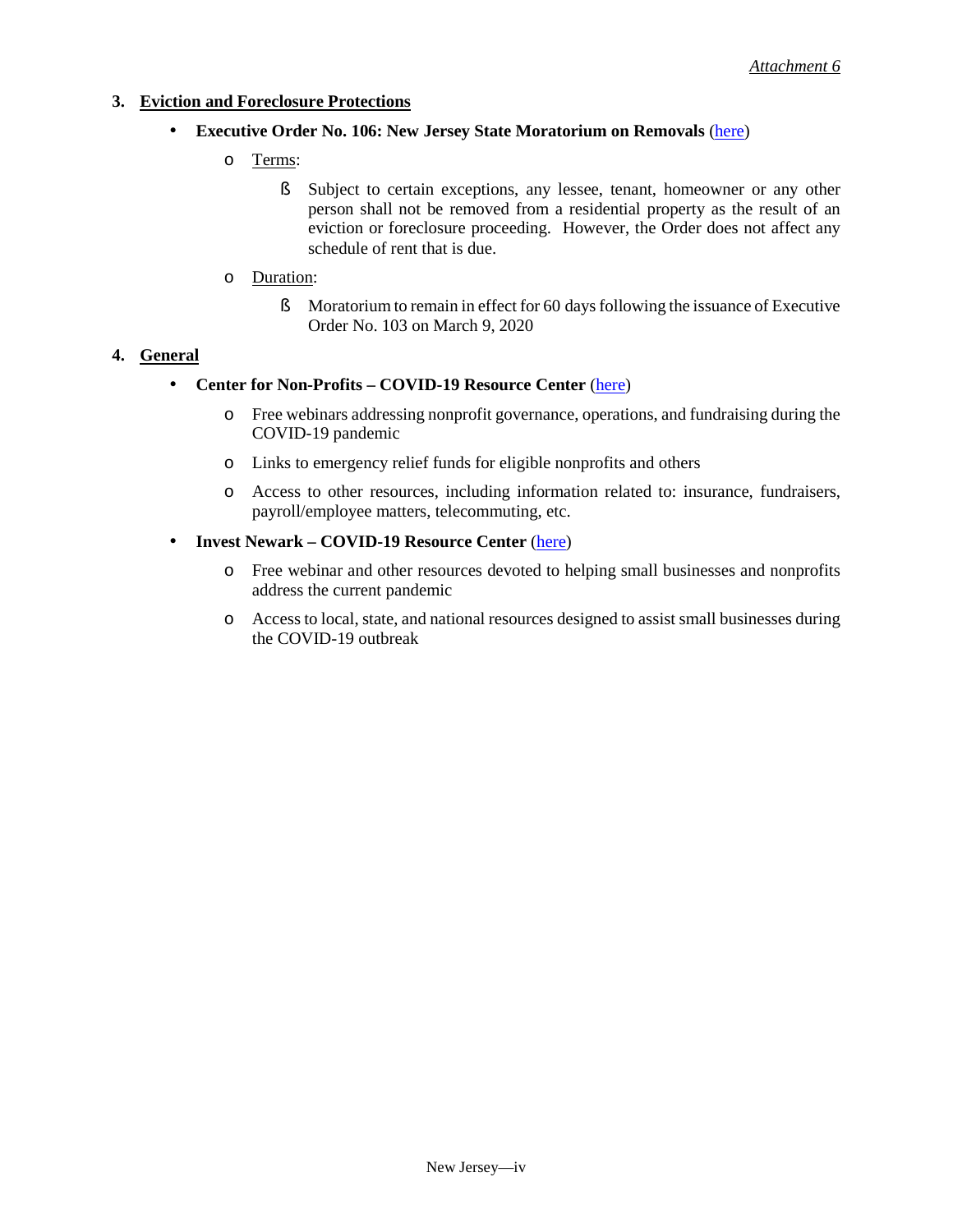### *New York Resources*

*Please note that these materials have been prepared for general informational purposes only and are not intended as legal advice. In addition, while we have endeavored to include information that is up-to-date at the date of this document, this is a rapidly evolving situation with new governmental programs and guidance being released every day. As such, we recommend you research all of the options available to you and, if possible, consult with an attorney or local legal aid office.* 

*Please note that many city and county governmental bodies, as well as private organizations, are providing additional loans, grants and other forms of relief targeted at small businesses and nonprofits. While we have summarized a number of these programs below, this list is not complete. As such, we recommend that you go online and research what programs are available in your specific area or for your specific type of business/nonprofit.*

### **1. New York Governmental Resources**

- **NYC Employee Retention Grant Program** [\(here\)](https://www1.nyc.gov/site/sbs/businesses/covid19-business-outreach.page)
	- o Status:
		- § The NYC Employee Retention Grant Program is no longer accepting applications. However, please consider monitoring the City's website for updates.
	- o Amount:
		- § Grant amounts will cover 40% of payroll costs for two months
	- o Uses:
		- **§** Retention of employees
	- o Eligibility:
		- § Be located within the five boroughs of New York City
		- § Demonstrate that the COVID-19 outbreak caused at least a 25% decrease in revenue
		- § Employ 1-4 employees in total across all locations
		- § Have been in operation for at least six months
		- § Have no outstanding tax liens or legal judgements
- **NYC Small Business Continuity Loan Fund** [\(here\)](https://www1.nyc.gov/site/sbs/businesses/covid19-business-outreach.page)
	- o Status:

÷

- § At the time of this writing, due to the high volume of applications, the City is no longer taking applications for these loans. However, please consider monitoring the City's website for updates.
- o Amount:
	- **§** Interest-free loan in an amount up to \$75,000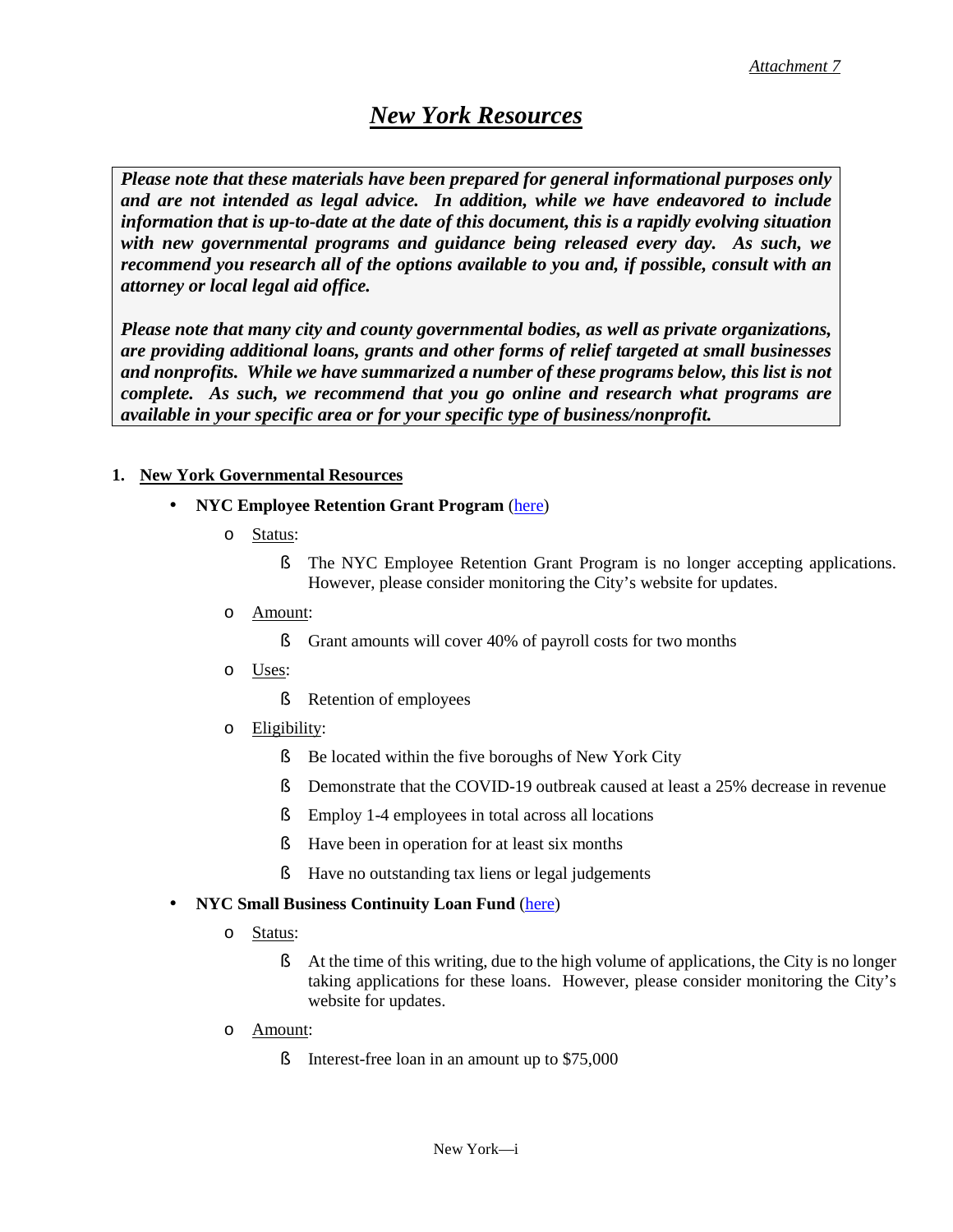- o Eligibility:
	- § Be located within the five boroughs of New York City
	- § Demonstrate that the COVID-19 outbreak caused at least a 25% decrease in revenue
	- § Employ 99 employees or fewer in total across all locations
	- **§** Demonstrate ability to repay the loan
	- § Have no outstanding tax liens or legal judgements
- **New York State Nonprofit Security Grant Program** [\(here\)](http://www.dhses.ny.gov/grants/nonprofit/nsgp.cfm) k,
	- o Status:
		- § Applications closed as of April 2, 2020. Please consider monitoring the State's website for updates.
	- o Amount:
		- § Up to \$100,000
	- o Eligibility:
		- § Nonprofit organizations who are prequalified in the NYS Grants Management system

#### **2. Emergency Relief Funds for Eligible Nonprofits**

#### **NYC COVID-19 Response & Impact Fund – Grants** [\(here\)](https://www.nycommunitytrust.org/covid19/)

o Status:

l,

- § At the time of this writing, the fund has indicated that applications will remain open until April 22, 2020
- o Amount:
	- § No specific amounts are specified on the fund's website
- o Eligibility:
	- § Nonprofits that generally meet the governance and financial standards of the Better Business Bureau, including a board of directors with at least five members and no more than one paid board member
- **Nonprofit Finance Fund (NFF) NYC COVID-19 Response & Impact Fund Loans** [\(here\)](https://nff.org/nyc-covid-19-recovery-fund) l,
	- o Amount:
		- § Unsecured loans ranging from \$100,000 to \$3 million
	- o Eligibility:
		- $\S$  501(c)(3) nonprofit organization
		- § Based in New York City
		- § Annual non-governmental revenue of \$20 million or less
		- **§** Receive New York City or New York State government funding
		- § History of delivering effective programs and services equitably for New York City residents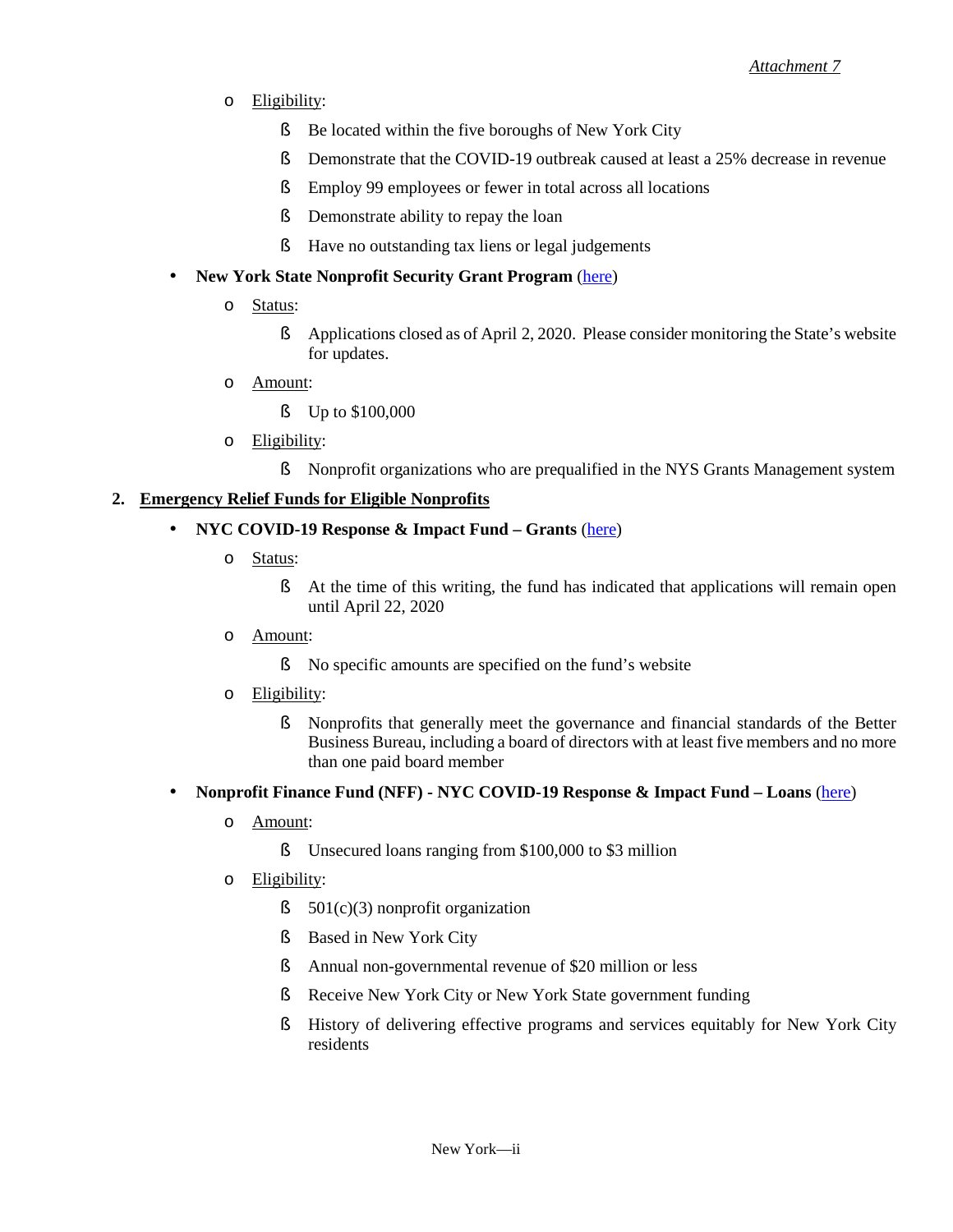### **North Star Fund** [\(here\)](https://northstarfund.org/apply/)

- o Amount:
	- **§** Grants typically range from \$5,000 to \$10,000
- o Eligibility: Nonprofits that are:
	- § Located in at least one of the five boroughs of New York City, or in Westchester, Rockland, Putnam, Orange, Dutchess, Ulster, Sullivan, Columbia, Greene, Delaware, Rensselaer, Albany and Schoharie counties
	- § Operating with a budget of less than \$800,000
- **New York-Presbyterian Hospital Northern Manhattan Recovery Grant** [\(here\)](https://hispanicfederation.org/nomafund/)
	- o Amount:

l,

ä,

- § The fund's website does not specify the amount that will be awarded for each grant, but the amount of the entire fund is \$10 million
- o Eligibility:
	- § Small business with less than 100 employees or 501(c)(3) nonprofit organizations
	- § Have been in operation for at least 6 months
	- § Demonstrate that the COVID-19 outbreak caused at least a 25% decrease in revenue
	- § Must serve or be located within the Washington Heights, Inwood or Hamilton Heights communities

### **Northern New York Community Foundation: Community Support Fund for COVID-19** [\(here\)](http://www.nnycf.org/recent-news/community-support-fund/)

- o Amount:
	- § The fund's website does not specify the amount that will be awarded for each grant, but the amount of the entire fund is \$50,000
- o Eligibility:
	- § Nonprofits that are located in Jefferson, Lewis and St. Lawrence counties and that work to support the essential needs of the local community

#### **Robin Hood Relief Fund** [\(here\)](https://www.robinhood.org/relief-fund-application/)

- o Amount:
	- **§** The average grant will equal \$45,000
- o Eligibility:
	- § Nonprofits that provide services to low-income communities in New York City

#### l, **Adirondack Foundation: COVID-19 Special and Urgent Needs Fund** [\(here\)](https://www.adirondackfoundation.org/press/special-and-urgent-needs-fund-activated-help-adirondack-communities-respond-covid-19)

- o Amount:
	- § Up to \$10,000, but the fund reserves the right to provide grants in excess of \$10,000
- o Eligibility:
	- § Nonprofits that are located in the Adirondack region, which includes all of Clinton, Essex, Franklin and Hamilton counties as well as the parts of Herkimer, St. Lawrence,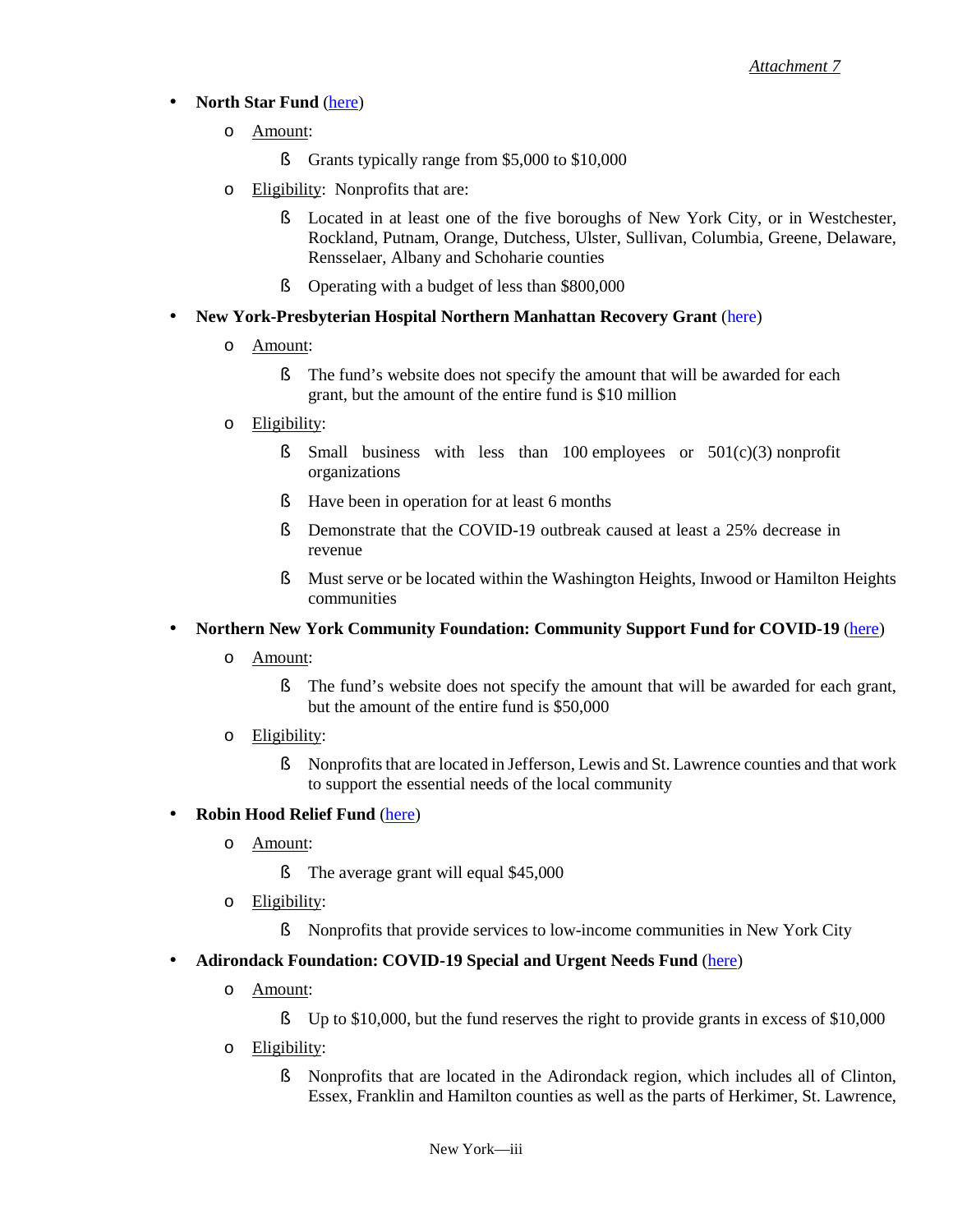Warren, and Washington counties within the Adirondack Park boundary and the Saint Regis Mohawk Reservation

- **Central New York Community Foundation: COVID-19 Community Support Fund** [\(here\)](https://cnycf.org/covid19#.XnKELahKg2w) ä,
	- o Amount:
		- § Up to \$50,000
	- o Eligibility:
		- § Nonprofits that are located in Central New York and that are working with communities who are disproportionately impacted by COVID-19 and the economic consequences of this outbreak

#### **3. Eviction and Foreclosure Protections**

- L. **Executive Order No. 202.8: New York State Moratorium on Removals** [\(here\)](https://www.governor.ny.gov/news/no-2028-continuing-temporary-suspension-and-modification-laws-relating-disaster-emergency)
	- o Terms:
		- § The Governor of New York ordered that there will be no enforcement of (i) an eviction of any residential or commercial tenant or (ii) a foreclosure of any residential or commercial property
	- o Duration:
		- § Moratorium is to remain in effect for a period of 90 days beginning on March 20, 2020
- **Executive Order No. 202.9: New York State Suspension of Mortgage Payments** [\(here\)](https://www.governor.ny.gov/news/no-2029-continuing-temporary-suspension-and-modification-laws-relating-disaster-emergency) ä,
	- o Terms:
		- § The Governor of New York suspended mortgage payments for certain individuals who are either not working or working on a part-time basis
	- o Duration:
		- § Suspension of mortgage payments is to extend for a period of 90 days

#### **4. General**

#### **New York Council of Nonprofits – COVID-19 Resources** [\(here\)](https://www.nycon.org/resources/covid-19-resources-for-nonprofits) l,

- o Registrations to participate in weekly webinars to discuss pertinent topics
- o Access to other state and national resources designed to assist nonprofits during the COVID-19 outbreak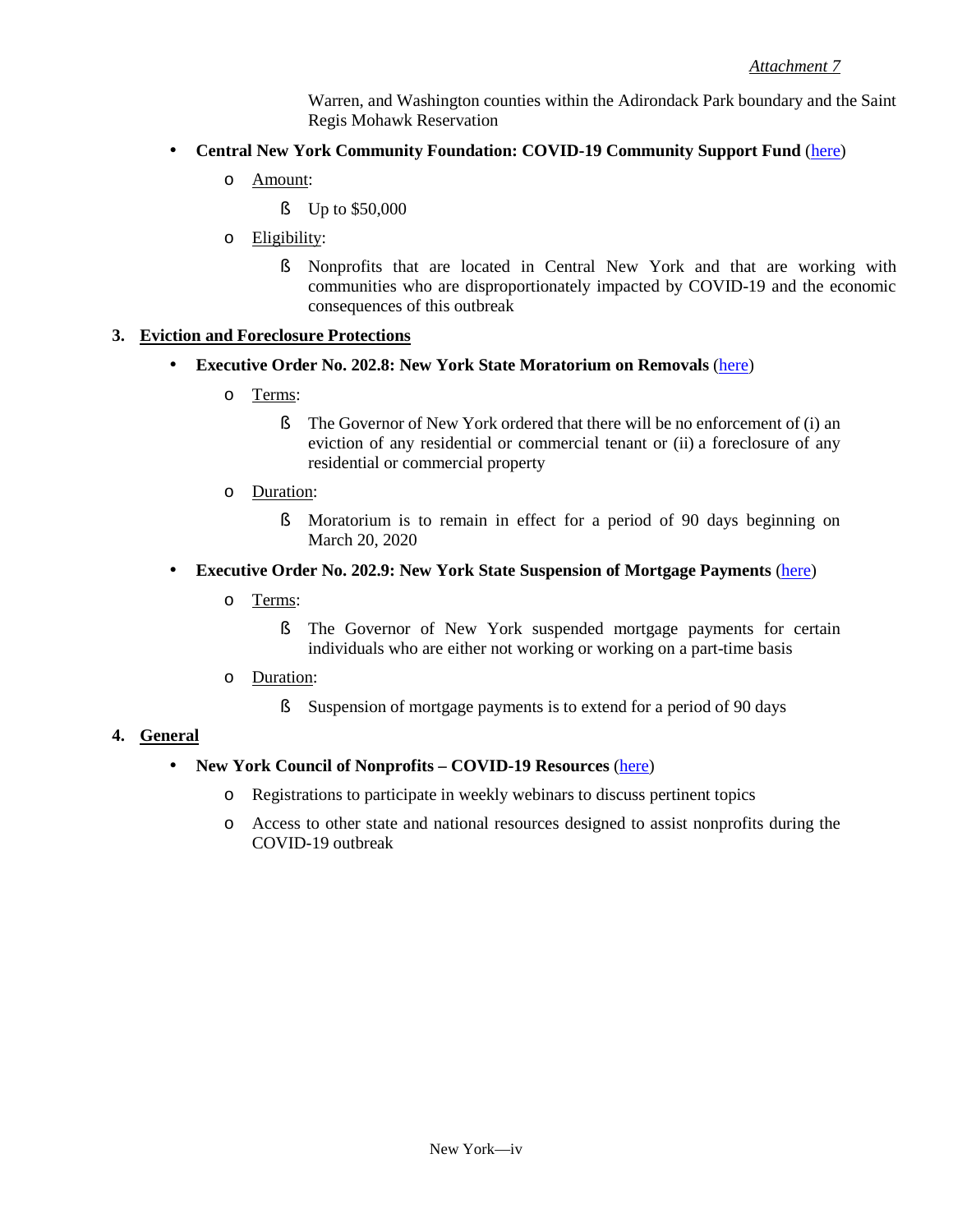### *Texas Resources*

*Please note that these materials have been prepared for general informational purposes only and are not intended as legal advice. In addition, while we have endeavored to include information that is up-to-date at the date of this document, this is a rapidly evolving situation with new governmental programs and guidance being released every day. As such, we recommend you research all of the options available to you and, if possible, consult with an attorney or local legal aid office.* 

*Please note that many city and county governmental bodies, as well as private organizations, are providing additional loans, grants and other forms of relief targeted at small businesses and nonprofits. While we have summarized a number of these programs below, this list is not complete. As such, we recommend that you go online and research what programs are available in your specific area or for your specific type of business/nonprofit.*

#### **1. Texas Governmental and Private Resources**

- **Austin Business and Non-Profit Recovery Loan** [\(here\)](http://www.austintexas.gov/department/austin-business-and-non-profit-recovery-loan)
	- o Status: The Austin City Council approved the proposed loan program on March 26, 2020. At the time of this writing, the proposed loan program is pending approval by the Department of Housing and Urban Development (HUD).
	- o Amount: Loans up to \$35,000.
	- o Use: Working capital.
	- o Eligibility: Local businesses in Austin that can demonstrate an economic loss associated with the COVID-19 pandemic.
- **State Tax Relief for Texas Small Businesses** [\(here\)](https://comptroller.texas.gov/about/emergency/)
	- o The Texas Comptroller is offering assistance through short-term payment agreements and waivers of penalties and interest to businesses struggling to pay the full amount of sales taxes they collected in February. Businesses should contact the Enforcement Hotline at (800) 252-8880 to learn more.

#### **LiftFund Loan Programs** [\(here\)](https://www.liftfund.com/covid-19-loan/)  $\blacksquare$

÷

- o Programs vary depending on availability, but include:
	- § Disaster relief loans for small businesses up to \$50,000 with up to 120-day payment deferment. Business must have been in operation as of August 1, 2019 and experienced a decrease in revenue by at least 15% as a result of COVID-19. [\(here\)](https://www.liftfund.com/liftfund-disaster-relief-2020-loan-program/)
	- § Disaster relief loans for small businesses up to \$25,000 with 0% interest and 120-day payment deferment. Business must have experienced a decrease in revenue by at least 15% in the period beginning March 1, 2020 as a result of COVID-19. Funds may be used for working capital, covering expenses of debt and workforce needs. [\(here\)](https://www.liftfund.com/bexar-county-disaster-relief-loan-program/)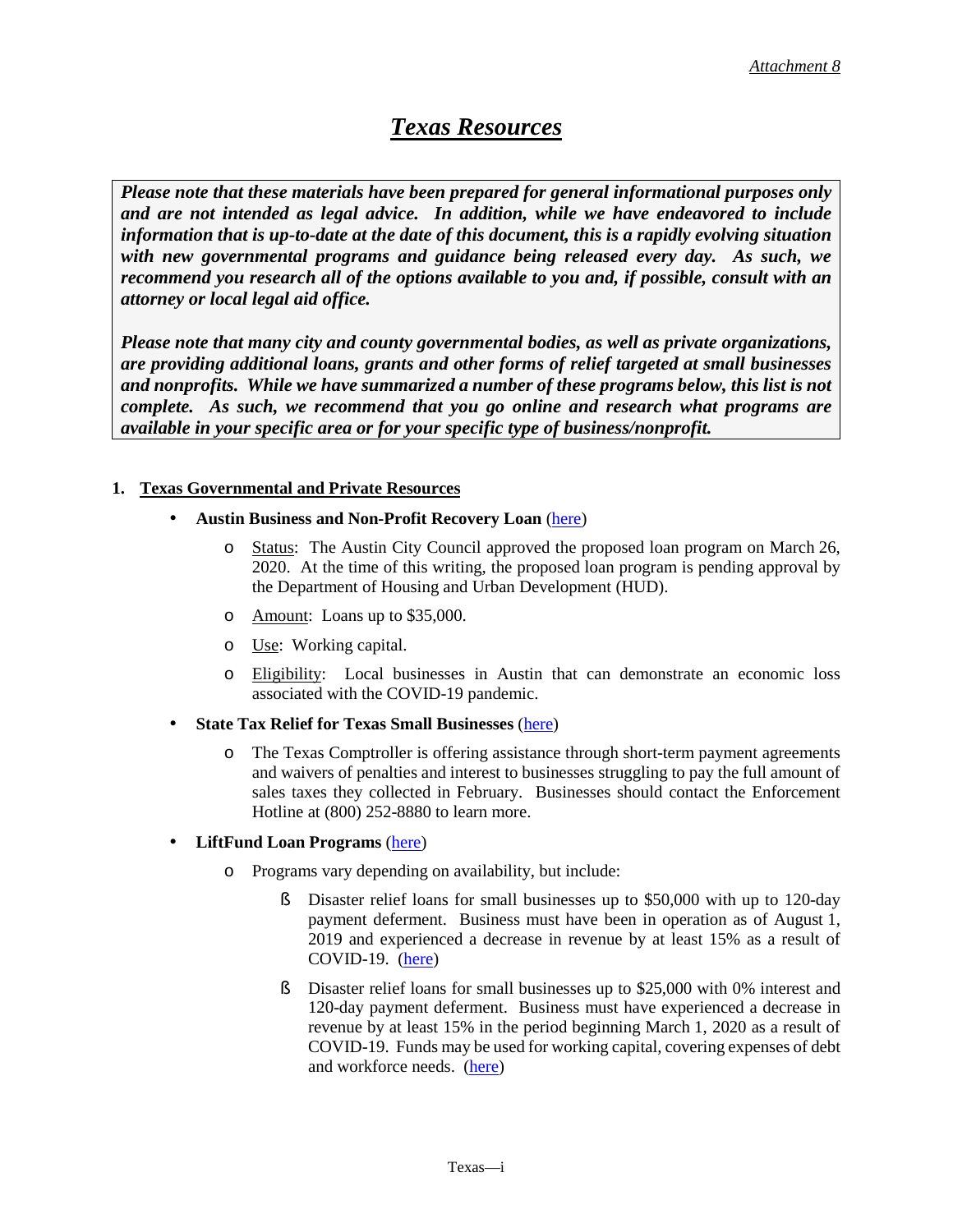ä,

l,

§ Partnership with Goldman Sachs and other community development financial institutions to provide \$50 million in loans through the U.S. Small Business Administration's Paycheck Protection Program. See "PPP Loans" in Section 1 of the FAQ for more information regarding the Paycheck Protection Program. [\(here\)](https://www.liftfund.com/sba-paycheck-protection-program-ppp-loan-resource-page/)

### **Texas Woman's University AssistHer Emergency Relief Grant** [\(here\)](https://twu.edu/center-women-entrepreneurs/assisther-emergency-relief-grant/)

 $\circ$  Grants of \$[1](#page-70-0)0,000 to existing woman-owned<sup>1</sup> businesses operating in Texas that are experiencing economic hardship resulting from the COVID-19 crisis. Funds can be used for technology upgrades and other expenses necessary to adapt the business. Business must be a for-profit business; nonprofits are not eligible. Faculty, staff and students are not eligible.

### **TX Restaurant Relief Fund** [\(here\)](https://mailchi.mp/txrestaurant.org/txrestaurantrelieffund)

o Grants of up to \$5,000 for independently-owned restaurants in Texas. Aimed at helping keep restaurants open and workers employed. As of the date of this writing, grant applications had been temporarily suspended, but it is anticipated that the grant application portal will reopen by April 15, 2020.

### **2. Labor and Workforce Support for Businesses and Employees**

### **Unemployment Benefits Specific to COVID-19** [\(here\)](https://www.twc.texas.gov/news/covid-19-resources-employers%23unemploymentBenefits)

- o Texas has suspended the one-week waiting period for unemployment benefits during the COVID-19 pandemic, and it has waived work search requirements for all claimants of unemployment benefits.
- o The Texas Workforce Commission's ("TWC") Mass Claims program [\(here\)](https://www.twc.texas.gov/businesses/mass-claims-unemployment-benefits) streamlines the unemployment benefit claims process for employers faced with either temporary or permanent layoffs. Employers can submit basic worker information on behalf of their employees to initiate claims for unemployment benefits. TWC's Rapid Response Unit [\(here\)](https://twc.texas.gov/businesses/rapid-response) can help employers and affected employees access unemployment claim and reemployment services.

#### **Shared Work Program** [\(here\)](https://www.twc.texas.gov/businesses/shared-work) ä,

- o The Shared Work program provides Texas employers with an alternative to layoffs. The TWC developed this voluntary program to help Texas employers and employees withstand a slowdown in business.
- o Shared Work allows employers to:
	- § Supplement their employees' wages lost because of reduced work hours with partial unemployment benefits.
	- § Reduce normal weekly work hours for employees in an affected unit by at least 10% but not more than 40%; the reduction must affect at least 10% of the employees in that unit.
- o Shared Work unemployment benefits are payable to employees who qualify for and participate in an approved Shared Work Plan. Employees may choose not to

<span id="page-70-0"></span><sup>&</sup>lt;sup>1</sup> "Woman-owned" is defined as at least 51% directly owned and controlled by one or more women who are U.S. citizens.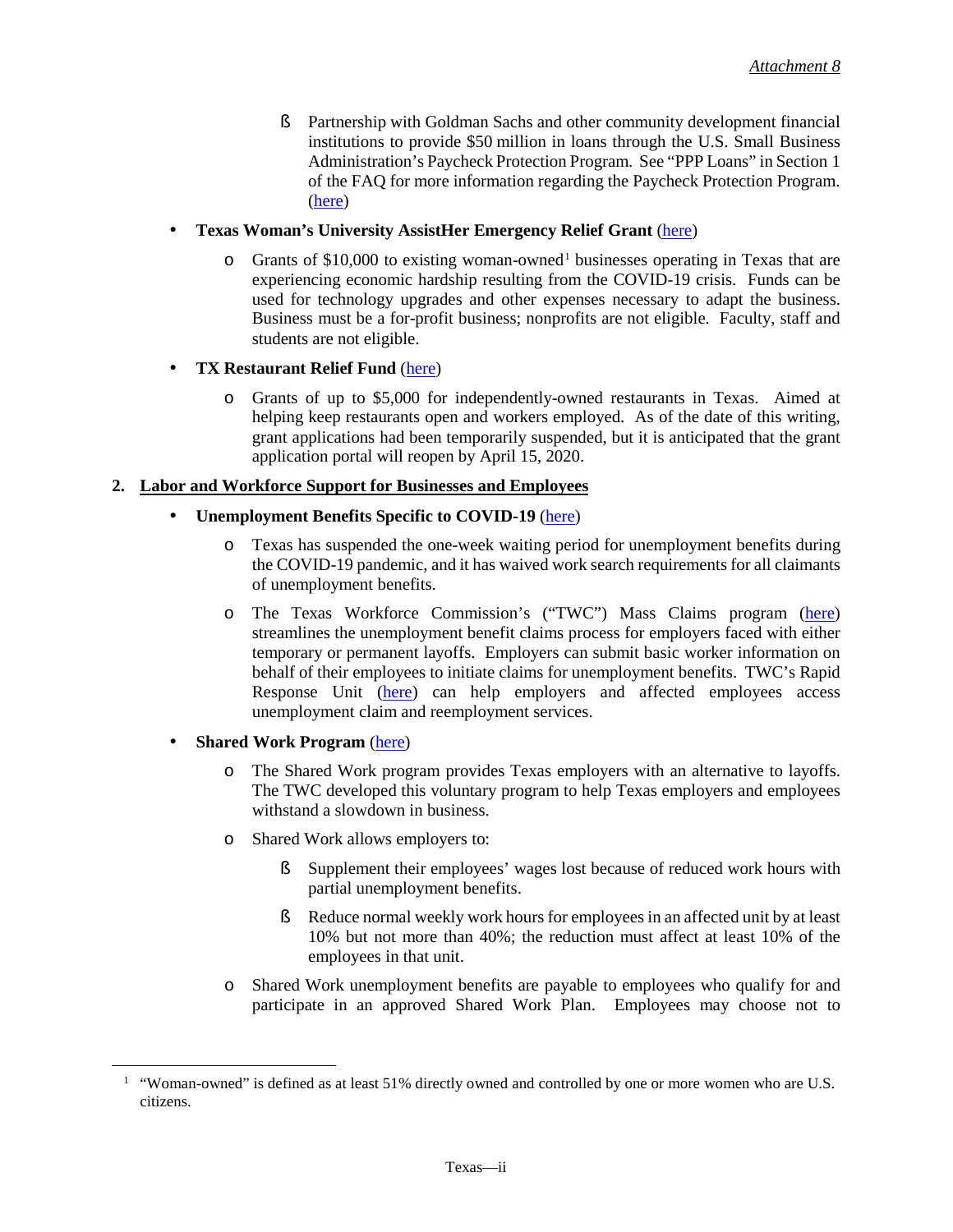l.

participate. Employees who qualify will receive both wages and Shared Work unemployment benefits.

### **Private Employee Leave for COVID-19**

o Dallas recently passed the Earned Paid Sick Time Ordinance (the "Ordinance") [\(here\)](https://dallascityhall.com/departments/fairhousing/paid-sick-leave/Pages/default.aspx), which would require employers to provide paid sick leave to employees who work at least 80 hours within the geographic boundaries of the City of Dallas in a year. The Ordinance went into effect on August 1, 2019 for employers with six or more employees, and was to be enforced for employees with five or fewer employees starting on April 1, 2020. However, at the time of this writing, the Ordinance has been temporarily enjoined.

#### **3. Eviction and Foreclosure Protections**

- On April 6, 2020, the Texas Supreme Court issued an order [\(here\)](https://www.txcourts.gov/media/1446345/209052.pdf) extending the suspension of all evictions of residential properties through April 30, 2020, unless there is an imminent threat of physical harm to the plaintiff or other tenants, or criminal activity.
- Other localities in Texas have provided additional relief: l,
	- o **Austin**: On March 26, 2020, Mayor Adler of the City of Austin ordered that all Notices to Vacate and evictions of tenants are prohibited through May 9, 2020, with exceptions for criminal activity or imminent threat of physical harm. The order is available [here.](http://www.austintexas.gov/edims/document.cfm?id=337860)
	- o **Dallas / Fort Worth**: On April 6, 2020, Dallas County Judge Clay Jenkins suspended eviction hearings and writs of possession for "at least" the next 60 days (i.e. through June 5, 2020). The order further statesthat "(l)andlords should cap late fees for delayed payment of rent at fifteen dollars (\$15) per month." On March 17, 2020, the Tarrant County Justice Courts issued a standing order temporarily suspending all non-essential court proceedings, including eviction cases, until further notice. The orders are available [here](https://www.dallascounty.org/Assets/uploads/docs/covid-19/orders-media/040620-AmendedOrder.pdf) and [here.](http://www.tarrantcounty.com/content/dam/main/justices-of-the-peace/JP3/Documents/Tarrant-County-Justice-Courts-Temporary-Standing-Order-1-%20Final.pdf?linklocation=About%20Us&linkname)
	- o **Houston**: As of April 6, 2020, the Justice Courts of Harris County suspended all evictions through April 30, 2020. The order is available [here.](http://www.jp.hctx.net/April%206%20standing%20order%20signed.pdf.)
	- o **San Antonio**: As of April 6, 2020, Bexar County Judge Nelson W. Wolff suspended all foreclosure proceedings and evictions through April 30, 2020. The order is available [here.](https://www.bexar.org/3234/COVID-19)

#### **4. Emergency Relief Funds for Eligible Nonprofits**

#### **Get Shift Done for North Texas** [\(here\)](https://www.getshiftdone.org/)

- o Connects hospitality workers with nonprofit organizations that provide workforce development and hunger relief. Get Shift Done provides wages to hourly workers to fulfill shifts at the nonprofit.
- o Eligibility:
	- § Must accept food donations, manage the distribution of food, and have facilities large enough to have several people working shifts at a time (e.g., food banks).
	- § Restaurant and hospitality companies can register their furloughed employees to participate.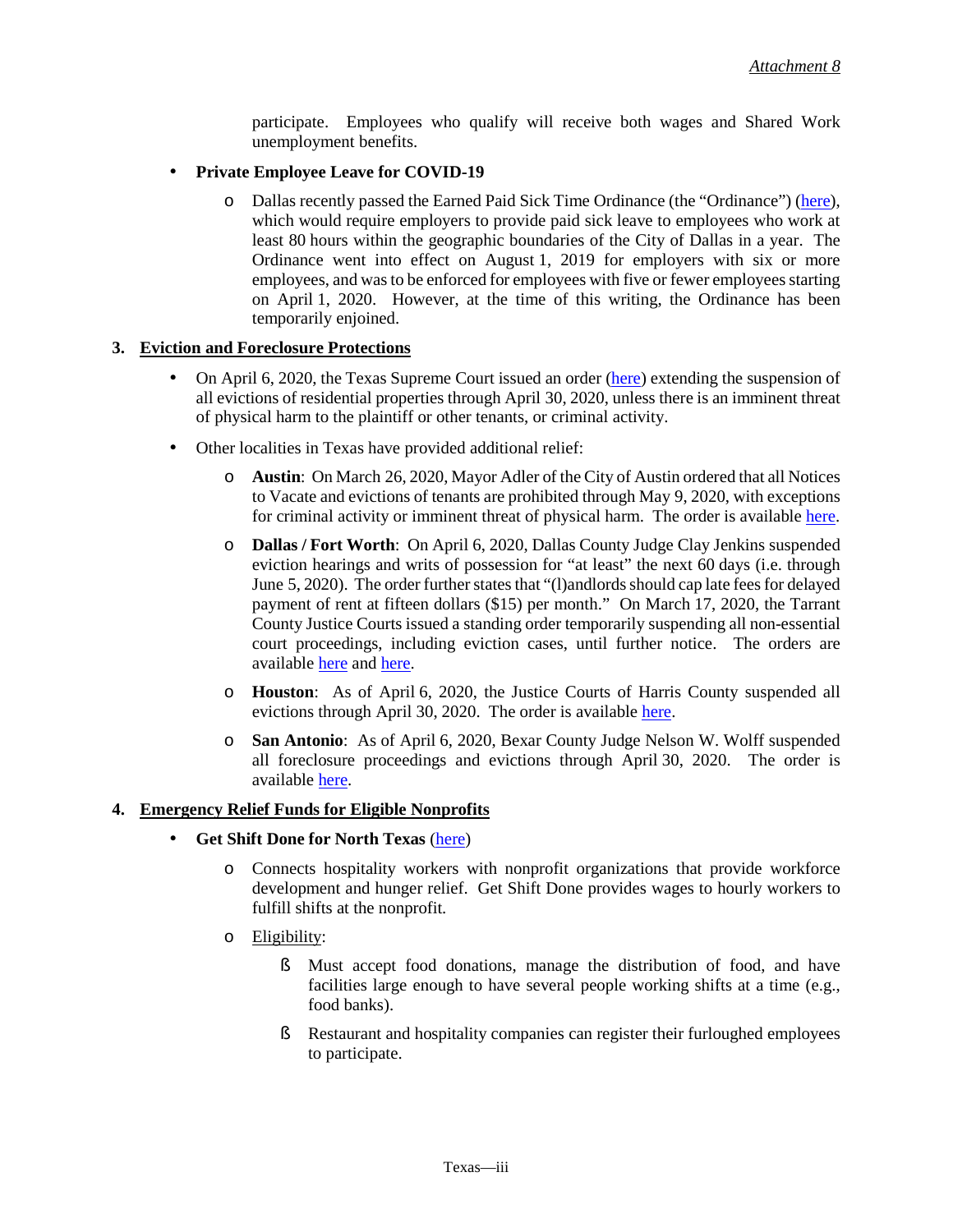#### l, **North Texas Cares** [\(here\)](https://northtexascares.org/)

- o Amount: Varies based on need and available funding.
- o Uses: To provide services and support for first responders, medical professionals, and vulnerable populations (e.g., seniors and displaced workers) who are most affected by the COVID-19 crisis.
- o Eligibility:
	- $\blacklozenge$  Must be a 501(c)(3) organization providing services in the North Texas area.
	- § Must provide services addressing immediate or long-term relief efforts in response to the COVID-19 crisis.

#### **The Greater Houston COVID-19 Recovery Fund** [\(here\)](https://www.greaterhoustonrecovery.org/)

- o Status: Accepting inquiries; as of the date of this writing, does not yet have an open grant application process.
- o Uses: To serve the most vulnerable members of the community suffering from the negative impacts of the COVID-19 crisis.
- o Eligibility:

ä,

- § Nonprofits serving the Greater Houston area (Harris, Fort Bend, Montgomery, and Waller Counties).
- § Must have proven experience and systems in place to serve the community in times of disaster.

#### **The All Together ATX Fund Rapid Response Grants** [\(here\)](https://www.alltogetheratx.org/)

- o Status: Applications for Phase 1 closed on April 10, 2020. It is anticipated that additional funding will be made in mid-summer and early fall.
- o Amount: TBD; up to \$25,000 in Phase 1.
- o Uses: To provide direct services addressing the economic impact of reduced and lost work resulting from the COVID-19 crisis; immediate needs of economically vulnerable populations caused by the COVID-19 crisis; and increased demand for medical information and support.
- o Eligibility:
	- § Nonprofits with deductible contribution status; government agencies; or nonprofit faith communities.
	- § Must be an organization located in Austin, Texas and surrounding counties (Bastrop, Caldwell, Hays, Travis, and Williamson).
- **San Antonio Area Foundation COVID-19 Response Fund** [\(here\)](http://www.saafdn.org/Nonprofits/Grants/COVID-19-Response-Fund)
	- o Status: Accepting grant applications on an ongoing basis. Grant decisions are typically made within 10 days from submission.
	- o Amount: Range from \$5,000 to \$50,000.
	- o Uses: May be used for general operations; may not be used for endowments, capital campaigns, religious purposes, scholarships, debt reduction or certain operating deficits, or political activities.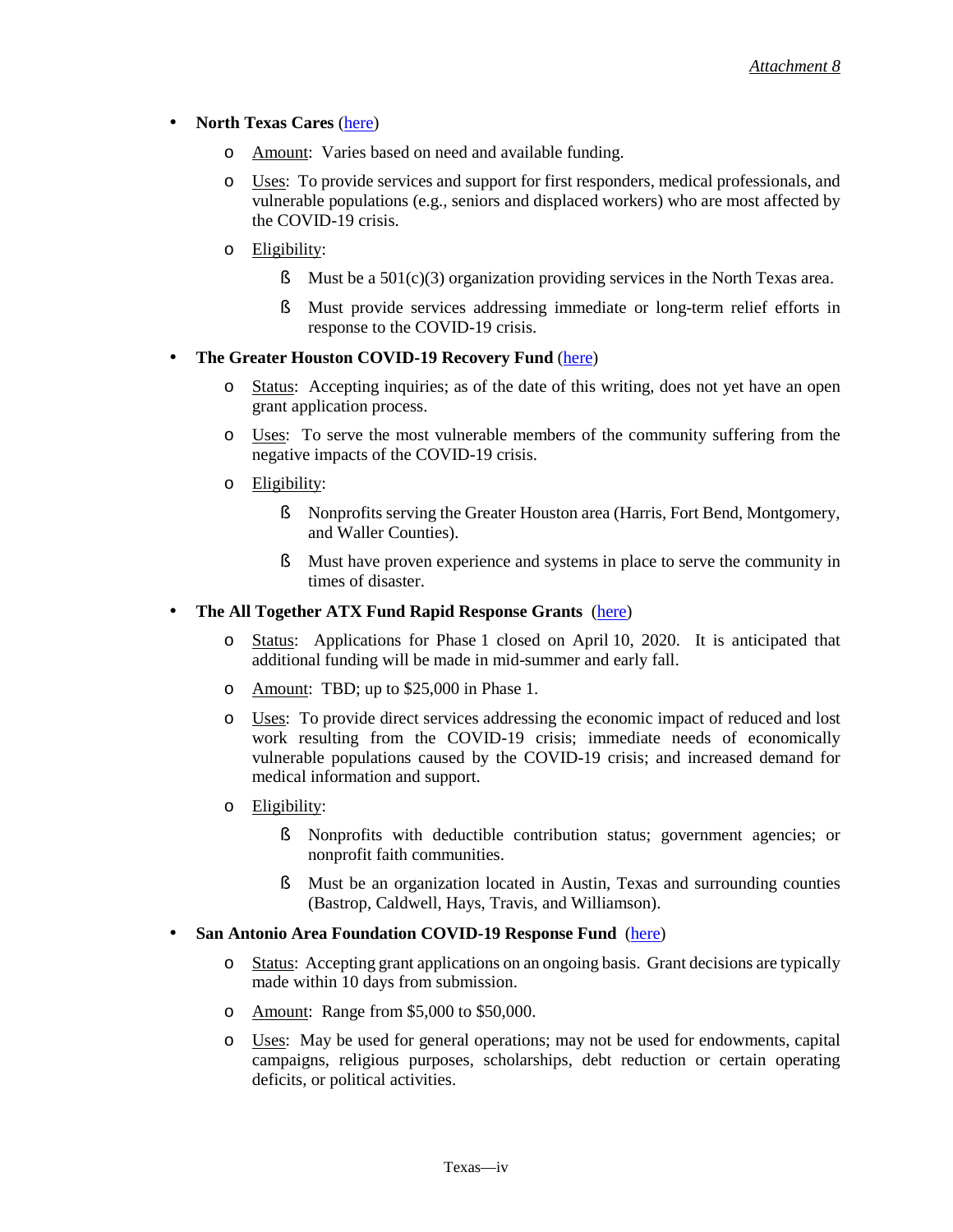- o Eligibility:
	- § 501(c)(3) nonprofit organizations serving the residents of Bexar and surrounding counties (Atascosa, Bandera, Comal, Guadalupe, Kendall, Medina, and Wilson counties).
	- § Must have deep roots in the community and experience serving economically vulnerable populations or populations lacking health insurance or access to medical information and support.

### **5. General**

l,

**SCORE Association** [\(here\)](https://www.score.org/coronavirus)

- o SCORE connects small businesses with volunteer mentors with skill sets and experience to help small business owners. SCORE has offices across the U.S., with a number of chapters in Texas.
- **Texas Small Business Development Centers ("SBDC")** [\(here\)](https://sbdctexas.org/)
	- o SBDCs provide consulting and training for small business, and remain open during the COVID-19 crisis. Local chapters include:
		- § The Texas State SBDC, which prepared a detailed roadmap and FAQs for obtaining small business relief under the Coronavirus Aid, Relief, and Economic Security (CARES) Act [\(here\)](https://sbdc.mccoy.txstate.edu/Disaster-Recovery/COVID19-.html)
		- § The North Texas SBDC [\(here\)](http://ntsbdc.org/)
		- § The South-West Texas Border Small Business Development Center Network [\(here\)](https://txsbdc.org/)
		- § The University of Houston Texas Gulf Coast SBDC Network [\(here\)](https://www.sbdc.uh.edu/sbdc/default.asp)
- **Texas Association of Business State Chamber** [\(here\)](https://www.txbiz.org/corona)  $\hat{\mathbf{r}}$ 
	- o The Texas Association of Business compiled a COVID-19 Business Resource Tool Kit.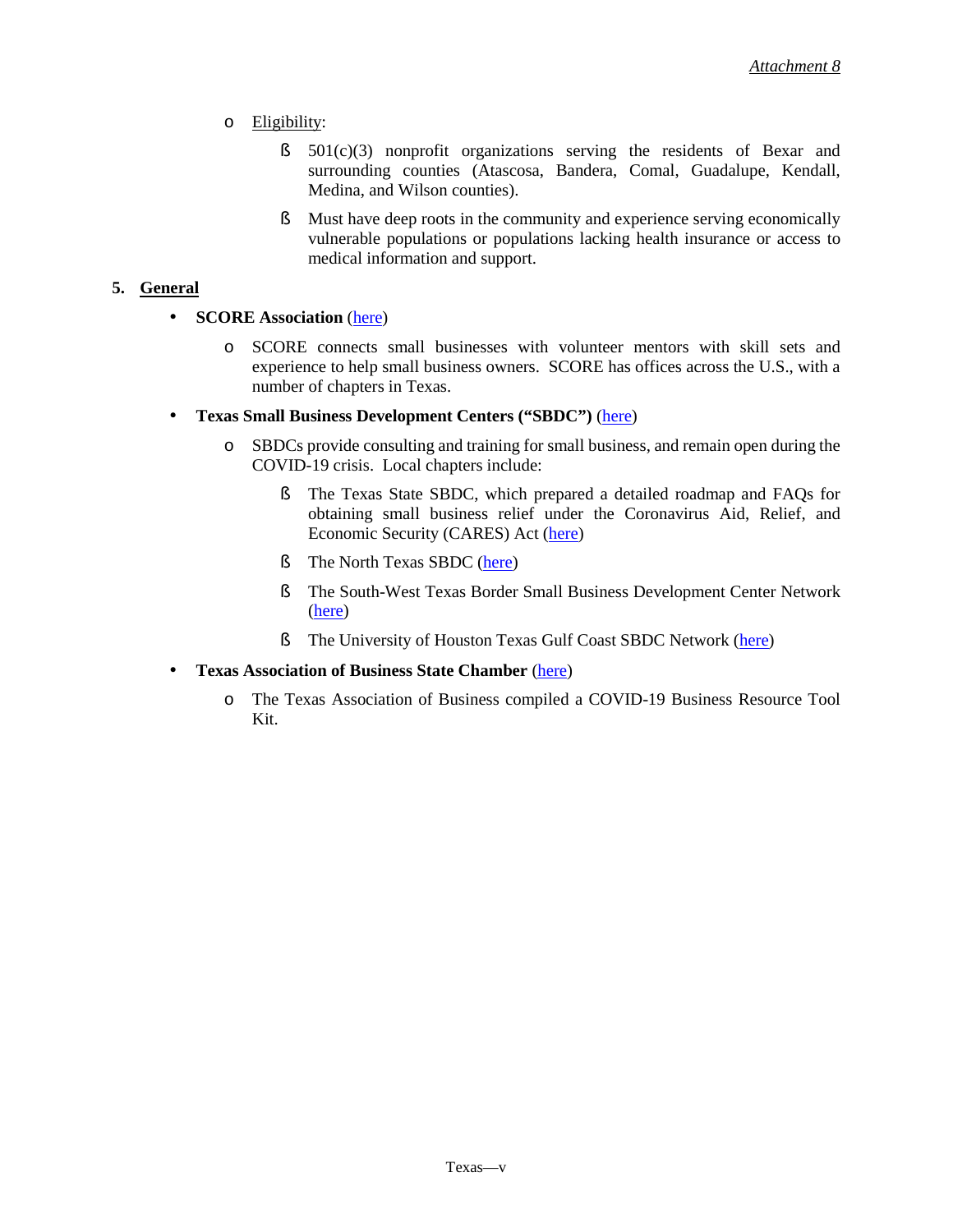### *Virginia Resources*

*Please note that these materials have been prepared for general informational purposes only and are not intended as legal advice. In addition, while we have endeavored to include information that is upto-date at the date of this document, this is a rapidly evolving situation with new governmental programs and guidance being released every day. As such, we recommend you research all of the options available to you and, if possible, consult with an attorney or local legal aid office.* 

*Please note that many city and county governmental bodies, as well as private organizations, are providing additional loans, grants and other forms of relief targeted at small businesses and nonprofits. While we have summarized a number of these programs below, this list is not complete. As such, we recommend that you go online and research what programs are available in your specific area or for your specific type of business/nonprofit.*

### **1. Virginia Governmental and Private Resources**

- **Virginia Career Works: Workforce Innovation and Opportunity Act** [\(here\)](https://vcwnorthern.com/covid19-rapid-response/)
	- o Amount: Not to exceed \$25,000
	- o Uses:
		- § Cleaning and sanitation, work from home software, remote access supplies, and other layoff-aversion measurers
		- § Not to be used for payroll and fringe benefits
	- o Eligibility:
		- § A business with employees located in Northern Virginia
		- **§** 250 or fewer employees
		- § Completion of COVID-19 Rapid Response funding application and budget spreadsheet

#### **2. Labor and Workforce Support for Businesses and Employees**

- **Support for Affected Workers Announced by Governor Northam** [\(here\)](https://www.governor.virginia.gov/newsroom/all-releases/2020/march/headline-854487-en.html)
	- o Directed the Commissioner of the Virginia Employment Commission to waive the oneweek waiting period for unemployment benefits to ensure workers can receive benefits as soon as possible.
	- o Workers may be eligible to receive unemployment benefits if an employer needs to temporarily slow or cease operations due to COVID-19.

#### **3. Eviction and Foreclosure Protections**

#### **Virginia Supreme Court Order** [\(here\)](http://www.vacourts.gov/news/items/2020_0327_scv_order_extending_declaration_of_judicial_emergency.pdf)

o The Virginia Supreme Court has temporarily suspended all eviction proceedings through April 26, 2020. You can check the court's website [\(here\)](http://www.courts.state.va.us/) for updates. Note that the Virginia Supreme Court did not suspend rent payments.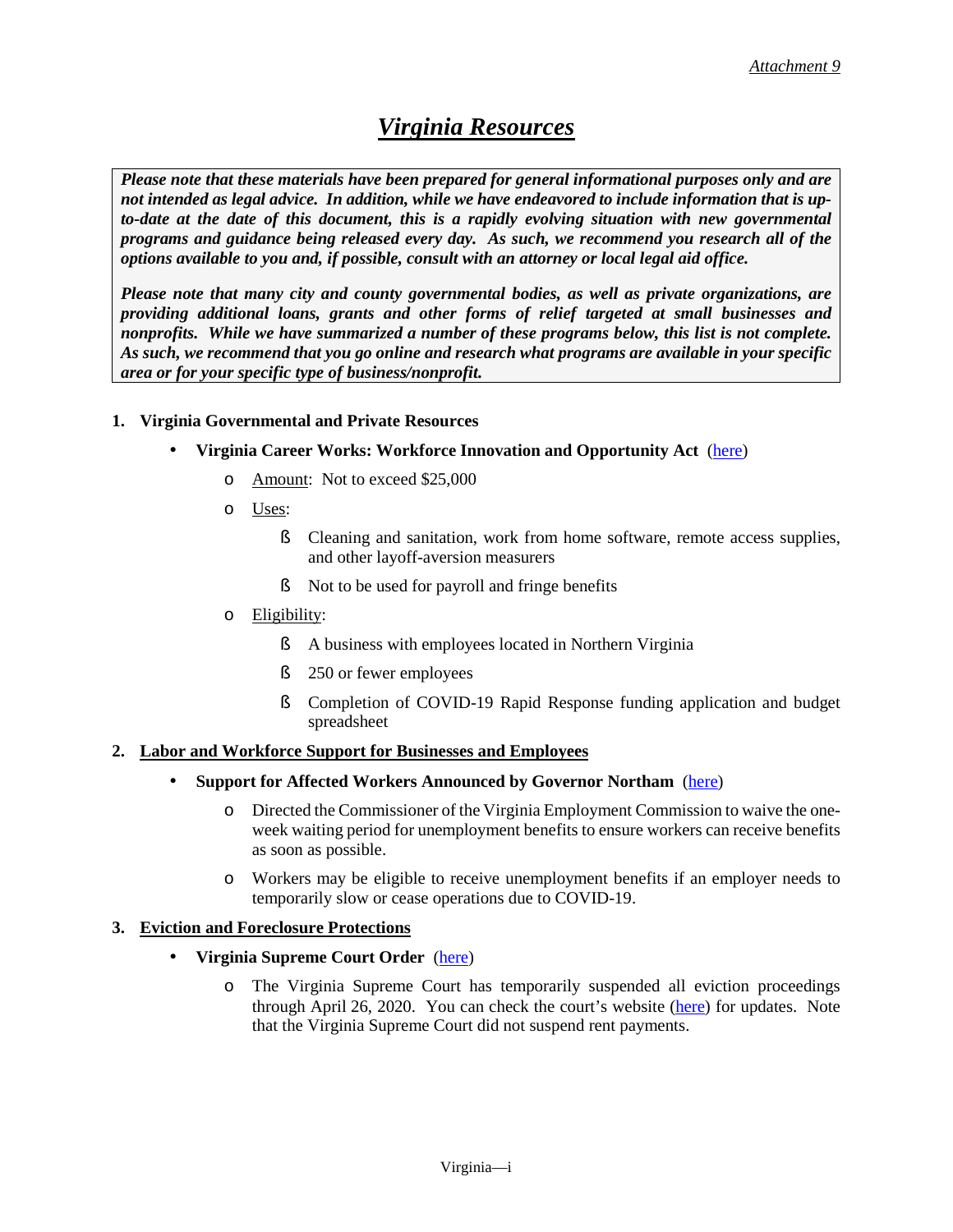### **4. Emergency Relief Funds for Eligible Nonprofits**

- **The Community Foundation for Northern Virginia** [\(here\)](https://www.cfnova.org/grants-and-scholarships/grants/covid-19-response-fund-for-northern-virginia)
	- o Amount: Not stated, fund is still accepting donations as of the time of this writing. Found two applications closed as of March 31, 2020; round three grants announced in late April or early May 2020.
	- o Uses: General operational expenses
	- o Eligibility:
		- § Northern Virginia non-profit
		- § Focus on basic needs assistance or emergency financial assistance to vulnerable neighbors—seniors, low income families, residents who are food insecure or who have no or low insurance, residents lacking sick days, residents with limited language proficiency, quarantined residents, gigworkers, immigrants, and communities of color
- **Harrisonburg-Rockingham COVID-19 Community Response Fund** [\(here\)](https://www.tcfhr.org/covid-19/) ä,
	- o Amount: Not stated, fund is still accepting applications as of the time of this writing and will distribute funds in phases
	- o Uses: General operational expenses
	- o Eligibility: Non-profit human services organization rooted in Harrisonburg or Rockingham County, Virginia
- **Community Foundation of the Central Blue Ridge: COVID-19 Local Response Fund** l, [\(here\)](https://cfcbr.org/news/covid-19-local-response-fund/)
	- o Amount: Not stated; at the time of this writing, no formal application process is available, but you may wish to inquire directly with the fund
	- o Uses: General operational expenses
	- o Eligibility: Non-profit organization serving residents of Staunton, Waynesboro, Augusta, Highland, and Nelson Virginia
- **Williamsburg Community Foundation: Community Emergency Response Fund** [\(here\)](https://williamsburgcommunityfoundation.org/emergency-response-fund/)
	- o Amount: Not stated; at the time of this writing, the fund expects to release more information about grants criteria and distribution in the coming weeks
	- o Uses: General operational expenses
	- o Eligibility: Non-profit organization providing direct services to the communities of Williamsburg, James City, and upper York County Virginia

#### **ACT Now COVID-19 Response Fund** [\(here\)](https://www.actforalexandria.org/)

- o Amount: Average award is \$5,000, requests accepted up to \$10,000
- o Uses: Related to the increased demand as a result of COVID-19, including expansion of programs and services, purchasing of supplies, change in service delivery model, and developing new programs
- o Eligibility:
	- **§** Focused on the needs of Alexandrians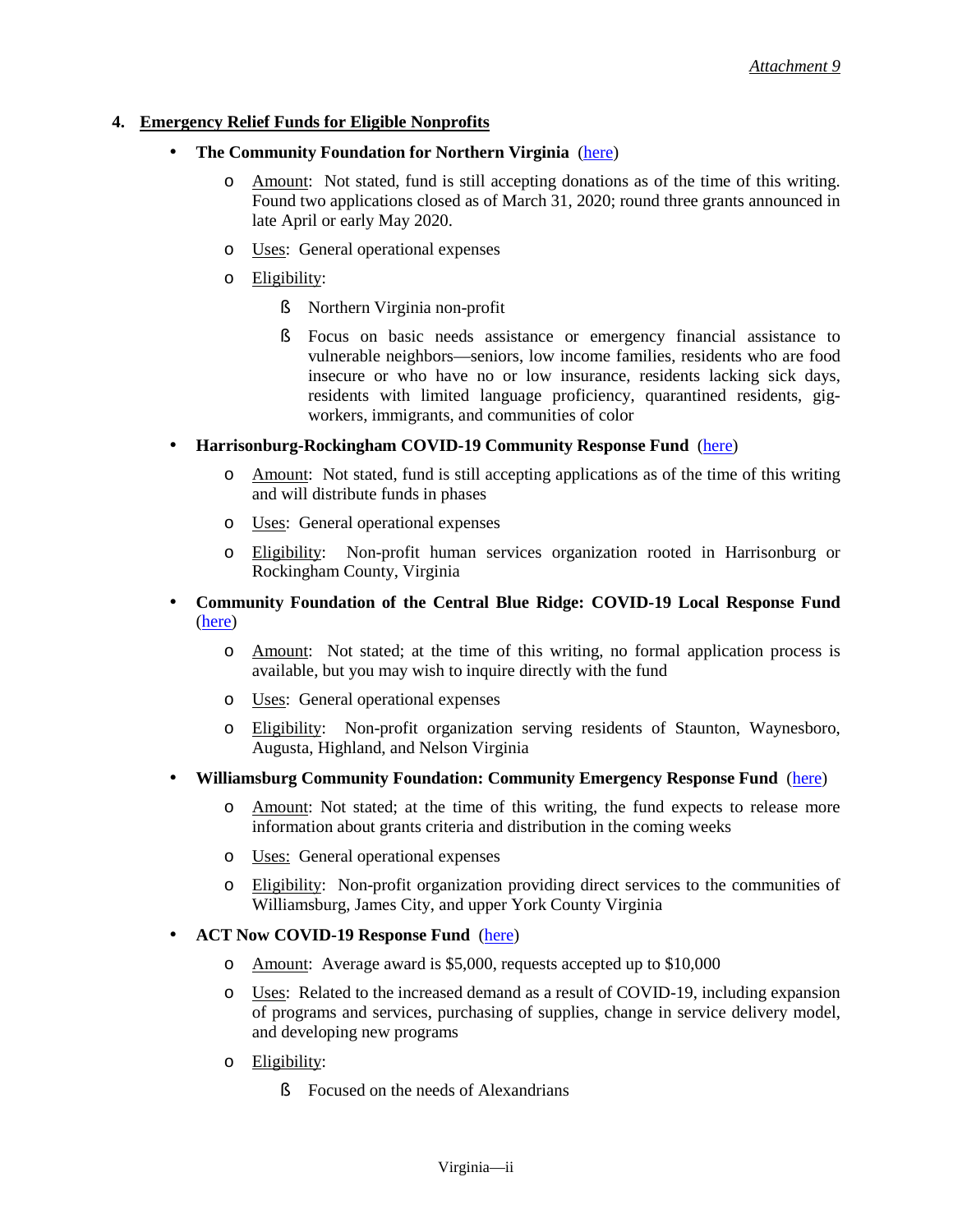ä,

- § Focused solely on critical basic needs (i.e. food, shelter, emergency health supplies) and/or adjustments in service delivery models to accommodate these emergency assistance areas
- § Will prioritize requests that assist children and youth, people disproportionately impacted by the crisis including low-wage workers, gig economy workers, people experiencing homelessness or at-risk of experiencing homelessness, healthcare and emergency response workers, seniors and immigrants, especially those who lack documentation

### **Arlington Community Foundation COVID-19 Prompt Response Fund** [\(here\)](https://www.arlcf.org/grants-initiatives/covid-19/)

- o Amount: \$5,000; \$10,000; or \$20,000
- o Uses: Assistance for COVID-19 related setbacks, including expanded services, financial assistance for clients, patients or residents, food or other emergency purchases or protective gear
- o Eligibility: Non-profit organization serving the Arlington population—focus on elderly, low income residents, food insecure residents, under and noninsured residents, and healthcare workers

#### **Community Foundation for Greater Richmond: Central Virginia COVID-19 Response** l, **Fund** [\(here\)](https://www.cfrichmond.org/Leadership-Impact/Central-Virginia-COVID-19-Response)

- o Amount: Any amount is considered, expected to be between \$10,000 and \$50,000
- o Uses: Operational expenses for those providing crisis response services, increased demand for current services, and hardship due to loss of revenue
- o Eligibility: Must provide services in central Virginia
- **Community Foundation for Loudoun and Northern Fauquier Counties** [\(here\)](https://communityfoundationlf.org/product/emergencyrelief/) ł,
	- o Amount: Not stated
	- o Uses: Operational expenses
	- o Eligibility: Local non-profit organization in Loudoun or Northern Fauquier County providing direct financial assistance to meet basic needs such as housing, utilities, and medical expenses due to COVID-19, or providing services such as food distribution, shelter, housing, and healthcare to address COVID-19's impact

#### **Shenandoah Valley Workforce Development Board Layoff Aversion Grants** [\(here\)](https://communityfoundationlf.org/product/emergencyrelief/) l,

- o Amount: Up to \$5,000
- o Uses: Purchasing items for remote access (i.e. hardware or software); cleaning and sanitation supplies
- o Eligibility:
	- § Located in Rockbridge, Augusta, Rockingham, Bath, Highland, Shenandoah, Page, Frederick, Clarke, or Warren County, or the cities of Lexington, Buena Vista, Waynesboro, Staunton, Harrisonburg, or Winchester
	- **§** 250 or fewer employees
	- § Priority given to industries including manufacturing, health care, transportation and logistics, and construction